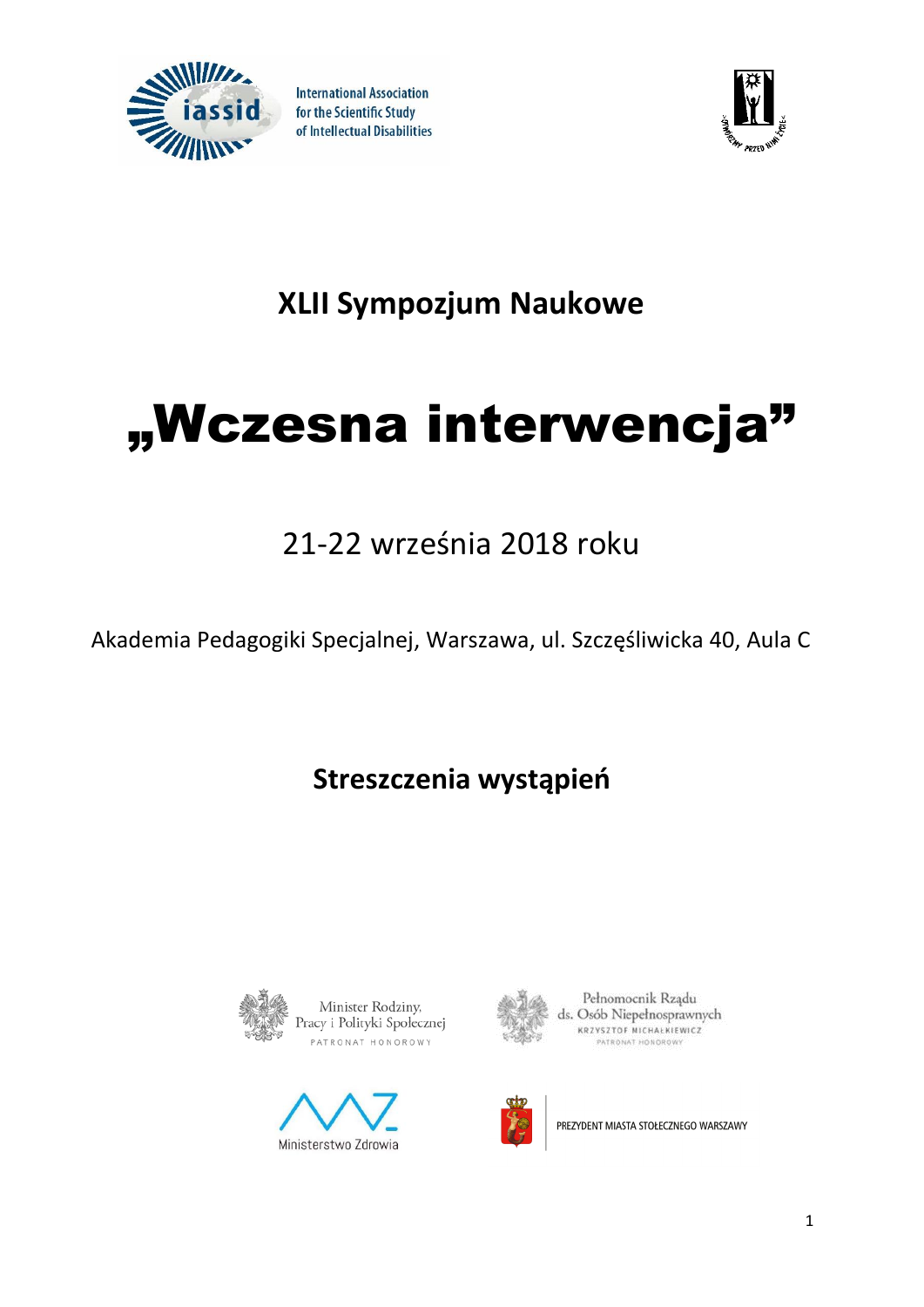

aal Association for the Scientific Study of Intel and Department of Divisions



#### **Radosław Piotrowicz**

1

#### **Wczesna interwencja w systemie wsparcia dziecka i rodziny - kompleksowe rozwiązanie PSONI**

Sprostanie wyzwaniom opieki nad dzieckiem wymaga zapewnienia rodzinie systemowego wsparcia, jakim w założeniu jest kompleksowa wczesna interwencja. Podstawą jest BYCIE RAZEM z rodziną w celu zapewnienia dziecku zagrożonemu niepełnosprawnością lub z niepełnosprawnością poczucia bliskości i bezpieczeństwa, będącego filarem jego rozwoju i podejmowanego procesu rehabilitacji. (Piotrowicz, 2017). Istotą wczesnego wsparcia dziecka i rodziny jest bazowanie na wzajemnych kompetencjach społecznych i poznawczych dziecka, rodzinnych wzorcach interakcji i zasobach rodzinnych (Olechnowicz, 1988; Guralnick, 2006,2008, 2011; Twardowski, 2012; Piotrowicz, 2013, 2016, 2017). Proces wczesnego oddziaływania wymaga analizy poziomu rozwoju dziecka. Wymaga zrozumienia, w jaki sposób dziecko wykorzystuje swoje rosnące zasoby rozwojowe i procesy organizacyjne związane z plastycznością neurorozwojową w celu zwiększenia kompetencji społecznych i poznawczych, uwzględniając jednocześnie ograniczenia wynikające z niepełnosprawności. Wymaga identyfikacji potrzeb oraz zasobów rodziny, wspierającej rodzącą się społeczną i poznawczą kompetencję dziecka opartej na modelu interakcji (por. Guralnick, 2005; Twardowski, 2012; Powell i in., 2015) oraz na wsparciu rodziny w dostosowaniu się do unikatowej konstelacji cech rozwojowych i behawioralnych dziecka, tempa jego rozwoju i codziennych wyzwań związanych z życiem rodzinnym, niezbędnych dla wspierania jego optymalnego rozwoju.

Niestety, w rzeczywistości jest to zadanie bardzo trudne w realizacji, z licznymi barierami prawnymi oraz funkcjonującym w Polsce systemem różnych niekompatybilnych działań resortowych: zdrowia, edukacji, pomocy społecznej, administracji. Działania są różnie definiowane<sup>1</sup>: wczesna interwencja, wczesne wspomaganie rozwoju, interwencja kryzysowa. Być może z tego powodu ciągle nie ma w praktyce (choć w założeniach programowych jest) miejsca na kompleksowe rozwiązania w szeroko rozumianej rehabilitacji i leczeniu oraz na spójne działania międzyresortowe. Wsparcie resortowe – to realizacja zadań, które podlegają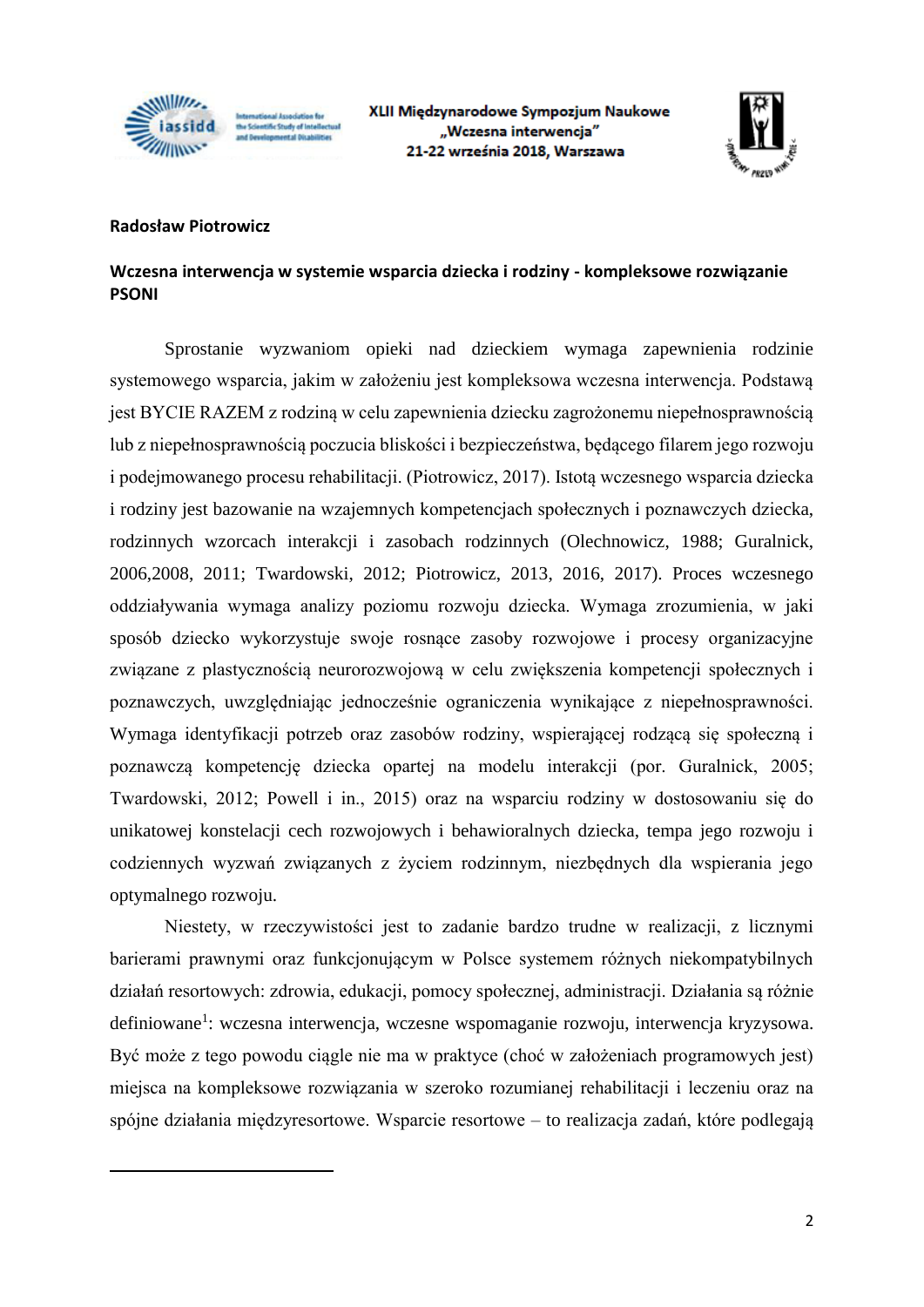ciągłej ewaluacji i kształtowane są na przestrzeni minionych lat jak i obecnie w pomocy społecznej, zdrowiu, edukacji na różnych szczeblach jednostek samorządowych (miasto, gmina, powiat, województwo), których celem jest zapewnienie rodzinie optymalnych warunków w kształtowaniu oczekiwanej jakości życia.

W wystąpieniu zostanie przedstawiony wypracowany i realizowany przez Polskie Stowarzyszenie na rzecz Osób z Niepełnosprawnością Intelektualną (PSONI) model wsparcia osoby z niepełnosprawnością oraz jej rodziny od dzieciństwa do późnej dorosłości. Podkreślona zostanie rola i znaczenie wczesnej interwencji jako:

zintegrowanego systemu oddziaływań profilaktycznych, diagnostycznych, leczniczorehabilitacyjnych i terapeutycznych

- skoordynowanych usług medycznych, psychopedagogicznych i społecznych, który promuje wzrost i rozwój dziecka oraz wspiera rodziny w krytycznych pierwszych latach

Jednocześnie wczesna interwencja ukierunkowana na pracę z rodziną poprzez kształtowanie pozytywnych interakcji między rodzicami, rodzicem a dzieckiem, rodzicami a profesjonalistą to proces, który ma również na celu pomoc w przełamywaniu barier w postrzeganiu niepełnosprawności. Ma umożliwić dziecku i rodzicom poprzez wykonywanie zaplanowanych czynności wspierających i wspomagających rozwój, realizację kolejnych kroków zmierzających do poprawy jakości życia rodziny na kolejnych etapach życia.

Wczesna interwencja to początek drogi w systemie wsparcia NIEZALEŻNEGO ŻYCIA.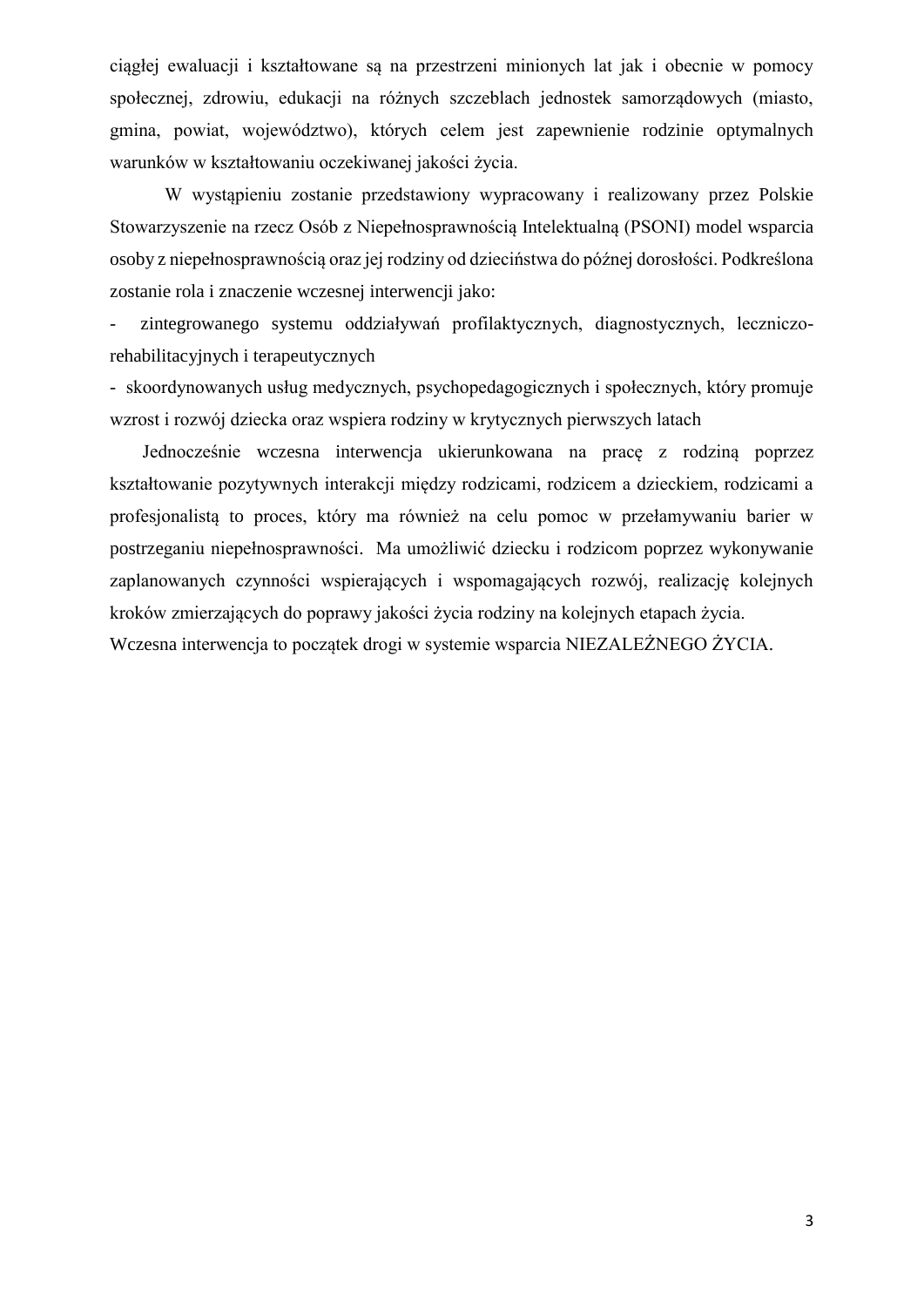

XLII Międzynarodowe Sympozjum Naukowe "Wczesna interwencja" 21-22 września 2018, Warszawa



Prof. Ana Maria Serrano

#### **WCZESNA DZIECIĘCA INTERWENCJA: MUSI MIEĆ NA CELU BUDOWANIE BARDZIEJ INTEGRACYJNEJ, ZRÓWNOWAŻONEJ I OBIECUJĄCEJ PRZYSZŁOŚCI DLA MAŁYCH DZIECI I RODZIN**



**Ana Maria Serrano**, Ph.D., is an Associate Professor at the Institute of Education (IE) and a researcher in the Center for Research in Education (CIEd) at the University of Minho, Portugal. Completed her Ph.D. in Special Education at the University of Minho. She has taught in the area of Special Education/Early Intervention at the IE since 1994 where she designed and coordinates a Master Program

in Early Intervention. She has participated in numerous conferences and seminars both in Portugal and abroad and has published in the area of Early Intervention. She has participated in 8 European Projects. She is part of the board of the National Association of Early Intervention (ANIP) in Portugal, a board member of ISEI and has been chair of the European Association of Early Childhood Intervention since 2012.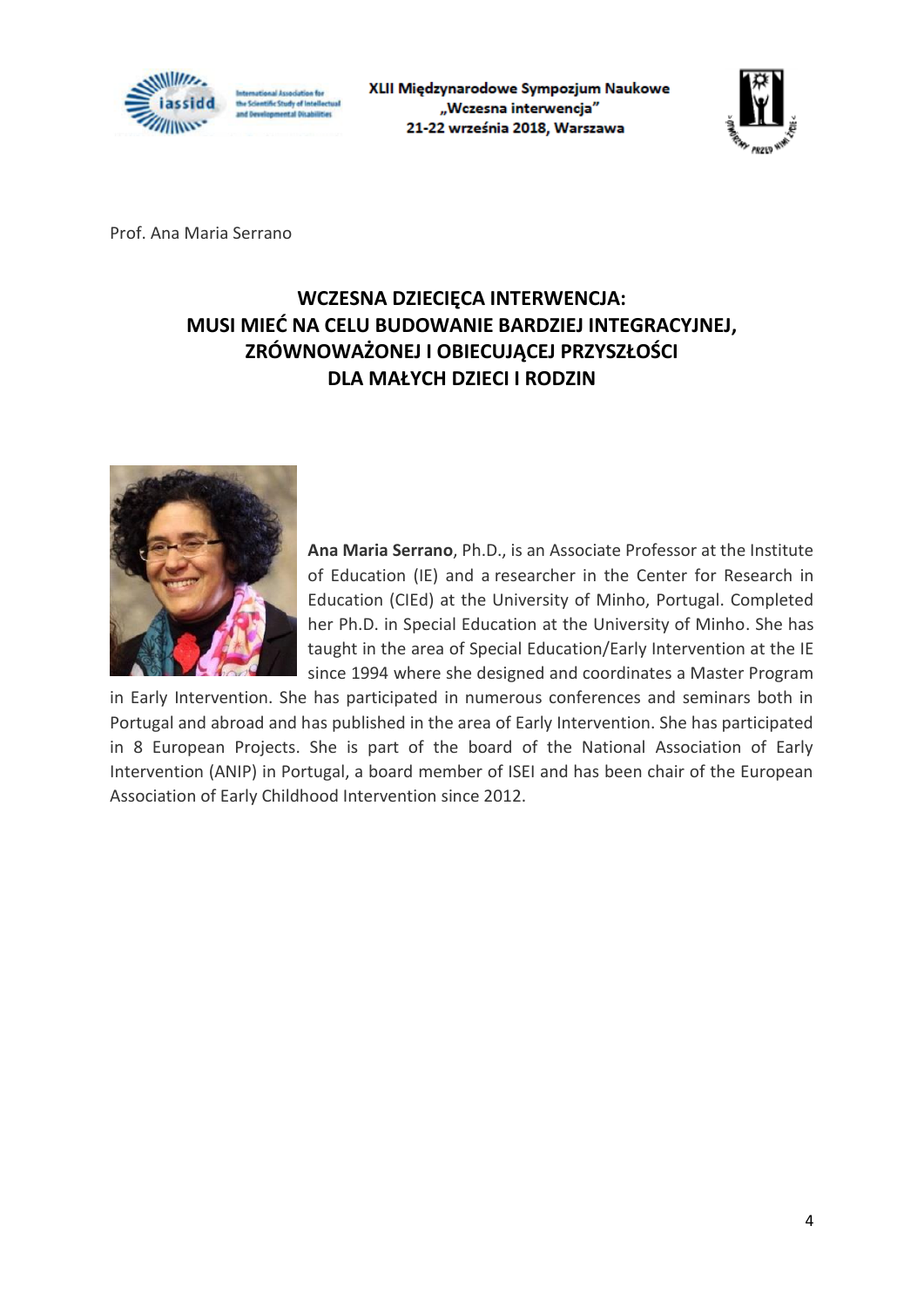Prof.Dr. F.Peterander Ludwig-Maximilians-University Department of Psychology Leopoldstr. 13 80802 Munich, Germany

#### **The concept of "Situational Moments" in Early Childhood Intervention**

A central requirement of the interdisciplinary early childhood intervention is the strengthening of the professional work with the child and the family. The question arises: how can the promotion process be perceived and designed "better" for the individual child in the life situation of the promotion unit? One way to design the facilitation is the conscious recognition and use of "situational moments" (Stern 2004). In theoretical works there is a discussion about so-called behavioral units or behavioral episodes. In addition to the knowledge of theories, research results and practical experiences of the experts, in the case of change processes, short individual episodes of behavior play a major role in the interaction of the early interventionists with the child. What happens in important situational moments of child promotion (episodes 5 – 30 sec.)? To what extent can such situational moments be perceived, and how can this observable interaction process between therapist and child be decoded with regard to the promotion goals? There is still no formulated concept in interdisciplinary early intervention for this question. Developing a consciousness of the experts about the meaning and the use of situational moments in the promotion process should be more in the focus of individual support in the future. It is important that the therapist's attention is focused on the goals of promotion that guide the current action. In particular, attention should be focused on observing the course of the relationship process in the life situation. Experiences in action in vivo show that the continuous behavioral stream of behavior can be subdivided into situational moments per se, depending on the objective of the early interventionist. The stream of behavior is continuous, but it is not unstructured. Principles of Gestalt Psychology such as "similarity" and "closeness" support perception. Significant is the moment in which the meaningful situational moments are recognized and used by the professionals in the stream of behavior. This methodical approach should focus on the elaboration of otherwise hidden action mechanisms and relationship patterns. Ultimately, it is important for the early interventionists that on the basis of this process of understanding a developmental facilitating behavior in the current situational moment is realized.

Reflection and action in "situational moments" is in itself a universal approach to promotion and therapy and has a long tradition. Kurt Lewin has postulated in an early contribution in the Handbook of Child Psychology (1933) that change processes and the development of the child can only be understood if the individual child is perceived in his current life context in the current moment of the action. In his field theory, he thus assigned the situational moment an outstanding significance for the child developmental process. Roger Barker also impressively demonstrated the significance of the situational moment in his 1951 book "A Boy's Day". He watched a 9-year-old boy, minute by minute, for a day, qualitatively describing 686 situational moments. Likewise, Gerald Patterson (1984) developed the first parent training program and captured the mother-child interactional sequences in situational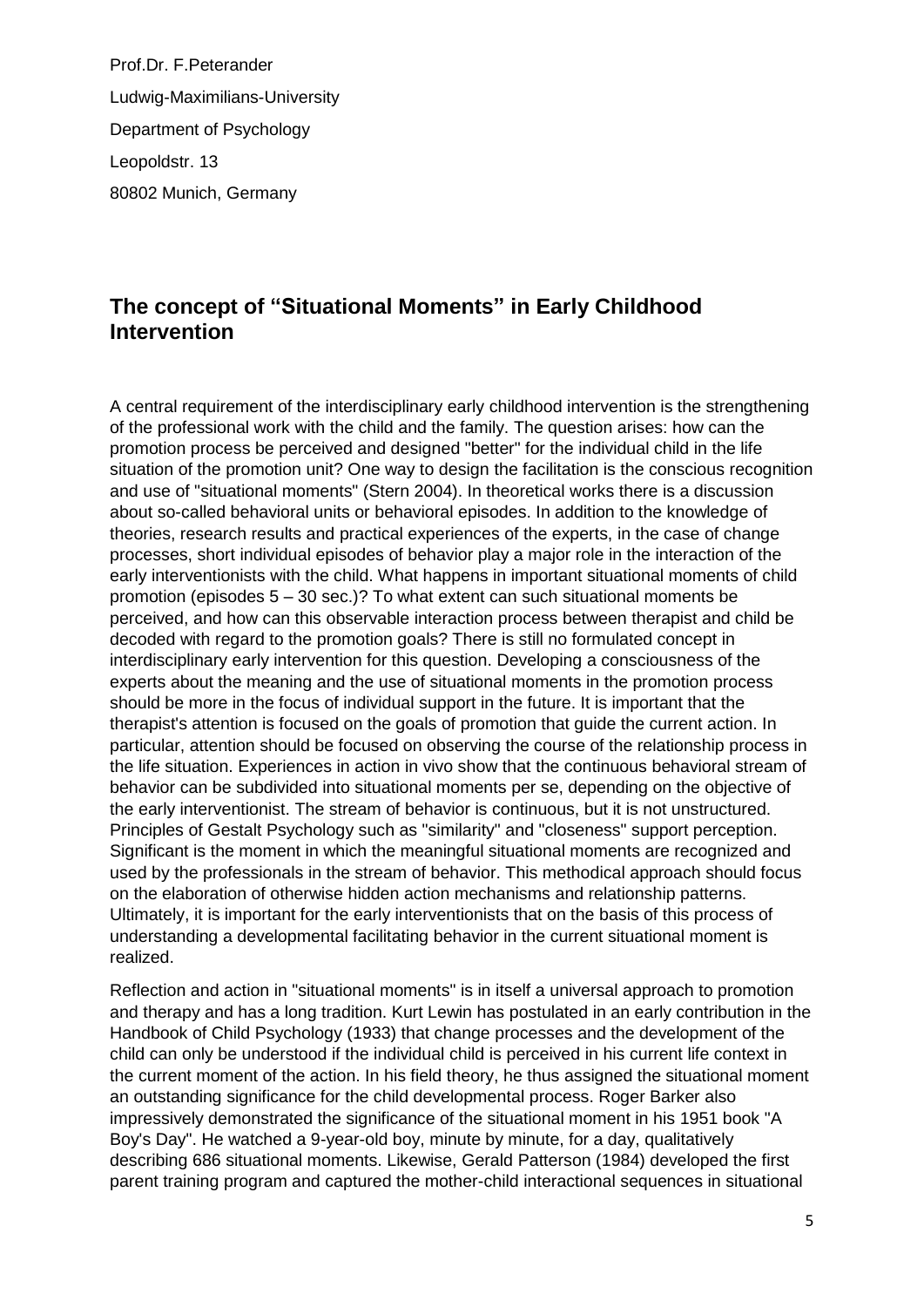moments. He has made visible the interaction patterns that are important for a video feedback process. Daniel Stern (2004) pioneered the analysis of relationship moments in the 1970s with the differentiated analysis of situational moments of the infant-mother interaction. The results of this basic research made the "intuitive parent behavior" transparent and further developed into therapy for early childhood regulatory disorders.

Following the concept of the situational moment, the early interventionists should realize five steps of analysis and action: self-observation, reflection, decision, action (new ways) and evaluation of the effects. In the foreground are the effects of the promotion on the child's experience processes, their motivation and the strengthening of the self-efficacy. The work of the early interventionist can be strengthened by applying the concept of situational moments. The concrete experiences of the early interventionists with the situational moments make an important contribution to this facilitation approach. Jack Shonkoff (2010) noted with regard to early childhood intervention, that the subjective experiences of professionals represent an untapped potential for the further development of the early childhood intervention system. Gaining new insights into how to improve promotion methods through randomized studies seems to be exhausted right now.

#### **References**

- Barker, R.G. & Wright, H.F. (1951): One Boy´s Day A Specimen Record of Behavior. Harper New York.
- Lewin, K. (1933): Environmental Forces. In: Murchison, K.: A Handbook of Child Psychology. Clark University Press, 590-625.
- Patterson, G.R. & Reid, J.B. (1984): Social Interactional Processes within the Family: The Study of the Moment-by-Moment Family Transactions in which Human Social Development is embedded. Journal of Applied Developmental Psychology, 5, 237-262.
- Sears, R.R. (1951): A Theoretical Framework for Personality and Social Behavior. American Psychologist, p.476-483.
- Shonkoff, J.P. (2010): Building a New Biodevelopmental Framework to Guide the Future of Early Childhood Policy. In: Child Development, 81, 357-367.
- Stern, D. N. (2004): The Present Moment in Psychotherapy and Everyday Life. Norton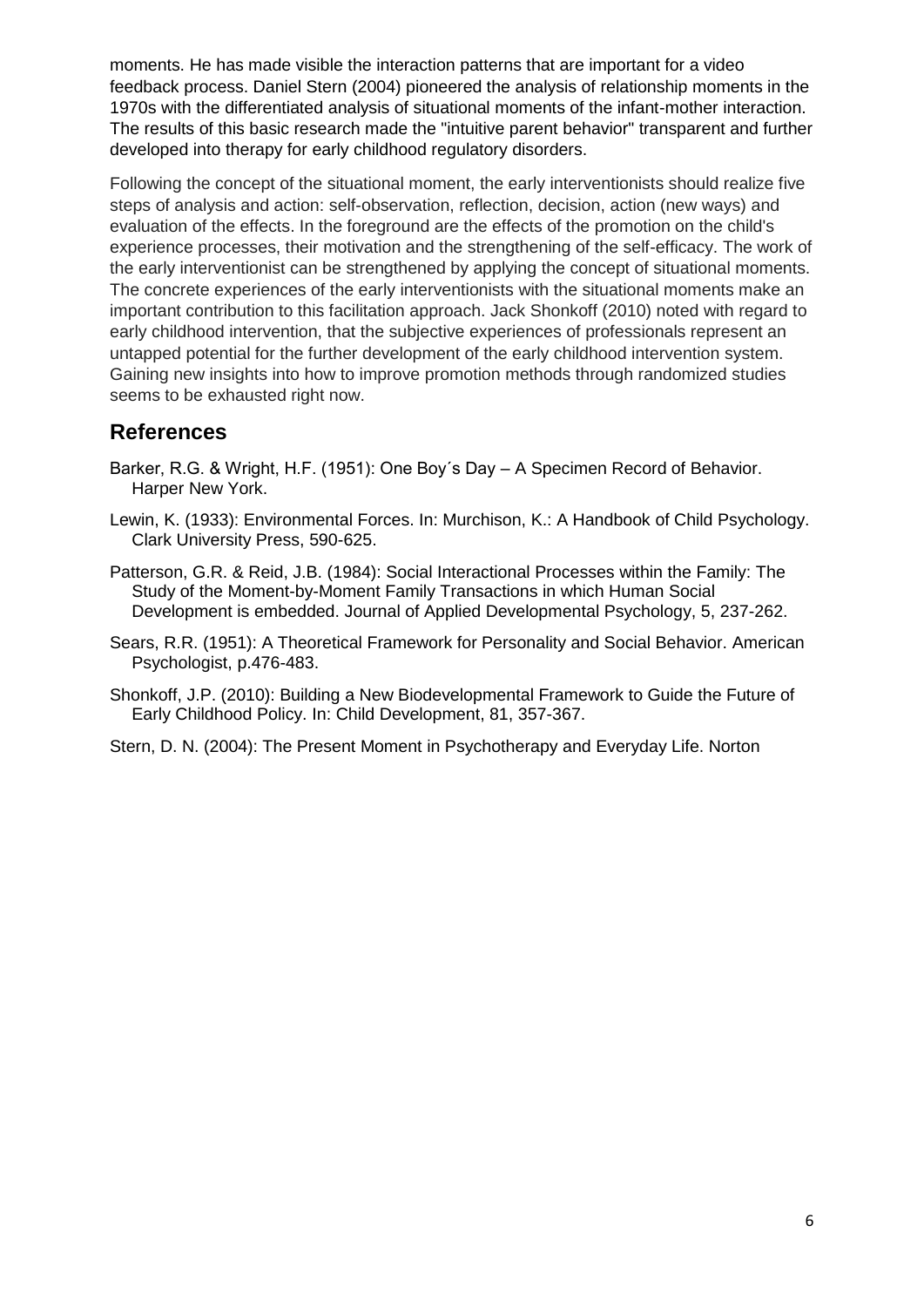

XLII Międzynarodowe Sympozjum Naukowe "Wczesna interwencja" 21-22 września 2018, Warszawa



prof. dr. Franz Peterander Ludwig-Maximilians-University Department of Psychology

### **REFLECTIONS ON EARLY CHILDHOOD INTERVENTION – GERMANY**

The early childhood intervention of children with disabilities and developmental delays is today an internationally recognized, successful and globally practiced concept (WHO 2012; Odom et al. 2003). In Germany, interdisciplinary early childhood intervention centers (IECI) in particular are taking on this complex task. The IECI are family-oriented, team-oriented, networking and regional services. They are used for the early detection, promotion and therapy of children. Within the framework of an interdisciplinary and holistic concept, the IECI offer comprehensive support for children from birth to school enrollment. A threatening or already occurring disability should be recognized at the earliest possible age. Disability should be alleviated through goal-oriented support and treatment measures, or developmental delays should be cured.

Interdisciplinary early childhood intervention represents a holistic and complex performance, in individual cases both an educational-psychological as well as a medical achievement is necessary. Complex performance is today used as a generic term for diagnosis and promotion of children, counseling of parents and cooperation with institutions (Thurmair & Naggl 2010). The main task is an interdisciplinary in-depth, follow-up and final diagnosis. The tasks consist of special education, psychological, medical and medical-therapeutic aids. In addition, the children are supported in cooperation with the families in the immediate environment. Increasingly, IECI also support children from risk families when they are at risk of learning disability and behavioral problems due to their depriving living environment. IECI work ambulant as well as mobile in families, in kindergartens and in integrative institutions. The supported children have learning difficulties, behavioral problems, language problems, mental retardation, motor disabilities. The children may also be visually impaired or blind or hearing impaired or deaf. As a rule, one to two promotion units take place weekly. Well over 1,500 institutions in Germany offer an interdisciplinary early childhood intervention. In the federal states it is structurally differently organized (see www.fruehfoerderung-viff.de). For detailed information on the situation of the 200 IECI in Bavaria see the Franzl study 2012 (www.fruehfoerderung-bayern.de).

**Legal Basis**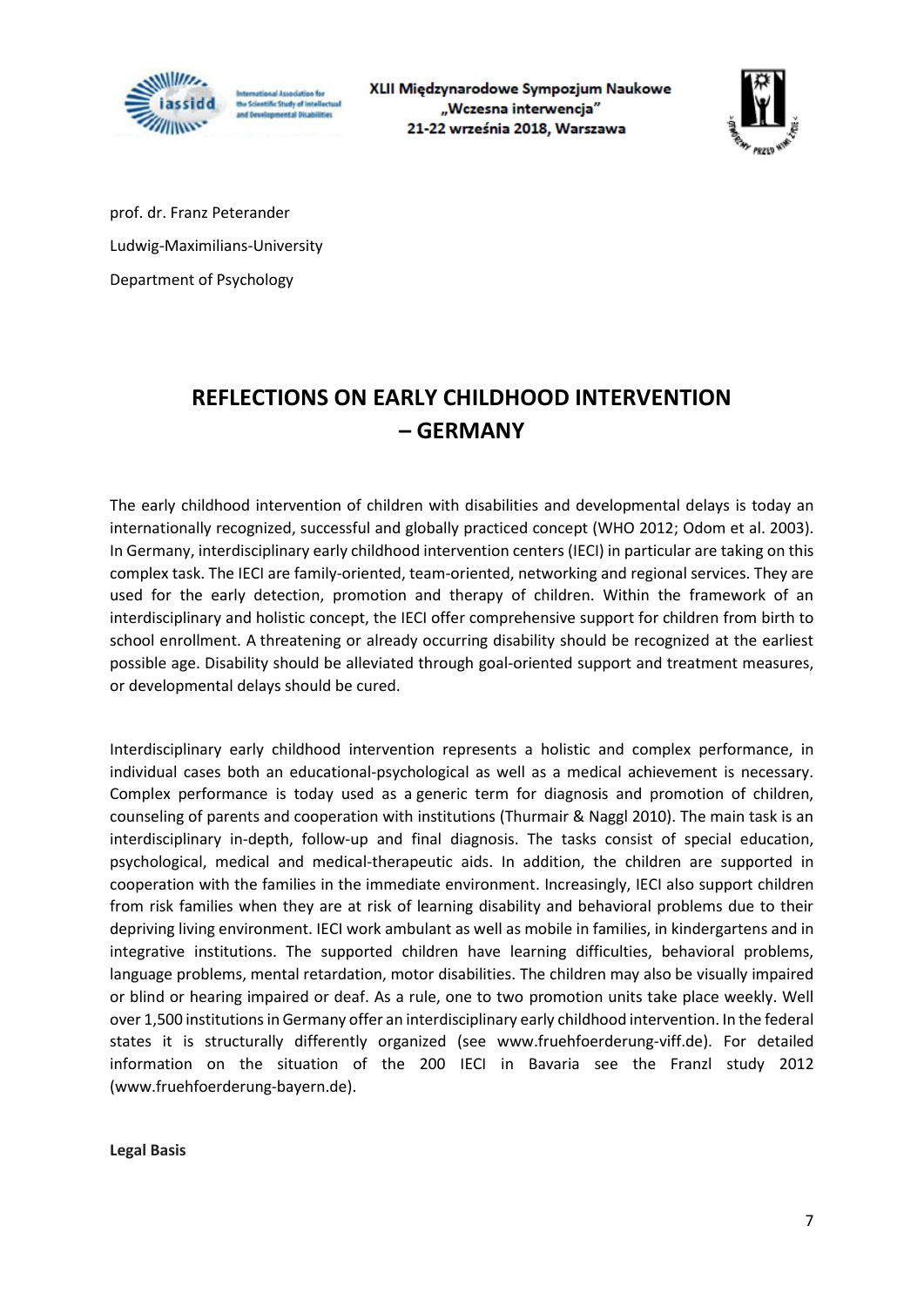In Germany, the first IECI were founded in the state of Bavaria in 1974. The legal basis for interdisciplinary early childhood intervention is § 30 "Early diagnosis and early intervention" of the Social Security Code (SGB IX, 2017). The IECI is financed by the municipalities, districts and health insurances. Early intervention is free for families. Under the law, the IECI also supports children at risk of disability. For the IECI, this represents a preventive task for early intervention for children with a high developmental risk. The aspect of prevention led in 2007 to the founding of the "National Center for Early Aid" (www.fruehehilfen.de). The aim was above all to offer improved help with child wellbeing in risk families. The Federal Child Protection Act, passed in 2011, aims to secure the financing of family midwives in the sense of early aid. There is a cooperation of the Interdisciplinary Early Childhood Intervention with the Early Aid. In addition to IECI, there are Social Pediatric Centers (SPC) in individual federal states on the basis of § 119 of the Social Security Code (SGB V) for the ambulant and mobile treatment and promotion of disabled children and adolescents from birth to 18 years of age, in which medical and psychosocial care takes place.

#### **Theoretical** basics **basics**

The work in the IECI is based primarily on behavioral, cognitive and systemic learning and development theories, and special needs concepts as well as a variety of empirical studies. The starting point is formed by theories that attribute outstanding importance to the influence of the environment on human development. Kurt Lewin emphasized this aspect in 1933 with his contribution "Environmental Forces" and his legendary formula  $B = f (PE) -$  ("Behavior is a function of the interaction between person and environment"). Donald Hebb (1949, "Organization of Behavior") formulated a fundamental theory of behavior ("enriched environment"). This theory emphasizes the outstanding influence of the environment on brain development and has become very important in modern neuroscience. Robert Sears (1951, "Theoretical framework for personality and social behavior") developed a theory on the meaning of the dyadic relationship as an analysis unit, e.g. the parent-child relationship. Sears has thus created a modern basis for the systematic analysis of interaction processes and their effects on the child's cognitive, social and emotional development. John Bowlby's Theory of Attachment (1969) also created an important prerequisite for more differentiated coverage of the effects of the quality of early relational patterns on child developmental processes. Urie Bronfenbrenner formulated a systemicecological developmental psychology (1979), which emphasizes the influence and the interactions between the nature and nurture on child development. The Transactional Development Theory by Arnold Sameroff (2009) also is focused on the importance of reciprocal relationships between person, environment and genetics. Based on these theories, many research results have now been submitted to describe risk and protective factors, which are of highest relevance for early childhood intervention today.

#### **Risk Factors, Vulnerability and Resilience**

These constructs contribute to a better explanation of child developmental processes. Risk factors can be: poverty, family violence, development-inhibiting parent-child interactions, temperament of the child. The cumulative effect of risk factors has been demonstrated, but the mode of action is still unclear. Children who are exposed to seven or more risk factors have a 30 points decrease in IQ.

Vulnerability describes whether and to what extent risk factors adversely affect a child's development. There are periods of increased vulnerability in the development of the child. The knowledge of these "sensitive phases" can be of great importance for the early detection, planning and implementation of early childhood intervention (Peterander 2011). Resilience and Protective Factors: Longitudinal studies show that children may be relatively well-developed despite a variety of risk factors. The "resilience" of these children is attributed to their ability to successfully use of internal and external resources. The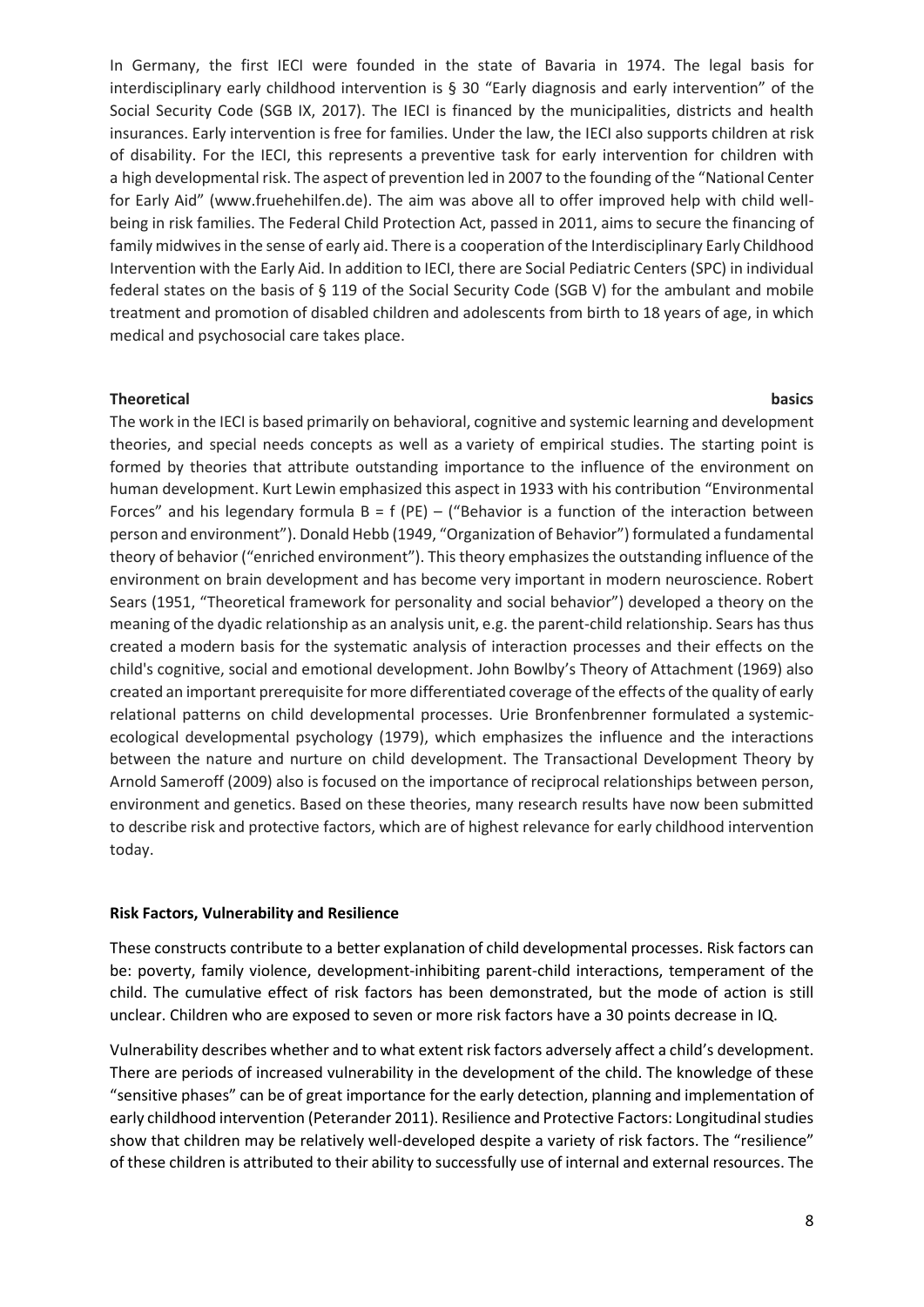task of early children intervention: changing the balance between risk factors and protective factors and strengthening resilience processes.

#### **Cooperation with parents and inclusion**

The partnership-based cooperation between parents and early interventionists requires the consideration of the ideas and expectations of the parents. The generalized expert knowledge of the early interventionists and the individual knowledge of the parents about their child lead to a holistic understanding of the situation and the task. In the promotion of child development processes proved to be positive: strengthening parental competences, creating developmental facilitating family conditions (Peterander 2000), counseling parents about their children's development opportunities, establishing a dialogue between parents and professionals on child promotion (including model learning), support in building social Networks (parent groups).

Inclusion: Early childhood intervention is by itself a central approach to the inclusion of children with disabilities in the life, play and learning communities of society (UN Charta 2006). A major social challenge in the future is the strengthening of cooperation with kindergartens in order to support inclusion.

#### **Effectiveness and efficiency**

Numerous studies prove the high effectiveness and efficiency of early intervention (Guralnick 1997, 2018). Long-term impact factors: duration and intensity of promotion, holistic and flexible support, individualization rather than standardization, stability of developmental facilitating environmental conditions into the school phase. In addition to achieving behavioral and cognitive goals, the long-term "value" of early intervention should also be operationalized in the future. Value: Promotion of selfinitiative, self-regulation, self-reliance, ability to attachment, well-being, basic trust, attention and motivation, and strengthening self-esteem and self-efficacy. Meta-analyzes by the economist and Nobel laureate James Heckman (Heckman 2013) on the cost-benefit ratio in early intervention impressively confirm the high effectiveness and efficiency of early intervention. The ratio of financial resources to economic value is also very impressive at 1: 4 (Peterander 2006).

#### **Contribution neuroscience**

Given the rapid brain development in the first three years of life, this time is also considered a "sensitive phase" of child development. In this phase of life, crucial foundations for future child development are established. Advances in neuropsychology, genetic research and molecular biology will in future offer extended explanatory models for child development processes and thus have a lasting impact on the design of promotion processes (Shonkoff 2010). Thus, it can be seen that the genes provide a prenatal first blueprint for the development of brain structures. Depending on the quality of the early environmental conditions, it proves whether and how comprehensively neuronal networks are linked. Reciprocal interaction processes between the genetic disposition of the child and his early experiences lay the foundations for his learning and behavior. On this basis it is decided whether a favorable or an unfavorable development of the children is to be expected. If early childhood is "shaped" by insecure, neglecting or deprivation conditions, the stress system overacts, which can even lead to damage the neural structures (Scheich & Braun 2009). As a result, the development of children's learning and attention, as well as their ability to shape emotional relationships, is impaired at an early age (Peterander 2011). Especially for children with disabilities, who grow up under risk conditions, the opportunities for development are seriously reduced.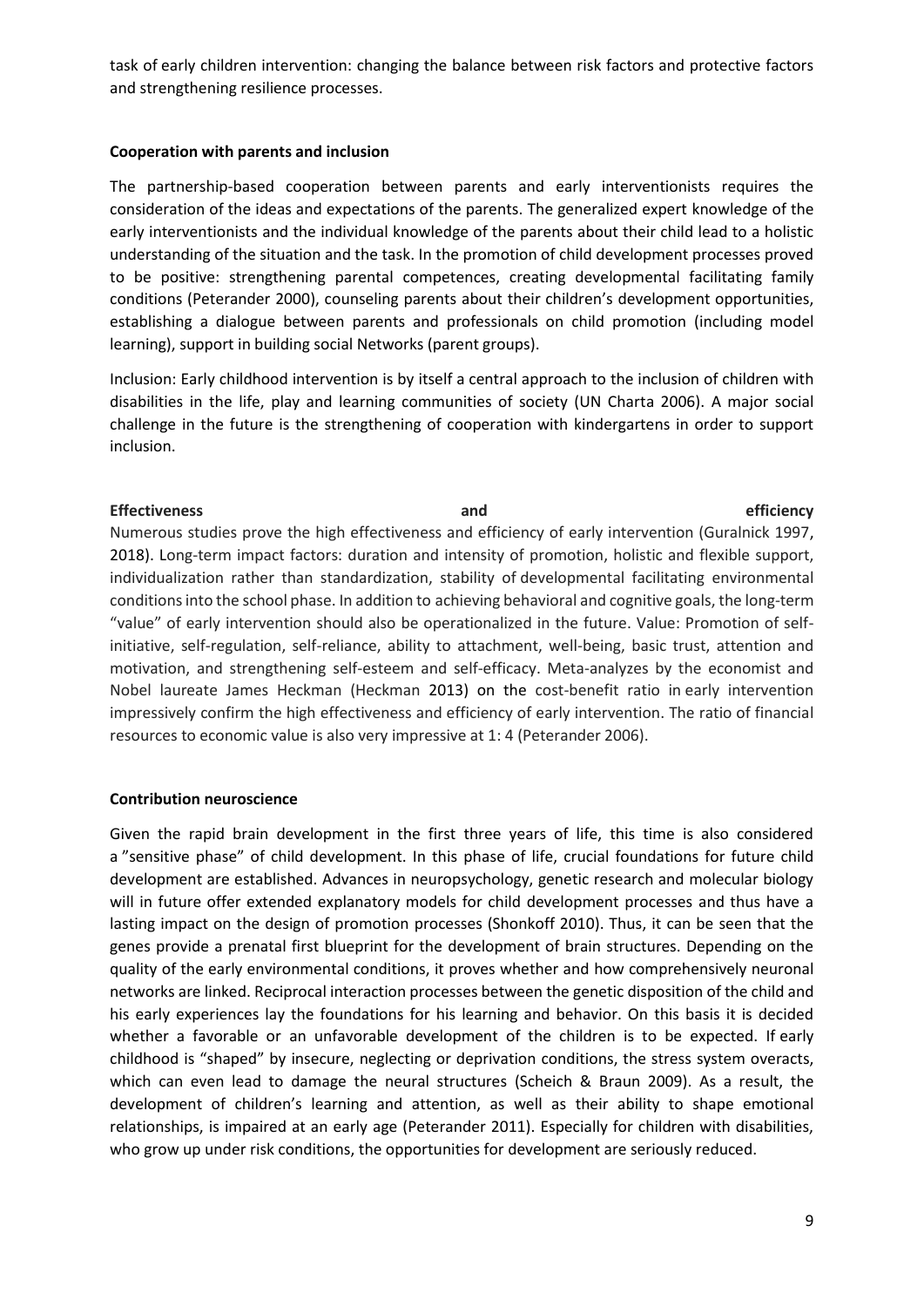#### **Final comment**

Individual early childhood experiences can not be isolated in their effect on learning and behavior because of the complexity and dynamics of development processes. In addition to current systemicecological theories in early intervention, an action-guiding theory is needed in the future that explains the mechanisms of systematically initiated change processes (promotion). After 50 years of theory, research and practice, the formulation of a general theory of early intervention should be possible. It should help to better explain the complex and emergent effects of early intervention. It should also be helpful in formulating the individual developmental goals and describing the promotion methods in such a way that more effective change processes can be initiated for the individual child and the family.

#### **References**

- Bronfenbrenner, U. (1979): The Ecology of Human Development: Experiments by Nature and Design. Harvard university press.
- Guralnick, M. J. (1997): The effectiveness of Early Intervention. Paul Brookes, Baltimore.
- Guralnick, M. J. (2018): Effective Early Intervention: The Developmental Systems Approach. Paul Brookes, Baltimore.
- Heckman, J.J. (2013): Giving Kids a fair Chance (A Strategy that Works). MIT press, Cambridge, Mass.
- Odom, S.L., Hanson, M.J., Blackman, J.A. & Kaul, S. (eds.) (2003): Early Intervention Practices around the world. Paul Brooks, Baltimore.
- Peterander, F. (2000): The Best Quality Cooperation between Parents and Experts in Early Intervention. Infants and Young Children, 12 (3); 32-45.
- Peterander, F. (2006): Der Wert der Frühförderung. In: Frühförderung interdisziplinär, 25, 159-168.
- Peterander, F. (2011): Sensible Phasen und kindliche Entwicklung. In: Frühförderung interdisziplinär, 30, 196-202.
- Sameroff, A. (2009): The transactional model of development. Washington.
- Scheich, H. & Braun, A.K. (2009): Bedeutung der Hirnforschung für die Frühförderung. In: Monatsschrift Kinderheilkunde, 157, 953-964.
- Shonkoff, J.P. (2010): Building a new biodevelopmental framework to guide the future of early childhood policy. In: Child Development, 81, 357-367.

Thurmair, M. & Naggl, M. (2010): Praxis der Frühförderung. Reinhardt, München/Basel.

World Health Organization WHO – Unicef (2012): Early childhood development and disability.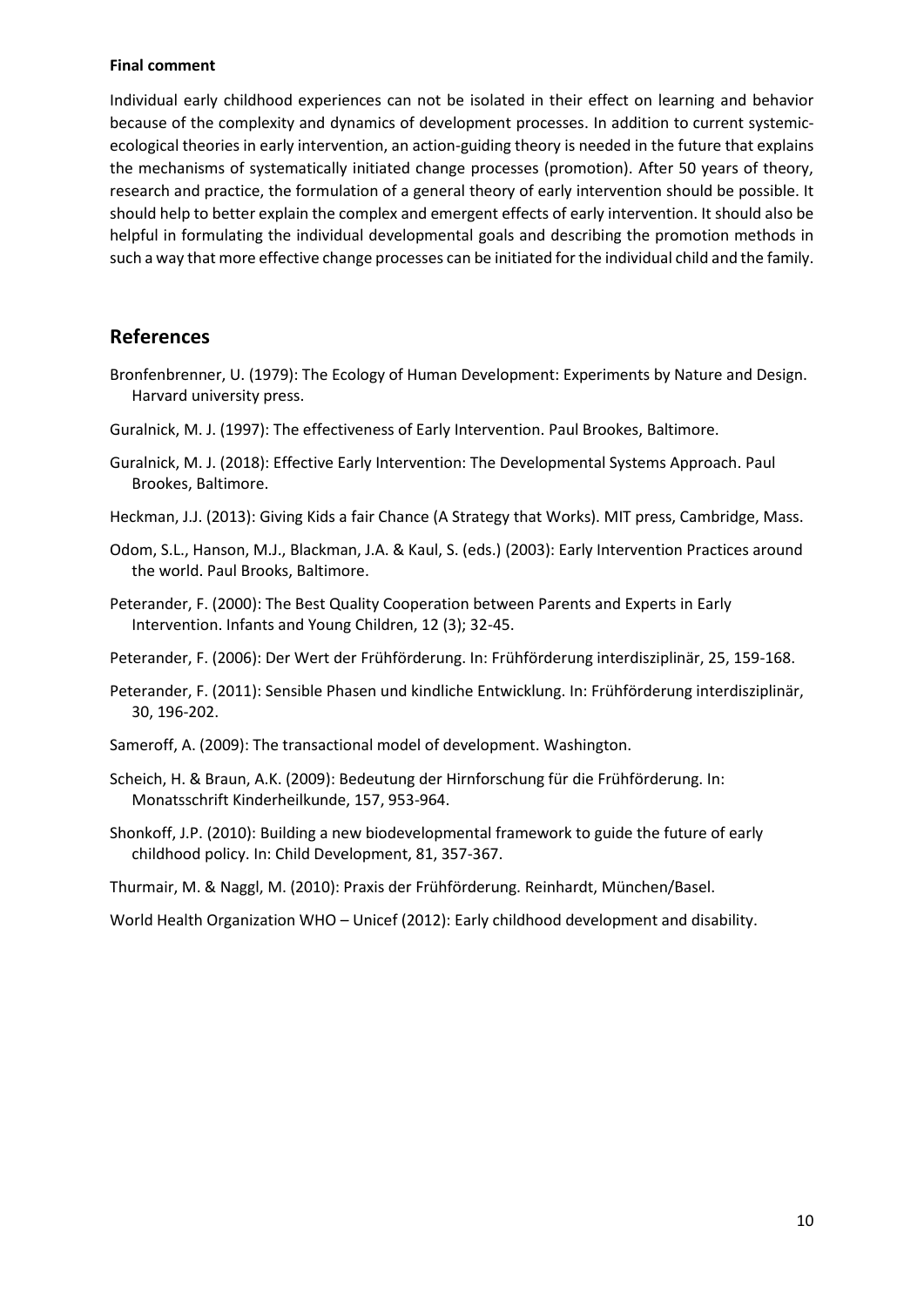

iternational Association fo<br>he Scientific Study of Intell of Departmentant of Divisions



dr n. med. Anna Jakubiuk-Tomaszuk

### **ROLA I ZNACZENIE PORADNICTWA GENETYCZNEGO WE WCZESNEJ INTERWENCJI**

Wystąpienie u dziecka opóźnionego lub nieprawidłowego rozwoju albo trudności z nawiązaniem kontaktu wzrokowego powinno budzić podejrzenie zaburzeń rozwojowych. Pomimo zapewnienia opieki prenatalnej, diagnostyki medycznej i znacznego postępu technologii medycznych zaburzenia rozwoju o różnej etiologii dotyczą 3 proc. populacji dzieci. Istotne w poszukiwaniu przyczyn tych zaburzeń są uwarunkowania genetyczne wywołujące rzadkie zaburzenia rozwojowe.

Każda niewyjaśniona przyczyna odmienności rozwojowych dziecka wymaga konsultacji genetyka klinicznego. Genetycy w poszukiwaniu odpowiedzi na pytanie o przyczyny braku oczekiwanego rozwoju dziecka udzielą porady genetycznej. Do poradni genetycznych trafiają osoby z zaburzeniami rozwoju intelektualnego, ruchowego, wadami wrodzonymi narządów wewnętrznych i odmiennymi cechami wyglądu zewnętrznego. Konsultowane są osoby z obciążonym wywiadem rodzinnym niepowodzeń prokreacyjnych, występowaniem w rodzinie znanych lub niewyjaśnionych chorób o podłożu genetycznym oraz spokrewnione pary małżeńskie. Wizyty w poradniach genetycznych mają inny charakter niż te, do których przywykliśmy, odwiedzając specjalistów, np. z zakresu okulistyki, neurologii, kardiologii. W trakcie wizyty lekarz genetyk kliniczny bardzo wnikliwie pozyskuje informacje o występowaniu w rodzinie chorób, przebiegu ciąży, okresie okołoporodowym i analizuje kolejne etapy rozwoju dziecka. Zapoznając się z dokumentacją medyczną, pozyskuje informacje o współistnieniu zaburzeń rozwojowych narządu wzroku, słuchu, mózgu, wad narządów wewnętrznych czy układu kostno-stawowego. Ważną rolę odgrywają opinie psychologów i logopedów monitorujących proces rozwoju dziecka. Ocena kliniczna, jakiej dokonują lekarze genetycy, często zaskakuje rodziny. Po rozebraniu się osoby badanej "od głowy do stóp" lekarze wnikliwie oceniają proporcje ciała, wykonują pomiary, oceniają zewnętrzną budowę ciała, zwracają uwagę na najmniejsze anomalie (m.in. dołki i bruzdy na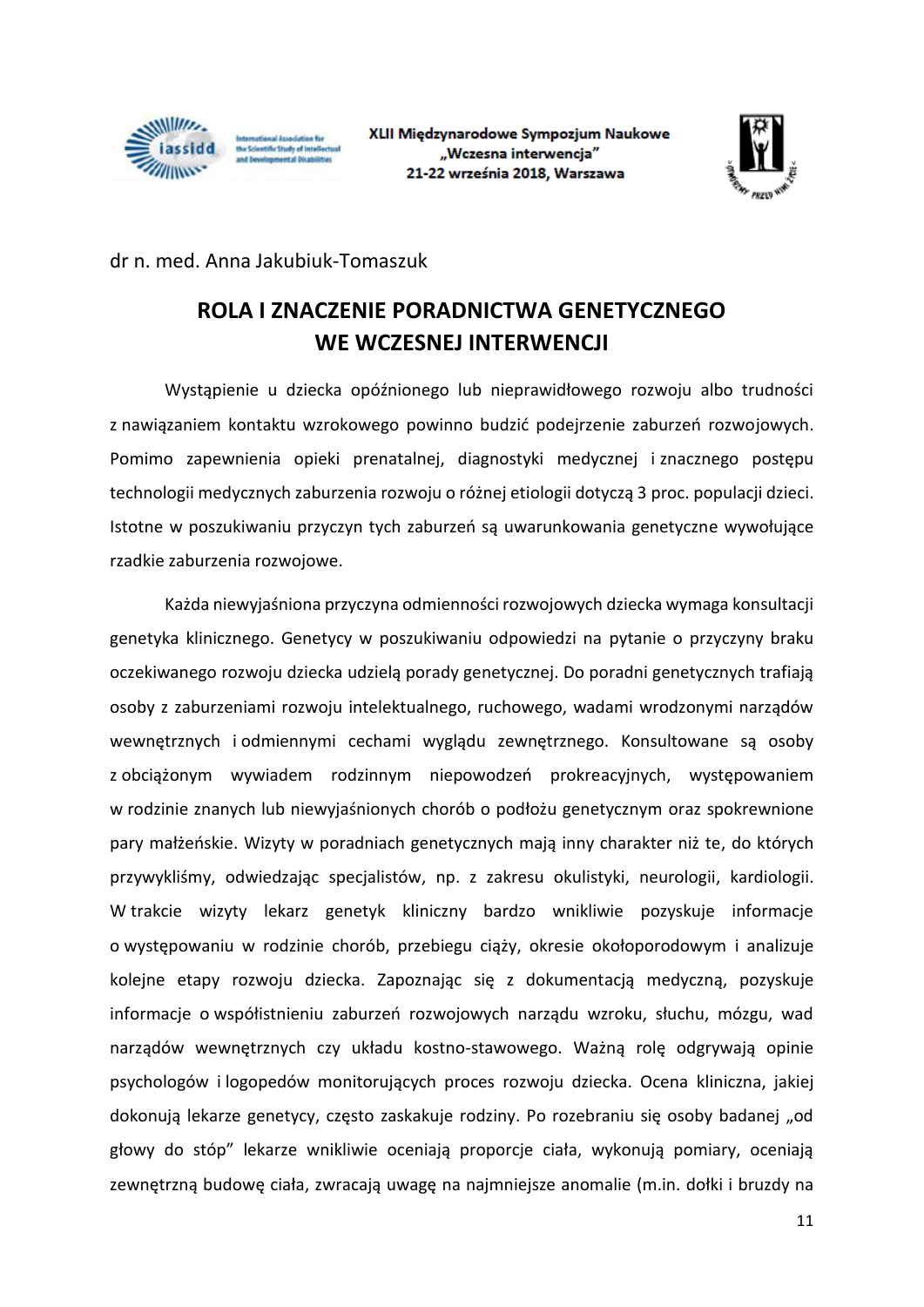małżowinach usznych, szczątkowe dodatkowe brodawki sutkowe, skórne zrosty palców, linie papilarne dłoni i stóp, przebarwienia skórne). Genetyk, oceniając znaczenie stwierdzanej u dziecka cechy zewnętrznej, może również chcieć zbadać rodziców biologicznych. Ważne w ocenie jest wykonanie dokumentacji fotograficznej umożliwiającej po zakończeniu wizyty spokojną analizę porównawczą. Genetyk kliniczny jak Sherlock Holmes wykorzystuje metodę "szkiełka i oka", następnie zleca genetyczne badania diagnostyczne.

Testy genetyczne pozwalają ustalić przyczyny wielu chorób genetycznie uwarunkowanych. Umożliwiają identyfikację błędów materiału genetycznego tak małych jak igła w wielkim stogu siana. Wśród identyfikowanych chorób są wady materiału genetycznego o charakterze dziedzicznym i takie, które powstają w trakcie wytwarzania komórek rozrodczych – ryzyko ich powtórzenia w kolejnych ciążach jest niskie. W ostatnich latach dzięki zastosowaniu nowoczesnych metod biologii molekularnej u licznych pacjentów, których rodziny wiele lat poszukiwały przyczyn występowania odmienności rozwojowych, zidentyfikowano liczne rzadkie zespoły genetyczne.

Diagnoza zespołu genetycznego umożliwia omówienie prognozy co do dalszego rozwoju dziecka, zaplanowanie opieki wielospecjalistycznej, aby minimalizować następstwa zidentyfikowanych błędów genetycznych. Rodziny pozyskują informację o sposobie dziedziczenia choroby w rodzinie i możliwych opcjach postępowania – takich, aby zminimalizować ryzyko ponownego wystąpienia wady genetycznej w kolejnych ciążach i pokoleniach. Istotę prezentowanych zagadnień poradnictwa genetycznego przedstawiono na przykładach rzadkich zespołów genetycznych.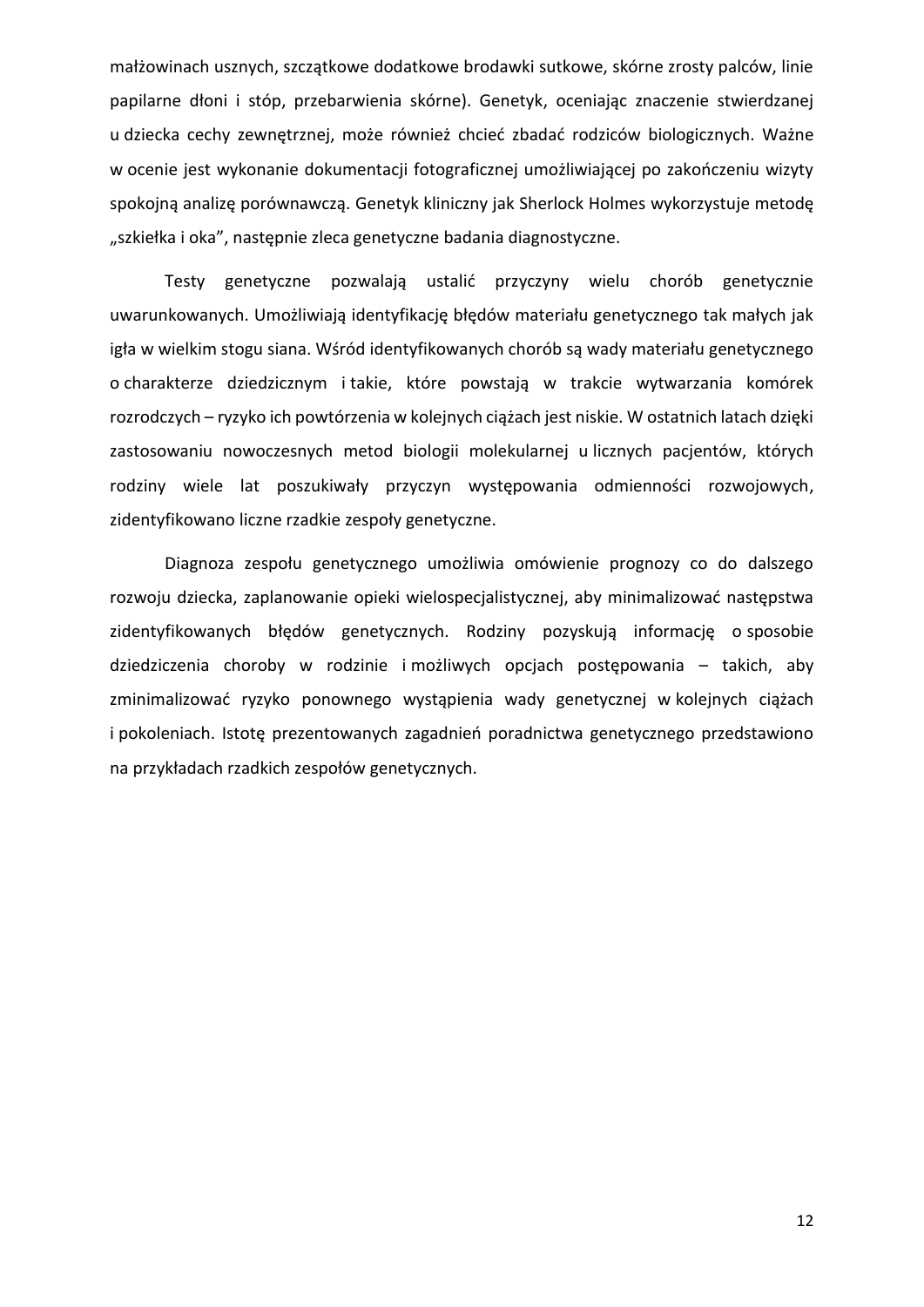



dr Ewa Pisula

Wydział Psychologii, Uniwersytet Warszawski

### **SYTUACJA RODZICÓW DZIECI Z TRUDNOŚCIAMI ROZWOJOWYMI – ANALIZA WYNIKÓW BADAŃ**

Badacze interesują się sytuacją rodziców dzieci z zaburzeniami rozwoju od dawna, choć początkowo zainteresowanie to wiązało się głównie z dążeniem do określenia źródeł trudności rozwojowych dziecka. Uważano, że podłoże wielu zaburzeń, w tym np. autyzmu, ma charakter emocjonalny, i istotną rolę w ich powstawaniu przypisywano nieprawidłowym postawom rodzicielskim, zaburzonej więzi rodzica z dzieckiem lub innym czynnikom związanym z funkcjonowaniem rodziny. Koncepcje te, popularne w latach 50. i 60. XX wieku, nie znalazły naukowego potwierdzenia i współcześnie uznawane są za historyczne.

Kolejnym etapem badań nad sytuacją rodziców było skoncentrowanie się na przeżywanych przez nich problemach, rozpatrywanych z różnych perspektyw teoretycznych. Szczególnie bogatych informacji dostarczyły badania prowadzone w paradygmacie stresu i radzenia sobie, w których analizom poddawane są zarówno wyzwania, z jakimi rodzice są konfrontowani, jak i zasoby sprzyjające adaptacji. Zaczęto też dostrzegać pozytywne doświadczenia rodziców oraz możliwość potraumatycznego wzrostu. Coraz częściej też sytuację rodziny analizuje się całościowo, traktując ją jako system i poddając analizie rozmaite sprzężenia zwrotne, które istnieją w ramach tego systemu. Odnosi się to również do badania relacji zachodzących w diadzie rodzic-dziecko.

Na przestrzeni ostatnich dekad zmienia się także sposób definiowania relacji rodziców ze specjalistami – od podejścia, w którym profesjonalista był ekspertem, a rodzic wykonawcą jego zaleceń, poprzez traktowanie rodziców jako sprzymierzeńców w procesie wspierania rozwoju dziecka, a całej rodziny jako odbiorcy usług, aż po podejście skoncentrowane na rodzinie, w którym jest ona partnerem współdecydującym o zakresie i charakterze potrzebnego wsparcia. Przemiany te są w toku,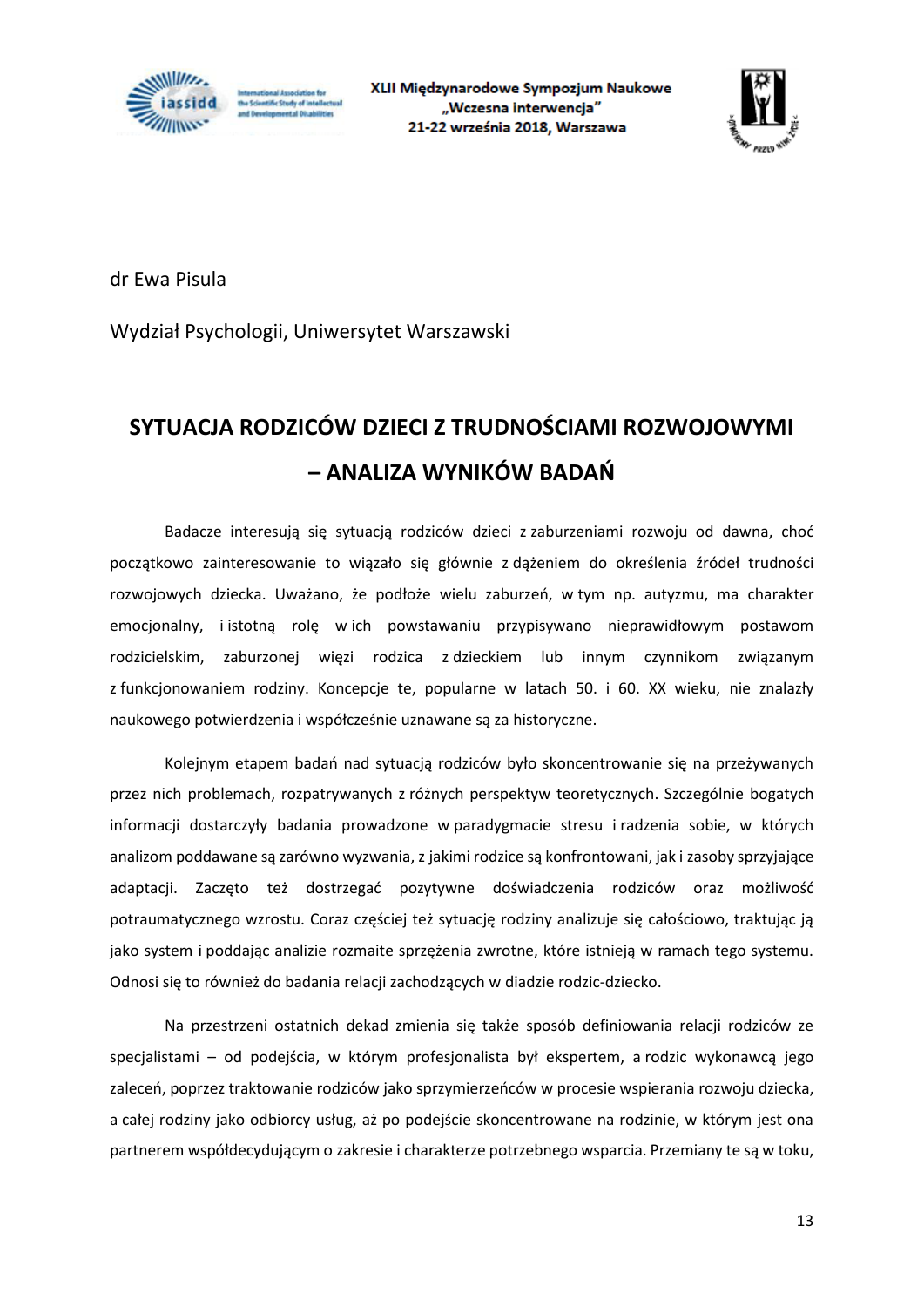wiadomo już jednak, że sprzyjają one większej satysfakcji rodzin z otrzymywanej pomocy oraz lepszemu dopasowaniu pomocy do potrzeb konkretnej rodziny.

W wystąpieniu omówione zostaną informacje płynące z badań nad czynnikami warunkującymi stres rodzicielski oraz proces radzenia sobie z tym stresem, subiektywną ocenę jakości życia i dobrostan oraz funkcjonowanie systemu rodzinnego. Określone zostaną: znaczenie wyników badań dla wspierania rodzin i kierunki dalszych prac.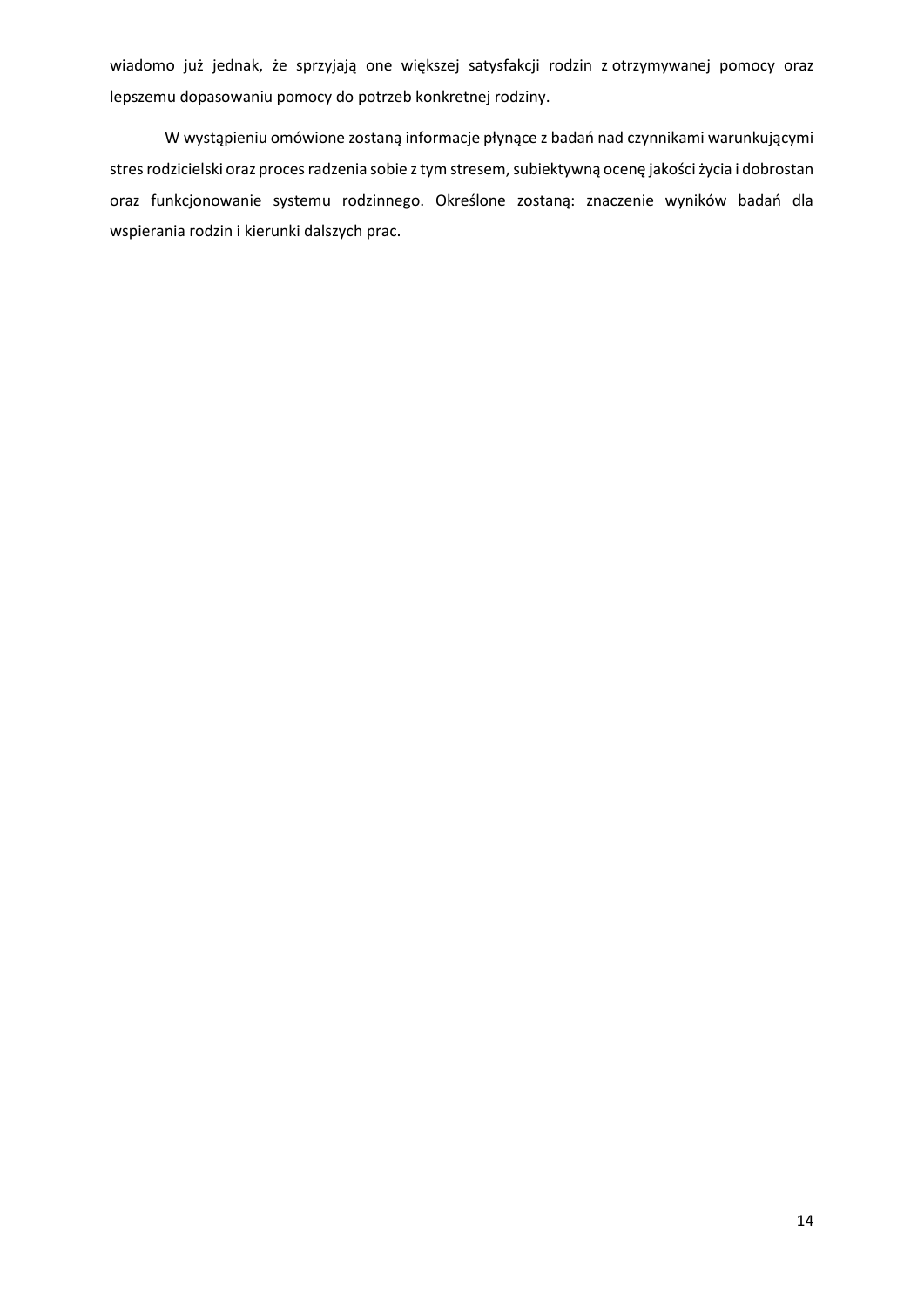



Małgorzata Juszczak-Kapusta, Martyna Banasiak

#### WARSZTAT

### **ZAJĘCIA GRUPOWE WE WCZESNEJ INTERWENCJI – WZBOGACANIE FORM TERAPII I PRACY PRZY WSPÓŁUDZIALE RODZICÓW**

Czynny udział w terapii własnego dziecka stanowi dla rodziców nieocenioną szansę na lepsze poznanie dziecka, mocnych i słabszych stron jego funkcjonowania, zrozumienie jego zachowań, rozwijanie jego potencjału w celu kształtowania autonomii i podnoszenia przystosowania społecznego. Celem warsztatu jest otwarta i konstruktywna dyskusja dotycząca włączania rodziców w terapię (zwłaszcza grupową) dziecka z niepełnosprawnością oraz zagrożonego niepełnosprawnością. Wspólnie będziemy rozważać formy terapii i pracy z rodzicami oraz sposób ich organizacji z uwzględnieniem zajęć bazujących na Metodzie Ruchu Rozwijającego Weroniki Sherborne. Warsztat przedstawia propozycje zajęć bazujących na pracy z rodziną:

- analizowanie znaczenia udziału rodziców w terapii dziecka z niepełnosprawnością,
- wymiana doświadczeń związanych z organizacją i prowadzeniem zajęć grupowych przy współudziale rodziców,
- warunki dobrej współpracy z rodzicami,
- przykłady praktycznych ćwiczeń wykorzystywanych w pracy z całą rodziną (głównie zajęcia edukacyjno-terapeutyczne, Metoda Ruchu Rozwijającego Weroniki Sherborne).

**Materiały**: rzutnik, głośniki, koce (10), szary papier (10 arkuszy), flamastry, magnesy do tablicy.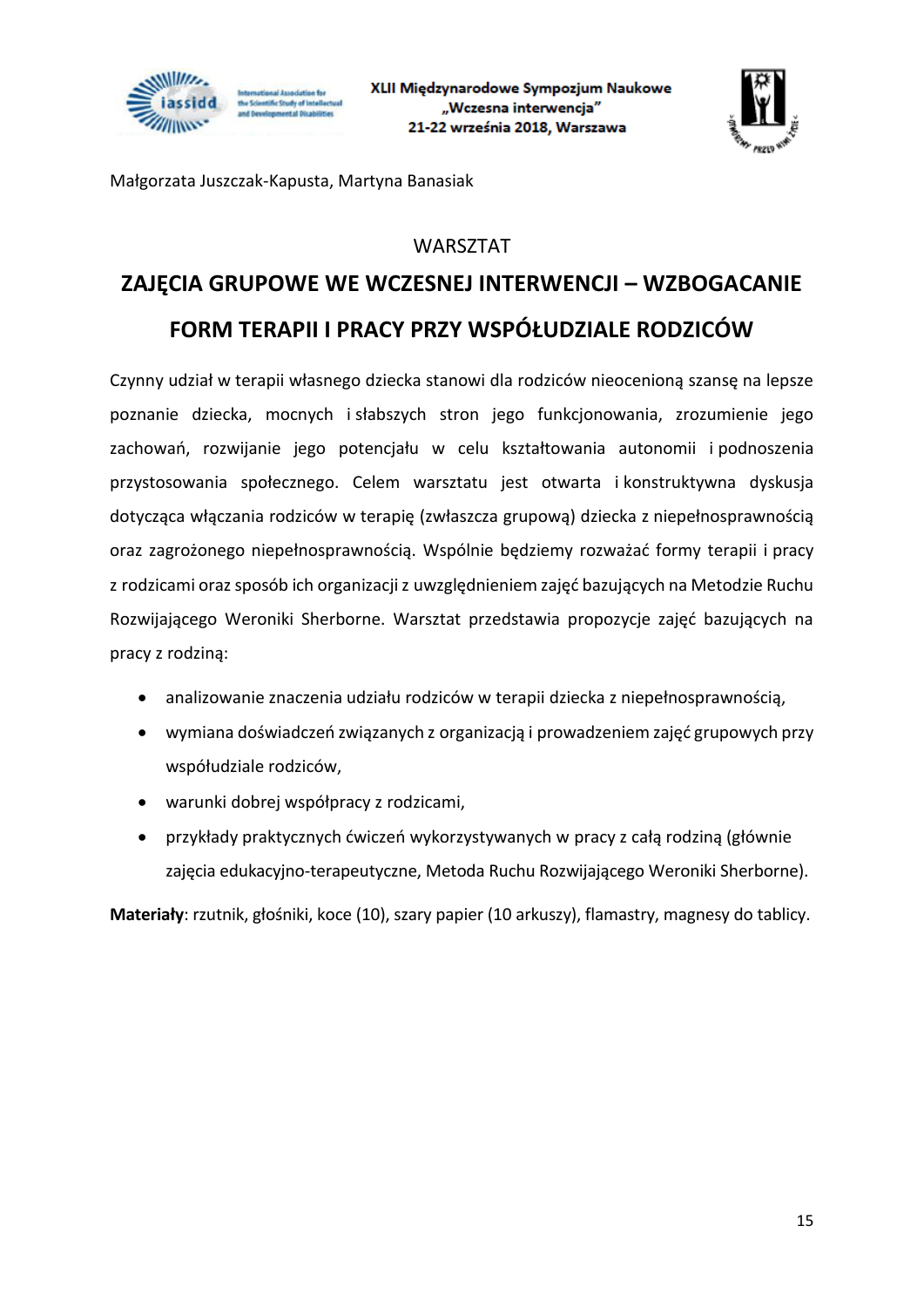#### **Konspekt**

- 1. Zajęcia grupowe przy współudziale rodziców w Ośrodku Wczesnej Interwencji PSONI Koło w Zgierzu:
	- Metoda Ruchu Rozwijającego Weroniki Sherborne;
	- Trening Umiejętności Społecznych (zajęcia z rówieśnikami w obecności terapeutów w sali oraz w terenie – wyjście na lody, pieczenie pierników);
	- Zajęcia edukacyjno-terapeutyczne (poranny krąg, zabawy na świeżym powietrzu, kino, wycieczki, bale karnawałowe).
- 2. Dlaczego rodzice są ważni? (Dlaczego angażujemy ich w te zajęcia?)<sup>2</sup>
	- − intymność;
	- − rzecznicy potrzeb i umiejętności własnego dziecka;
	- − ćwiczenia usprawniające dla dziecka powinny być traktowane nie jako nieunikniony obowiązek, ale jako jedna z form rozrywki, forma odpoczynku dla całej rodziny;
	- − zwiększenie czasu terapii;
	- − większy stopień sukcesu dziecka;
	- − dzieci lepiej utrzymują wyuczone umiejętności i generalizują je na środowisko domowe;
	- − aktywne i kreatywne włączanie się w proces rehabilitacji dziecka, inspiracja do zabaw domowych;
	- − dzieci mają szansę na wytworzenie związku z drugim człowiekiem (zdanie się na pomoc dorosłego: zaspokojenie potrzeby bezpieczeństwa, zaufania, przyjazna atmosfera, relaks, możliwość decydowania o swojej aktywności przez dziecko)<sup>3</sup>;
	- − udzielanie dziecku umiejętnej pomocy w podejmowaniu i realizowaniu proponowanych zadań<sup>4</sup>.
- 3. Co daje rodzicom czynny udział w terapii grupowej z dzieckiem?<sup>5</sup>
	- − nawiązanie kontaktu z dzieckiem, lepszy kontakt emocjonalny, wzajemne zrozumienie, lepsze poznanie się, komunikacja niewerbalna, radość bycia ze sobą;
	- − bycie obdarzanym uwagą i troską;
	- − poczucie więzi grupowej<sup>6</sup>;

**<sup>.</sup>** <sup>2</sup> Kwaśniewska G., Rola i kompetencje specjalistów w procesie wczesnego wspomagania rodziny dziecka z niepełnosprawnością [w:] *Wczesna diagnoza i wspomaganie rozwoju dziecka z dysfunkcjami,* pod red. Brejnak W., Zabłocki K. J., Warszawa 2009, Wydawnictwo Seventh Sea.

<sup>3</sup> Bogdanowicz M., Okrzesik D., *Opis i planowanie zajęć według Metody Ruchu Rozwijającego Weroniki Sherborne*, Gdańsk 2011, Wydawnictwo Harmonia.

<sup>4</sup> Bogdanowicz M., Metoda Dobrego Startu we wspomaganiu rozwoju dzieci z zespołem Downa [w:] *Wspomaganie rozwoju dzieci z zespołem Downa – teoria i praktyka*, pod red. Kaczmarek B., Kraków 2014, Wydawnictwo Impuls.

<sup>5</sup> Suchowierska M., Rola rodziców w terapii dziecka z autyzmem w perspektywie podejścia behawioralnego, [w:] *Rodzina z dzieckiem z niepełnosprawnością*, red. Pisula E., Danielewicz D., Gdańsk 2007, Wydawnictwo Harmonia.

<sup>6</sup> Kisiel B., O Ruchu Rozwijającym Weroniki Sherborne [w:] *Wspomaganie rozwoju dzieci z zespołem Downa – teoria i praktyka*, red. Kaczmarek B., Kraków 2014, Impuls.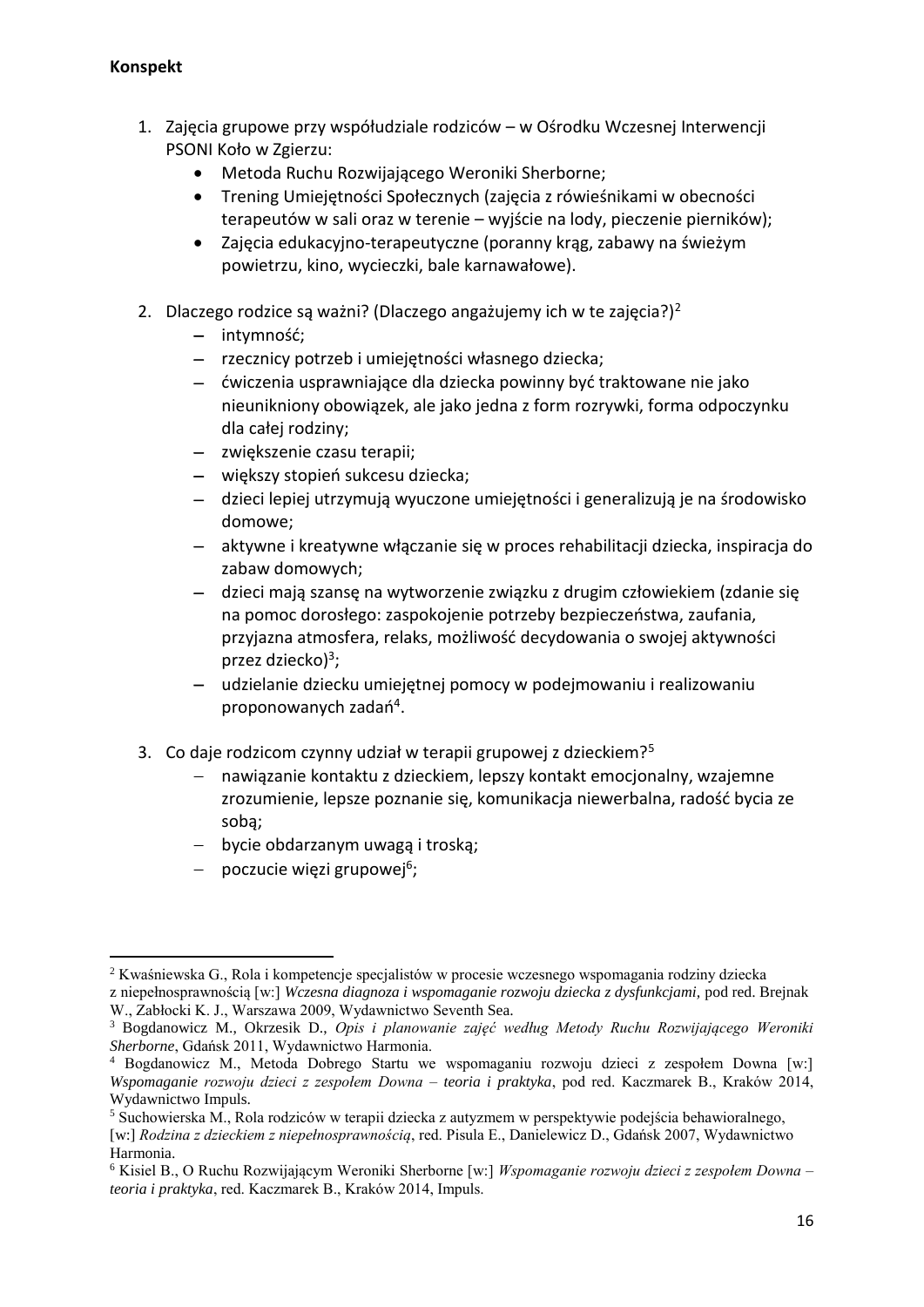- − okazja do dzielenia się swoimi kłopotami i wymiany doświadczeń, szansa nauczenia się nowych, bardziej skutecznych zachowań wobec własnych dzieci;
- − nauka relaksu i kontrolowania własnych reakcji emocjonalnych;
- − uświadomienie konieczności realizacji podstawowych potrzeb psychicznych dziecka oraz umożliwienie zaspokojenia wielu z nich;
- − wzajemna relacja dawania i brania<sup>7</sup>;
- − okazja do przeżywania radości i odprężenia, powrót do dzieciństwa;
- − pozytywne zmiany w osobowości (pewność siebie, zaufanie do siebie i innych, otwartość w kontaktach z innymi, kreatywność)<sup>8</sup>;
- − lepsze poznanie dziecka, jego mocnych i słabszy stron funkcjonowania;
- − zrozumienie jego zachowań (ograniczenia spowodowane niepełnosprawnością, reakcje emocjonalne i zachowania w różnych sytuacjach, poznanie i zrozumienie potrzeb biopsychicznych);
- − rozwijanie jego potencjału w celu kształtowania autonomii i podnoszenia przystosowania społecznego dziecka;
- − kontakt z innymi osobami, które doświadczają podobnych trudności, jest dla rodziców źródłem wsparcia, pozwala wyjść z izolacji, poniekąd staje się swoistym modelem, wzorcem do dalszej pracy<sup>9</sup>;
- − ukierunkowanie działań rehabilitacyjnych, nabycie lub wzrost kompetencji i sprawności rodziców w usprawnianiu dziecka, wzbogacanie repertuaru ćwiczeń do stosowania w domu, nauka efektywnych oddziaływań na dziecko;
- − bezpośredni wgląd w postępy czynione przez dziecko;
- − utwierdzanie rodziców w ich własnej sile, co obniża poziom stresu rodzicielskiego;
- − pewność, że dziecko ma dobrą opiekę;
- − orientacja w wielokierunkowości procesu terapii;
- − pewien stopień odpowiedzialności za pomoc dziecku;
- − wzrost poziomu postrzeganej kontroli nad procesem terapeutycznym dziecka;
- − koncentracja na dziecku i jego potrzebach, empatia, nawiązywanie z nim kontaktu emocjonalnego i językowego, umocnienie więzi między członkami rodziny.
- 4. Warunki dobrej współpracy z rodzicami:<sup>10 11</sup>

**.** 

- zaufanie (ułatwia rodzicom mówienie o sprawach trudnych), zapewnienie o dyskrecji, dostępność (możliwość kontaktu, zainteresowanie trudnościami
	- przeżywanymi przez rodzinę i każdego z jej członków z osobna, dostępność czasowa i emocjonalna);
- − wrażliwość na przeżycia i doświadczenia, szacunek, troska okazywana dziecku i rodzicom;
- − komunikacja, uważne słuchanie, cierpliwość, zrozumienie;

<sup>7</sup> Bogdanowicz M., Kisiel B., Przasnyska M., *Metoda Weroniki Sherborne w terapii i wspomaganiu rozwoju dziecka*, Warszawa 1992, Wydawnictwa Szkolne i Pedagogiczne.

<sup>8</sup> Bogdanowicz M., Kasica A., *Ruch Rozwijający dla wszystkich*, Gdańsk 2009, Wydawnictwo Harmonia.

<sup>9</sup> Pisula E., *Psychologiczne problemy rodziców dzieci z zaburzeniami rozwoju*, Warszawa 1998, Wydawnictwo Uniwersytetu Warszawskiego.

<sup>10</sup> Nawrot J., *Dziecko niepełnosprawne w rodzinie*, Warszawa 1990, Instytut Wydawniczy Związków Zawodowych.

<sup>11</sup> Sińska J., Opinie matek dzieci z zaburzeniami rozwoju na temat współpracy z profesjonalistami [w:] *Rodzina z dzieckiem z niepełnosprawnością*, red. Pisula E., Danielewicz D., Gdańsk 2007, Wydawnictwo Harmonia.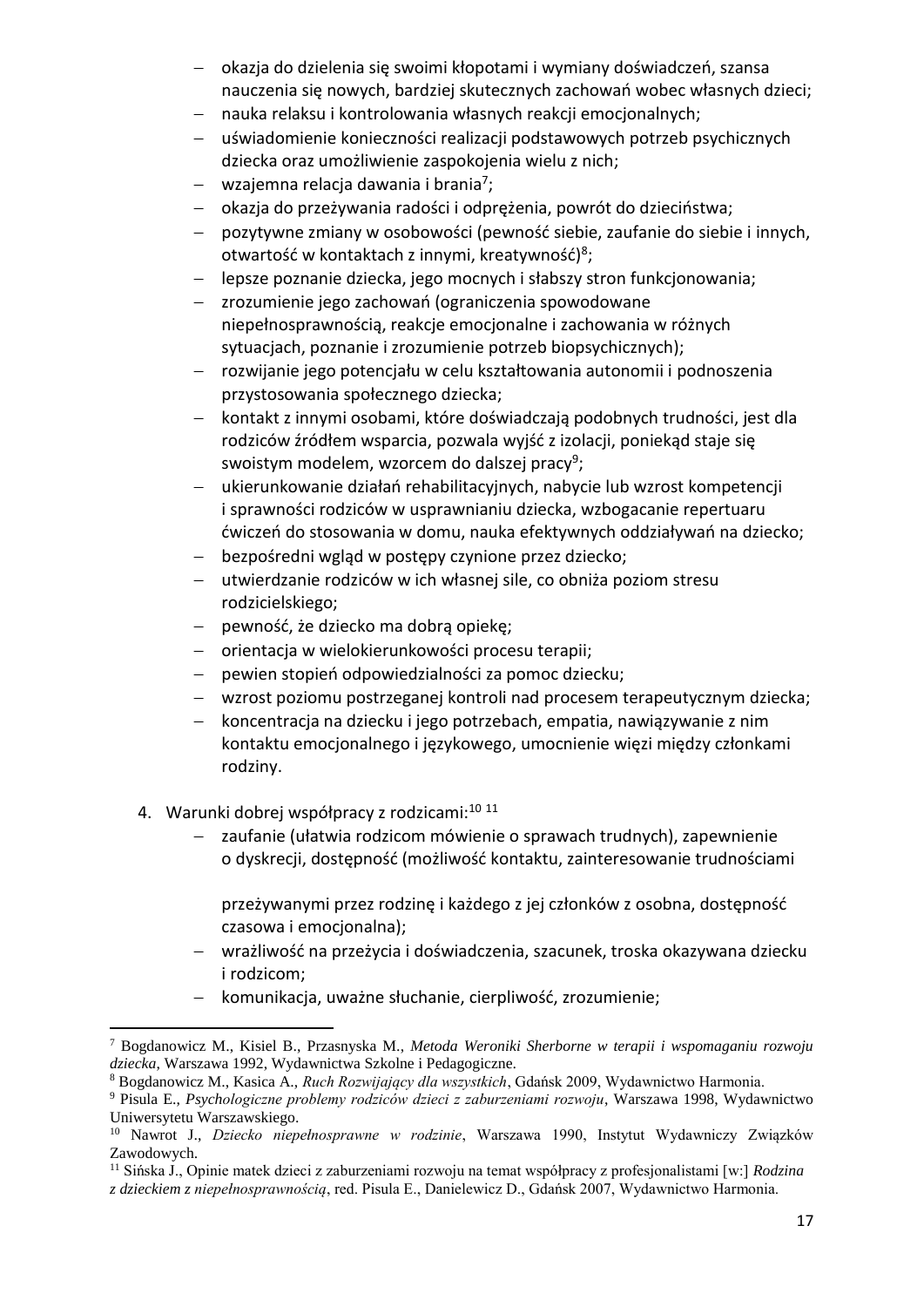- − dobra organizacja czasu i miejsca spotkania.
- 5. Metoda Ruchu Rozwijającego Weroniki Sherborne
	- Ćwiczenie burza mózgów: z czym kojarzy się Metoda Ruchu Rozwijającego?
	- Kilka słów o MRR Weroniki Sherborne:
		- − opracowana w latach 50. i 60.;
		- − Polska lata 70. (Maria Przasnyska i Izabela Korsak dzieci z niepełnosprawnością intelektualną i autyzmem);
		- − analiza ludzkiego ruchu Rudolfa Labana (rys. 1)<sup>12</sup>;



- podejście pedagogiczne, a nie "narzędzie techniczne";
- − nawiązuje do **doświadczeń** wczesnodziecięcych poprzez wykorzystanie dotyku, ruchu, wzajemnych relacji fizycznych, emocjonalnych i społecznych.

*Każdemu dziecku trzeba pomóc skoncentrować się na opisanych doświadczeniach tak, aby stało się świadome tego, co dzieje się z jego ciałem. W ten sposób będzie mogło uczyć się na własnych doświadczeniach ruchowych. Nazywam to "słuchaniem własnego ciała".***<sup>13</sup>**

Weronika Sherborne

- Kto...
	- − psycholog, pedagog, fizjoterapeuta z uprawnieniami terapeuty z zakresu MRR;
	- − obecność osób współuczestniczących (rodzice, opiekunowie, wolontariusze, rodzeństwo, rówieśnicy).
- Dla kogo...
	- − dzieci z problemami rozwojowymi i specjalnymi potrzebami edukacyjnymi;

1

<sup>12</sup> Sherborne W., *Ruch Rozwijający dla dzieci*, Warszawa 2012, Wydawnictwo PWN.

<sup>13</sup> Tamże.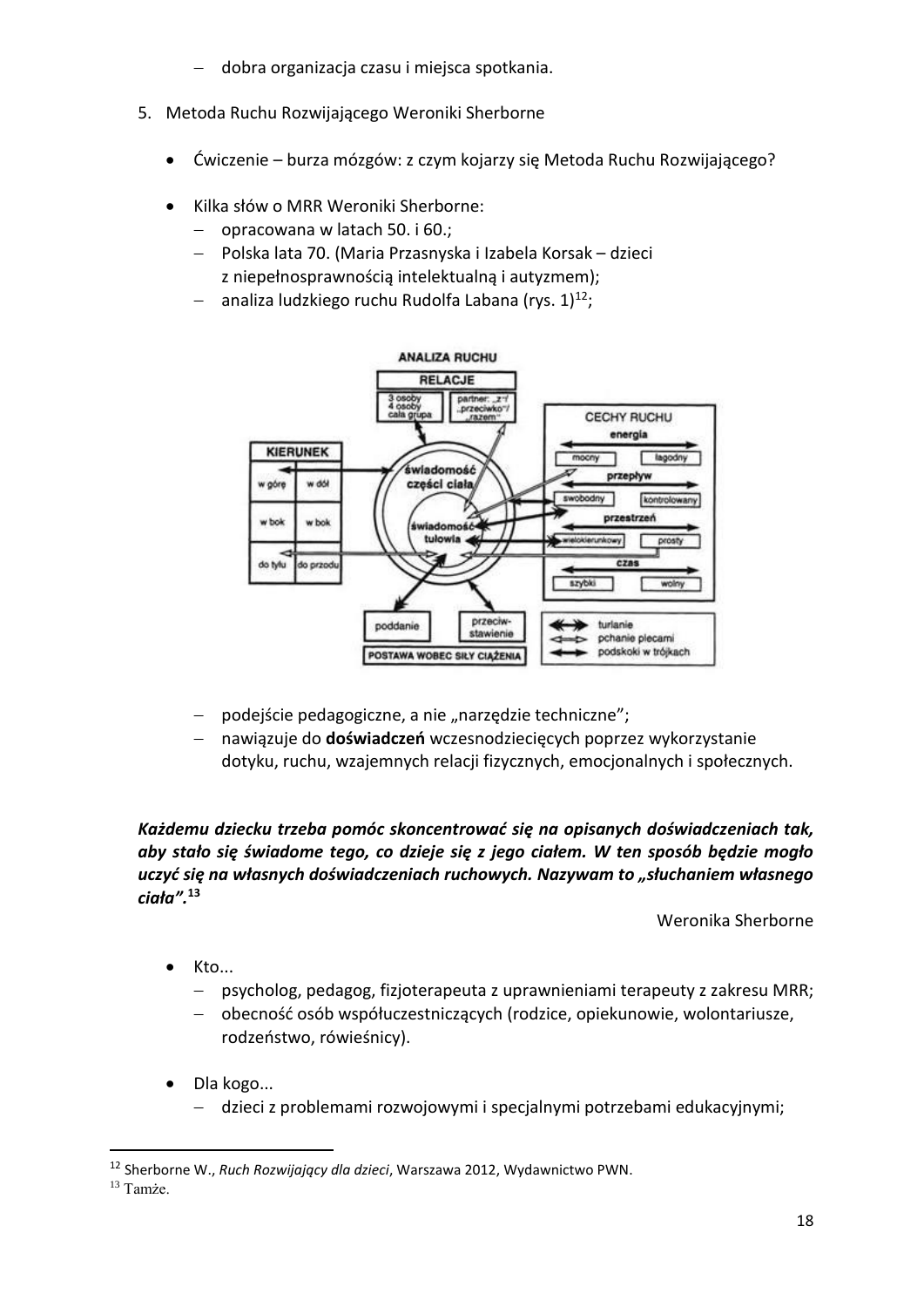- − dzieci o prawidłowym rozwoju;
- − osoby dorosłe.
- Jak często...
	- − minimum raz w tygodniu;
	- − początkowe sesje 15-20 minut, kolejne do 45 minut.
- Co jest potrzebne...
	- − wygodne ubranie, ćwiczymy boso lub w skarpetkach;
	- − materace, koce.
- Cel rozwijanie poprzez ruch:
	- − świadomość własnego ciała;
	- − świadomość przestrzeni i działania w niej;
	- − dzielenie przestrzeni z innymi osobami<sup>14</sup>:
	- − relacja opiekuńcza "z";
	- − relacja "przeciwko";
	- relacja współpracy "razem".
- Cel relacje:
	- − bezpieczeństwo fizyczne i emocjonalne;
	- − zaufanie do samego siebie;
	- − komunikacja.



• Grupy w OWI PSONI Koło Zgierz

**.** 

- − maluchy konspekt nr 1 (budowanie poczucia bezpieczeństwa, zwracanie uwagi na innych, kształtowanie świadomości ciała, usprawnianie ruchowe);
- − wiek przedszkolny (4.-5. rok życia) konspekt nr 2 (rozwijanie świadomości ciała i przestrzeni);

<sup>14</sup> Puszczałkowska-Lizis E., Biała E., *Terapia osób o specjalnych potrzebach*, Warszawa 2013, Fraszka Edukacyjna.

<sup>15</sup> Rys. 2: Dynamika relacji w grupie podczas zajęć prowadzonych MMR; Bogdanowicz M., Okrzesik D., *Opis i planowanie zajęć według Metody Ruchu Rozwijającego Weroniki Sherborne*, Gdańsk 2011, Wydawnictwo Harmonia.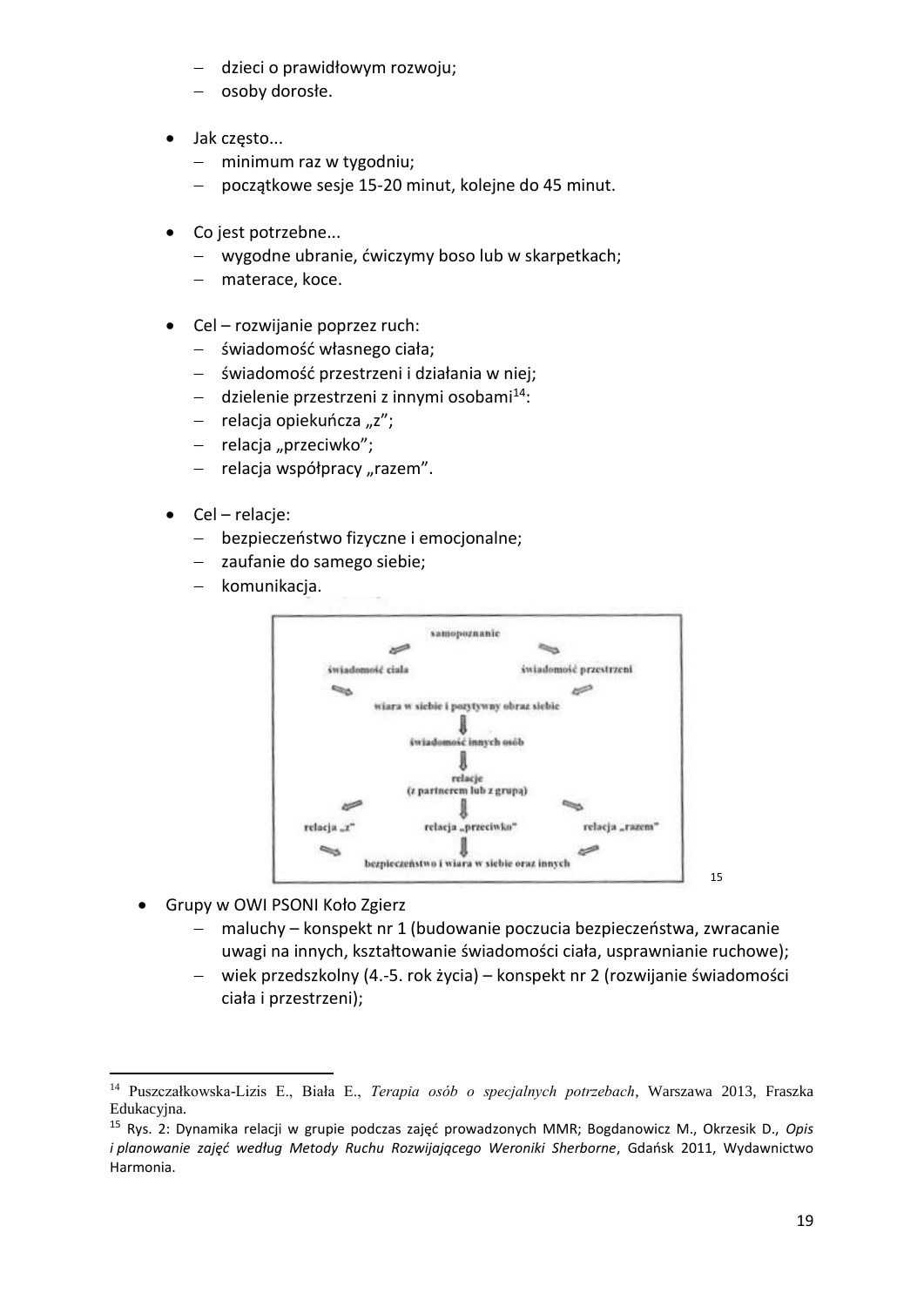poziom "master" (grupa zaawansowana) – konspekt nr 3 (doskonalenie świadomości ciała i przestrzeni, doświadczanie czekania na swoją kolej, wykorzystanie siły bez agresji).

Przykładowy schemat scenariusza zajęć prowadzonych Metodą Ruchu Rozwijającego  $($ rys. 3 $)$ <sup>16</sup>.

¥.

| PROWADZĄCY:                                       |                |       |  |  |  |
|---------------------------------------------------|----------------|-------|--|--|--|
| DATA:                                             |                |       |  |  |  |
| Etapy zajęć                                       | Przebieg zajęć | Uwagi |  |  |  |
| Powitanie grupy                                   |                |       |  |  |  |
| Świadomość osoby, schematu<br>ciala i przestrzeni |                |       |  |  |  |
| Relacja "z"                                       | ٠              |       |  |  |  |
| Ćwiczenie relaksacyjne                            |                |       |  |  |  |
| Relacja "przeciwko"                               |                |       |  |  |  |
| Ćwiczenie relaksacyjne                            |                |       |  |  |  |
| Relacja "razem"                                   |                |       |  |  |  |
| Ćwiczenie relaksacyjne                            |                |       |  |  |  |
| Pożegnanie grupy                                  |                |       |  |  |  |

Przykładowe arkusze diagnostyczne i scenariusze zajęć<sup>17</sup>.

#### **Konspekt nr 1 – Metoda Ruchu Rozwijającego Weroniki Sherborne**

#### **Powitanie**

**.** 

"Powitanie piosenką" – "Na powitanie wszyscy razem...".

"Krąg" – wszyscy siedzą w kole; dorośli naprzemiennie starają się uchwycić wszystkie dłonie dzieci; rozpoczynając od prowadzących, lekko pocierają dłonie poszczególnych dzieci ("pseudoiskierka").

<sup>16</sup> Rys. 3, Bogdanowicz M., Okrzesik D., *Opis i planowanie zajęć według Metody Ruchu Rozwijającego Weroniki Sherborne*, Gdańsk 2011, Wydawnictwo Harmonia.

<sup>17</sup> Na podstawie: Bogdanowicz M., Okrzesik D., *Opis i planowanie zajęć według Metody Ruchu Rozwijającego Weroniki Sherborne*, Gdańsk 2011, Wydawnictwo Harmonia.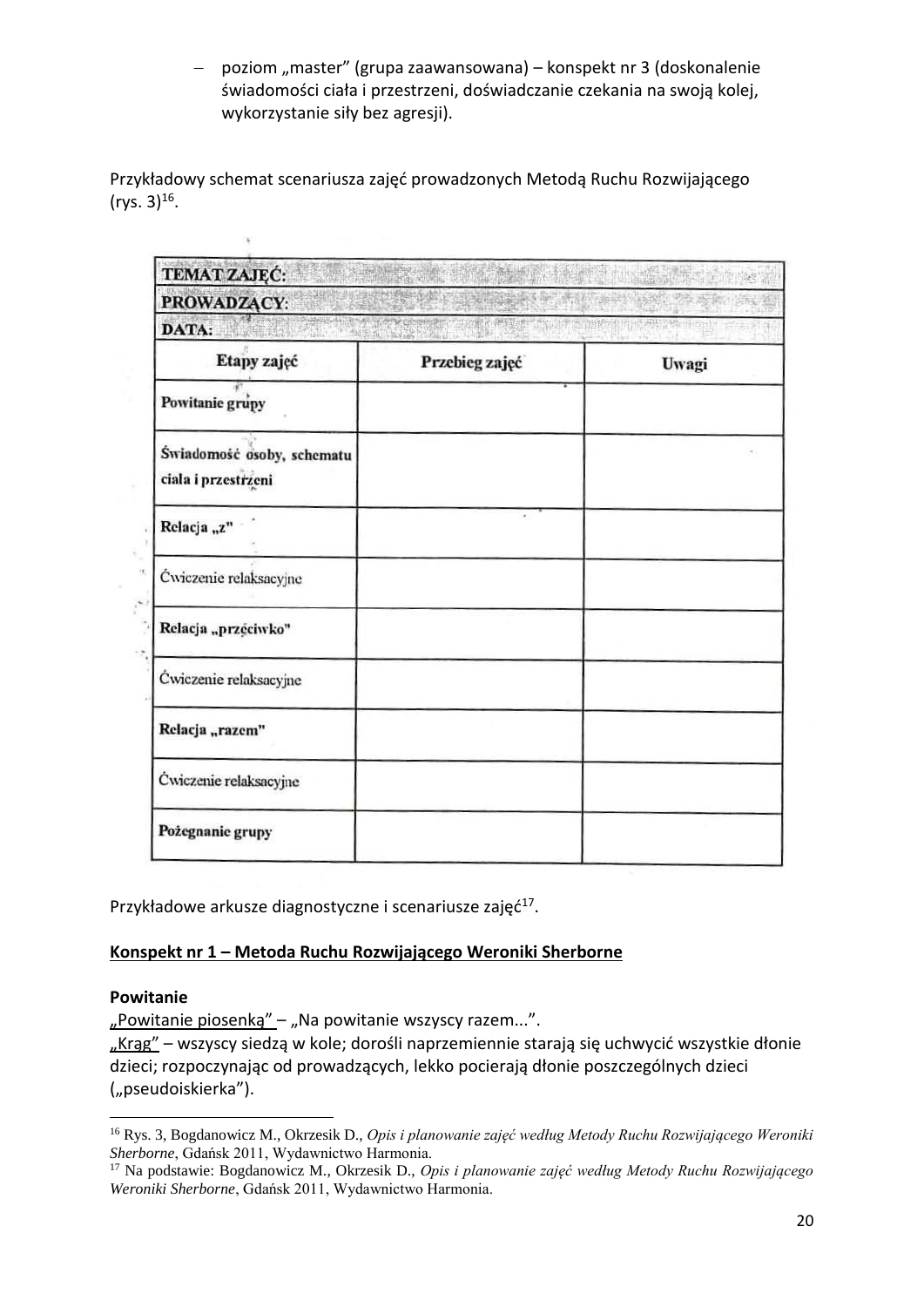#### **Schemat ciała**

"Moje" – rodzic wykonuje następujące czynności: poklepuje kolana dziecka / stuka kolanami dziecka jednym o drugie / posuwa stopy dziecka po podłodze / masuje uda, łydki, stopy, podeszwy, pięty, kostki.

"Koncert – gra na plecach" – dziecko leży na brzuchu, dorosły klęczy przy nim i "gra" na jego plecach wg kolejnych instrukcji: lekkie uderzanie opuszkami palców /mocniejsze uderzanie opuszkami palców / uderzanie kantami dłoni z wyczuciem / uderzanie pięściami / uderzanie całymi dłońmi.

"Przeciąganie się (II)" – dzieci leżą na plecach, dorośli pomagają im się przeciągać ("orzełek na śniegu").

#### **Ćwiczenia "z"**

"Leżanka (III)" – dorosły leży na brzuchu, dziecko kładzie się brzuchem na jego plecach. Dorosły delikatnie kołysze się na boki / przesuwa do przodu i do tyłu (przytrzymuje przy tym dziecko).

"Koń na biegunach" – rodzic siada z dzieckiem i trzyma je tyłem do siebie między nogami, podtrzymując dziecko za uda, przetacza się z nim na plecy.

"Wycieczka (I) i (II)" – dziecko leży na plecach na kocu, dorosły trzyma je najpierw za dłonie i nadgarstki i w ten sposób lekko ciągnie dziecko po podłodze; następnie dorosły chwyta dziecko za nogi na wysokości kostek i powtarza działanie.

#### Ćwiczenia "razem"

"Piłowanie drewna" – staramy się posadzić dziecko na wprost dorosłego na podłodze. Dorosły trzyma dziecko za ręce, nogi dziecka (wyprostowane w kolanach) znajdują się pod nogami dorosłego. Dorosły wychyla się w przód i w tył (stara się przy tym o jak największy kąt wychylenia w każdym kierunku), cały czas trzymając dziecko za ręce.

"Wiadukt" – rodzice w klęku podpartym ustawiają się zwarcie blisko siebie, dzieci kolejno kładą się na ich plecach. Dorośli kołyszą się rytmicznie do przodu i do tyłu. Kończąc ćwiczenie, ostrożnie siadają na piętach, podtrzymując dziecko zsuwające się na podłogę.

#### **Ćwiczenia z rekwizytem – kocem**

"Karuzela" – 4 dorosłych trzyma koc za rogi, 2-3 dzieci siada na kocu, dorośli posuwają się w wybraną stronę, obracając koc.

#### **Masażyk na zakończenie**

**"List do babci"** – dziecko siedzi tyłem do rodzica.

"Wygładzamy papier listowy" – *rodzic głaszcze plecy dziecka*.

"Kochana Babciu" – *rodzic pisze palcem na plecach dziecka*.

"Kropka" – *naciska plecy dziecka palcem w jednym miejscu*.

"Piszę Ci, że mamy w domu kotka" – rodzic *kontynuuje pisanie*.

"Kropka" – rodzic znowu naciska plecy dziecka palcem w jednym miejscu.

"Kotek chodzi" – rodzic kroczy palcami.

"Kotek skacze" – *rodzic naśladuje skoki, opierając dłoń na przemian na przegubie i na palcach*.

"Kotek drapie" – *rodzic drapie dziecko po plecach*.

"Kotek chrapie" – *rodzic opiera głowę na plecach dziecka i udaje, że chrapie*.

"Składamy list" – *rodzic krzyżuje ręce dziecka.*

"Naklejamy znaczek" – *rodzic dotyka czoła dziecka wewnętrzną częścią dłoni.*

"Zanosimy list na pocztę" – rodzic *bierze dziecko na ręce i kieruje się do wyjścia*.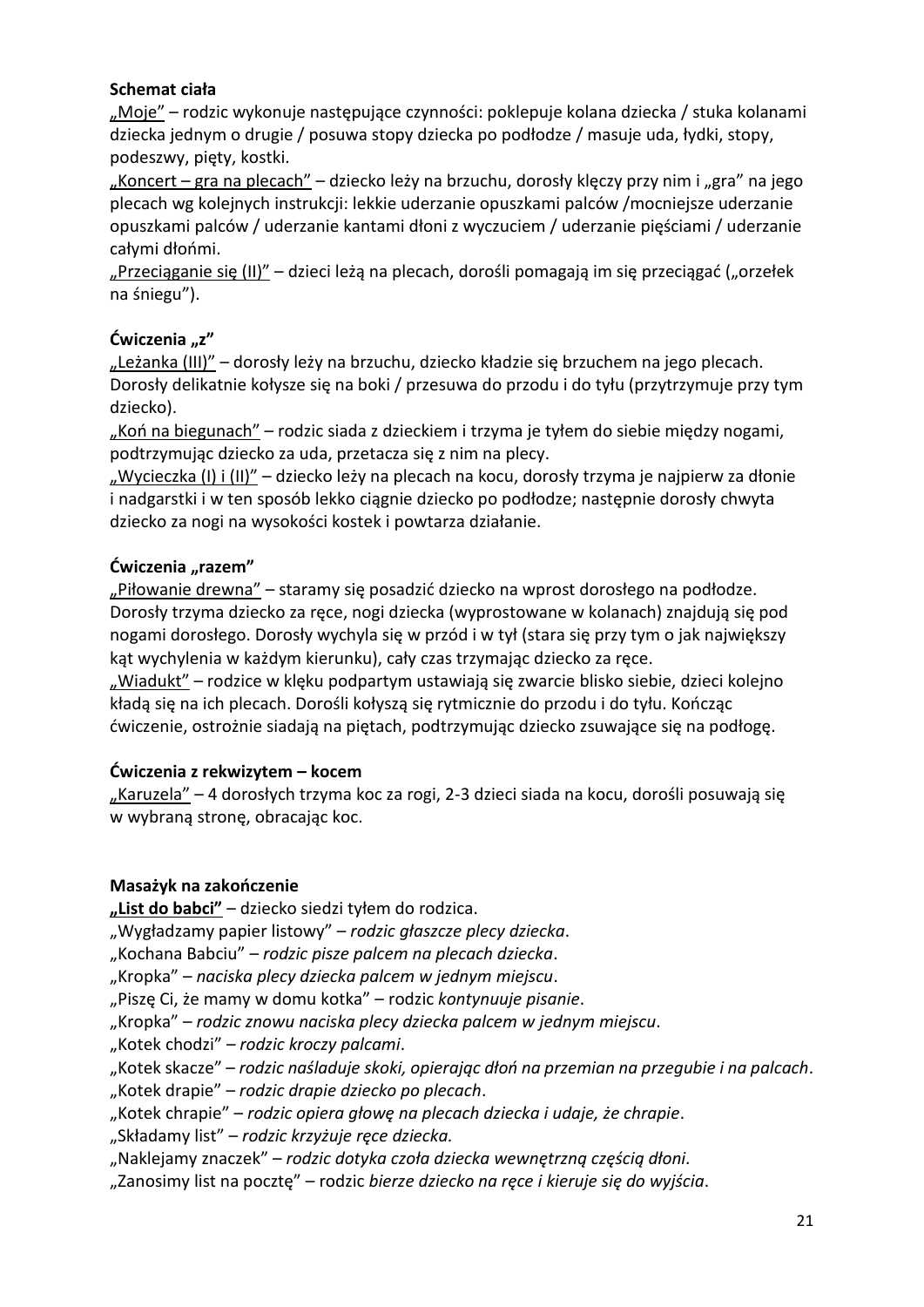"Pożegnanie piosenką" – "Na pożegnanie wszyscy razem..."

#### **Omówienie**

Omówienie poszczególnych grup ćwiczeń, zachęcenie do wykorzystywania poznanych zabaw w warunkach domowych, rozmowy indywidualne w zależności od potrzeb.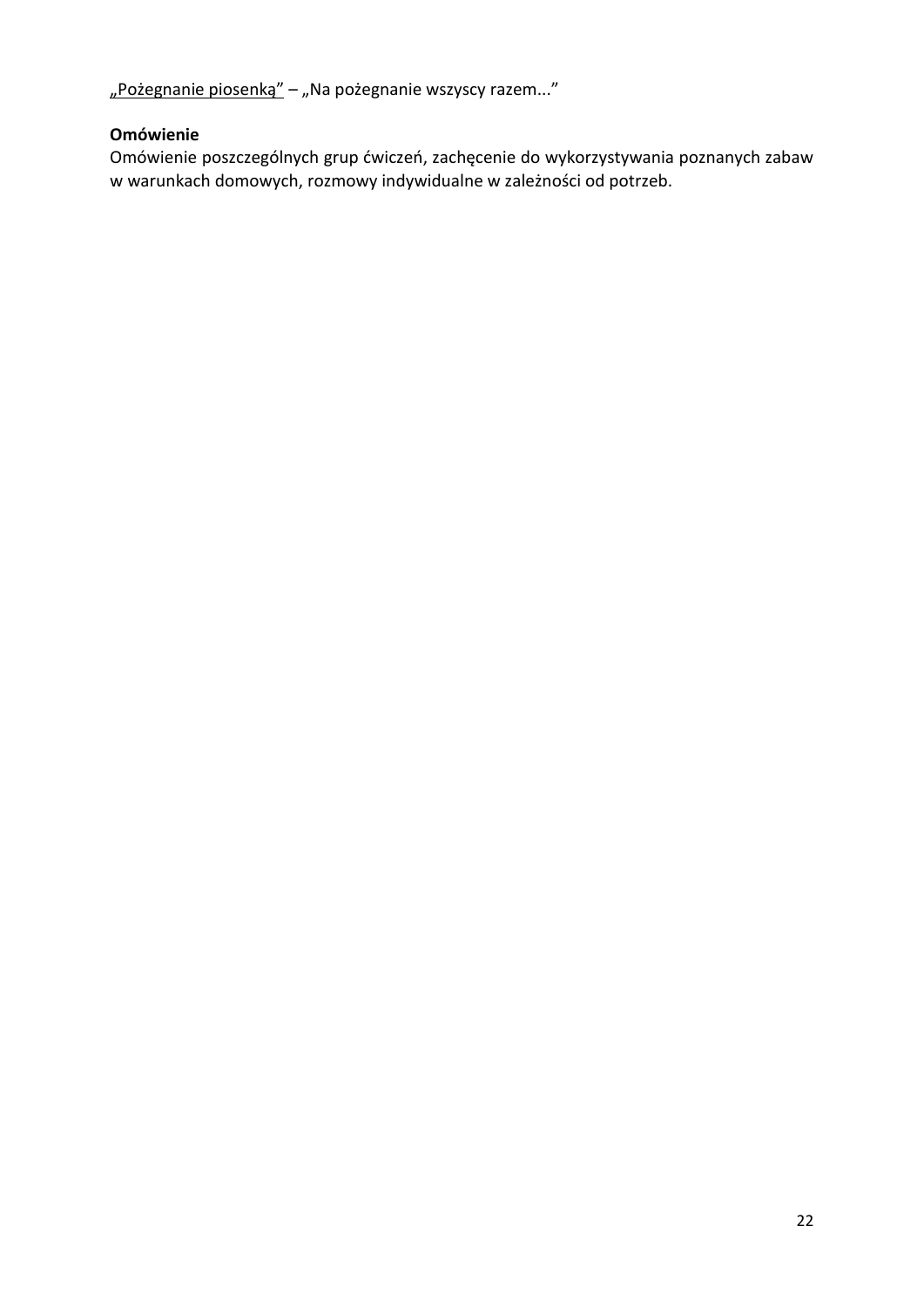#### **Powitanie**

"Powitanie częściami ciała" – wszyscy chodzą po sali i witają się z innymi palcami dłoni / całymi dłońmi / przybiciem piątki / stopami / kolanem itp. (każda osoba inną częścią ciała).

#### **Schemat ciała**

"Przeciąganie się" – wszyscy leżą na plecach i: jak najszerzej przeciągają się / próbują zająć jak najmniejszą powierzchnię / starają się nogami dotknąć sufitu / wkręcają rękami "żarówki" (rodzice wykonują ćwiczenie na przemian z dzieckiem).

"Raki" – w leżeniu na plecach rodzic i dziecko próbują się ślizgać do tyłu i delikatnie podszczypywać nawzajem.

#### **Ćwiczenia "z"**

"Wagoniki" – wszyscy, siedząc na podłodze, starają się przemieszczać w tej pozycji po sali. Po chwili "wagoniki" łączą się w pary/czwórki itd.

"Bujany fotel" – dziecko siedzi tyłem do rodzica blisko niego, rodzic kołysze dziecko na boki oraz do przodu i do tyłu.

"Łódka" – pozycja jak w poprzednim ćwiczeniu, jednak tworzą się 2 pary (2 dorosłych i 2 dzieci). Rodzice i dzieci siedzą przodem do drugiej pary, rodzice obejmują dziecko i kołyszą je na boki oraz do przodu i do tyłu.

#### **Ćwiczenia "przeciwko"**

"Przepychanki (I)" – dorosły i dziecko siedzą na podłodze w rozkroku tyłem do siebie, dotykają się plecami. Na sygnał dorosłego każdy próbuje przepchnąć partnera w przeciwną stronę.

"Paczka" – rodzic siedzi skulony na podłodze, mocno ściska ręce i nogi. Dziecko próbuje rozpakować paczkę, odciągając poszczególne kończyny.

#### Ćwiczenia "razem"

"Wiadukt" – rodzice w klęku podpartym ustawiają się zwarcie blisko siebie, dzieci kolejno kładą się na ich plecach. Dorośli kołyszą się rytmicznie do przodu i do tyłu. Kończąc ćwiczenie, ostrożnie siadają na piętach, podtrzymując dziecko zsuwające się na podłogę. "Bujanie na linie" – 2 dorosłych trzyma za końce zrolowany koc, dziecko kładzie się na podłodze i obejmuje koc rękoma i nogami. Dorośli unoszą koc i lekko kołyszą dziecko. "Karuzela", 4 dorosłych trzyma koc za rogi, 2-3 dzieci siada na kocu, dorośli posuwają się w wybraną stronę, obracając koc.

"Ćwiczenia porządkowe" – dzieci przy niewielkiej pomocy dorosłych wykonują kolejne czynności: rolują koc, układają koce jeden na drugim (dokładnie krawędziami), składają koc w kostkę (zwrócenie uwagi na dokładne wykonanie ćwiczenia – składanie koca róg w róg).

#### **Masażyk na zakończenie**

**Pizza** – dziecko leży na brzuchu przed siedzącym na podłodze rodzicem.

"Najpierw sypiemy mąkę" – *rodzic przebiera opuszkami palców dłoni po plecach dziecka.* "Zgarniamy ją" – *rodzic brzegami obu dłoni wykonuje ruchy zagarniające.*

"Lejemy oliwę" – *rysuje palcem falistą linię od karku aż do dołu pleców dziecka.*

"Dodajemy szczyptę soli" – *lekko szczypie dziecko.* "No... może dwie, trzy szczypty"…

"Wyrabiamy ciasto*" – rodzic z wyczuciem ugniata boki dziecka.*

"Wałkujemy" – *wodzi dłońmi zwiniętymi w pięści po plecach dziecka w górę i w dół.*

"Wygładzamy placek" " – *gładzi plecy dziecka.*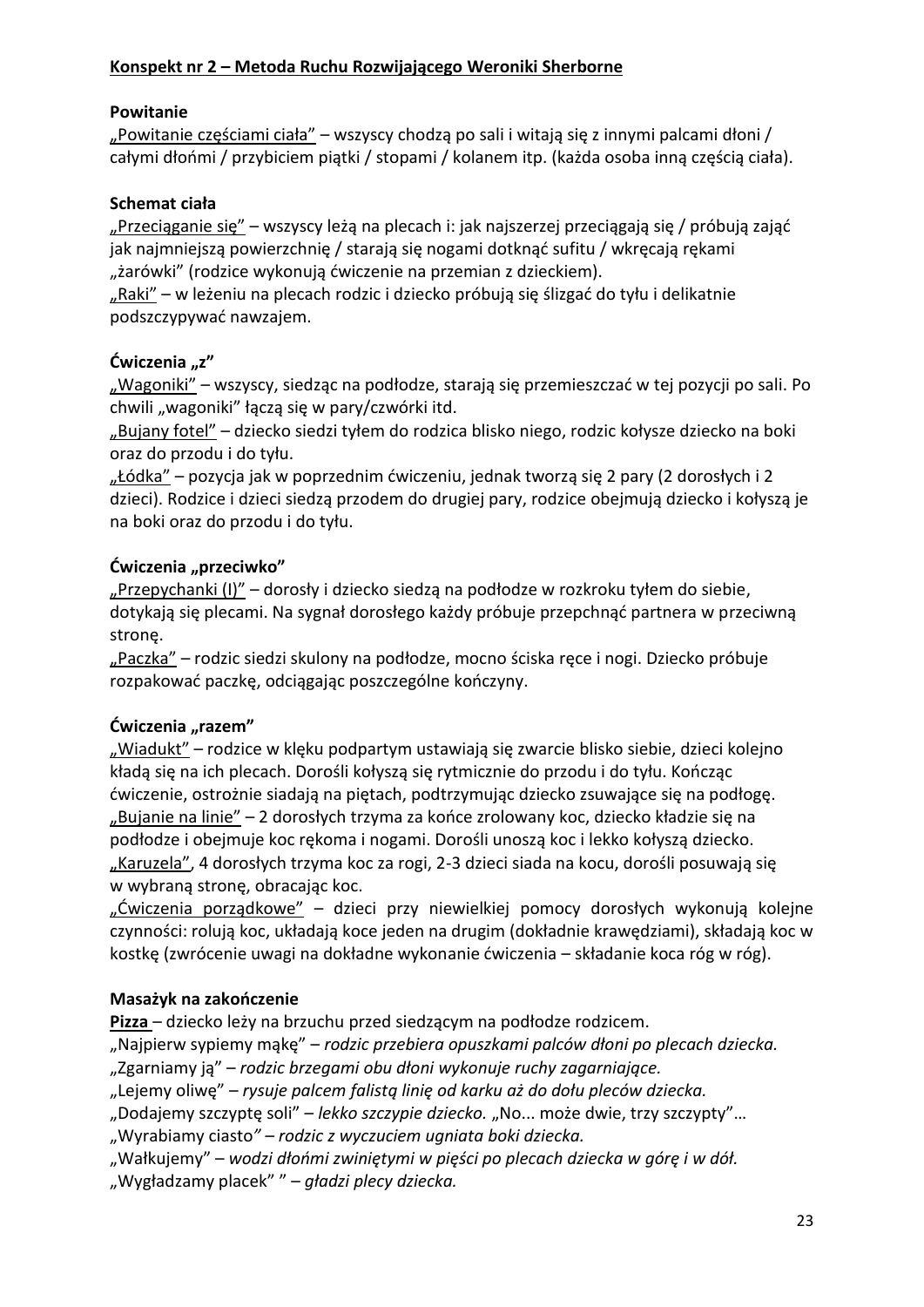"Na wierzchu placka kładziemy: pomidory" *(rodzic delikatnie stuka dłońmi stulonymi w miseczkę), "*krążki cebuli" *(rysuje kółka na plecach dziecka), "*oliwki" *(naciska plecy palcem w kilku miejscach) "i..."* – dziecko samo wymyśla, co chce dodać do pizzy.

"Posypujemy serem" – *rodzic szybko muska dziecko po plecach opuszkami palców dłoni)* ("parmezanem, mozzarellą")…

"I... buch! do pieca" – *rodzic przykrywa sobą dziecko i pozostaje w tej pozycji, dopóki dziecko ma na to ochotę.*

"Wyjmujemy pizzę i kroimy" – *rodzic "kroi" plecy brzegiem dłoni.* 

"Dla mamusi, dla tatusia, dla babci, dla brata, dla..." – *dziecko wymyśla, dla kogo jeszcze będą kawałki pizzy.*

"A teraz polewamy keczupem" – *rodzic na plecach dziecka kreśli palcem linię z pętelkami.*

"I... zjadamy... mniam, mniam, mniam" – *gdy rodzic bawi się z dzieckiem, w tym momencie następuje zwykle cała gama pieszczot połączonych z całowaniem dziecka, delikatnym naśladowaniem gryzienia itp.*

#### **Omówienie**

Przypomnienie celu zajęć, omówienie grup ćwiczeń, zalecenie wykorzystania poznanych zabaw w warunkach domowych, rozmowy indywidualne w zależności od potrzeb.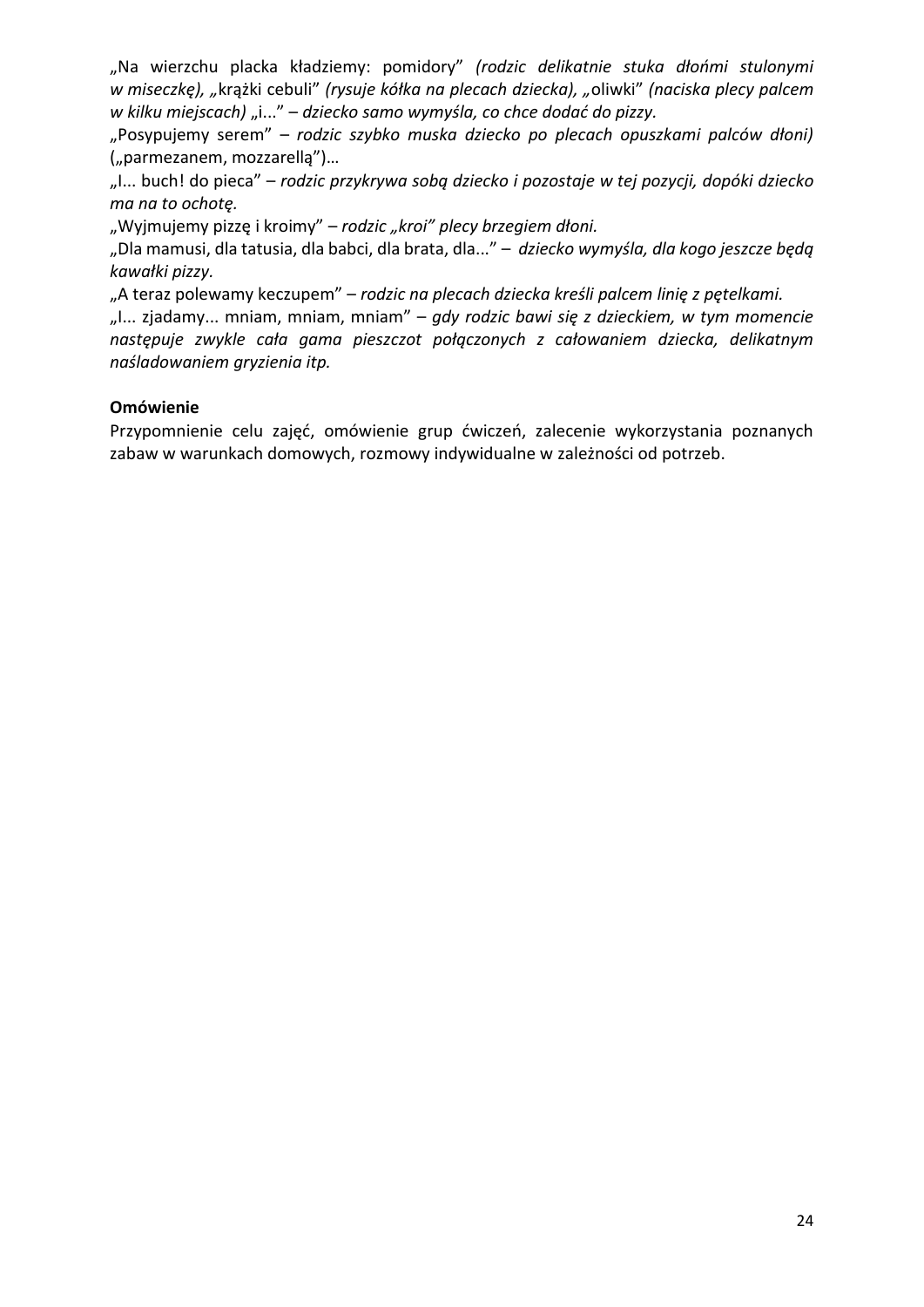#### **Konspekt nr 3: Metoda Ruchu Rozwijającego Weroniki Sherborne**

#### **Powitanie**

"Iskierka (IV)" – wszyscy leżą na brzuchu w kole, z głowami zwróconymi do środka koła, trzymają się za ręce. Prowadzący przekazuje "iskierkę".

#### **Schemat ciała i przestrzeni**

"Plażowanie (II)" – dorośli i dzieci leżą w kręgu tak, aby wszyscy się widzieli. Podnoszenie i machanie: prawą stopą i lewą dłonią, lewą stopą i lewą dłonią itd.

"Prawa ręka – lewe ucho" – wszyscy siedzą w kręgu; osoba wybrana przez dorosłego w sposób "nietypowy" wskazuje dowolną część ciała (ewentualnie opisuje słowami, to co robi, np. prawym kciukiem wskazuje lewe ucho).

"Za głosem" – dorosły stoi obok siedzącego na podłodze dziecka, dziecko siedzi z zamkniętymi oczami. Dorosły chodzi wokół dziecka, szepcząc jego imię, dziecko zaś porusza się po podłodze w siadzie, podążając za głosem dorosłego.

#### **Ćwiczenia "z"**

"Wycieczka (IV): stos" – dzieci leżą na plecach na podłodze, z ramionami wyciągniętymi za głową, dorosły stoi przed leżącym dzieckiem. Dorośli przeciągają dzieci w jedno miejsce i układają je blisko siebie, tworząc stos. Następnie każde dziecko jest "wyciągane" na zewnątrz stosu. Podczas tej zabawy należy reagować na wszelkie przejawy niezadowolenia dzieci.

"Małpka" – dorosły wykonuje klęk podparty, dziecko leży na plecach na podłodze, a jego twarz znajduje się na wysokości twarzy dorosłego. Dorosły pochyla się nad dzieckiem, tak aby mogło ono mocno objąć go nogami i rękami (tak jak małpka). Z małym i lekkim dzieckiem dorosły może próbować wstać.

"Duży samolot" – dorosły leży na podłodze z nogami ugiętymi w kolanach, dziecko stoi przed nim. Dorosły unosi tułów, chwyta dziecko za ręce, podpiera stopami jego biodra i unosi dziecko nad sobą, prostując nogi w kolanach. Dorosły i dziecko nawiązują kontakt wzrokowy.

#### **Ćwiczenia "przeciwko"**

"Odklejanie" – dziecko leży na podłodze i całym ciałem "przykleja się" do podłoża, rodzic próbuje "odkleić" poszczególne części ciała dziecka (dziecko stawia pewien opór). "Kula u nogi"

"Twierdza" – grupa dorosłych stoi w zwartym kręgu, trzymając się pod ręce. Dzieci siedzą wewnątrz "twierdzy", a na sygnał prowadzącego próbują wydostać się na zewnątrz.

#### Ćwiczenia "razem"

"Naleśniki" – dziecko leży na kocu (przy jednym z jego boków), dorosły zawija dziecko w koc, nie zawijając jego głowy.

"Mańka-wstańka" – dorosły i dziecko siedzą na podłodze przodem do siebie, z nogami złączonymi i ugiętymi kolanami, trzymają się za ręce. Jednocześnie najpierw wstają, a potem siadają, pomagając sobie nawzajem przez przytrzymywanie swoich rąk.

#### "Razem w kole"

"Literki" – dzieci kładą się na podłodze, rodzice układają z nich litery wybrane przez terapeutę.

#### **Zabawa na zakończenie**

"Proponowanie pożegnania" – wskazane dziecko proponuje swój gest na pożegnanie.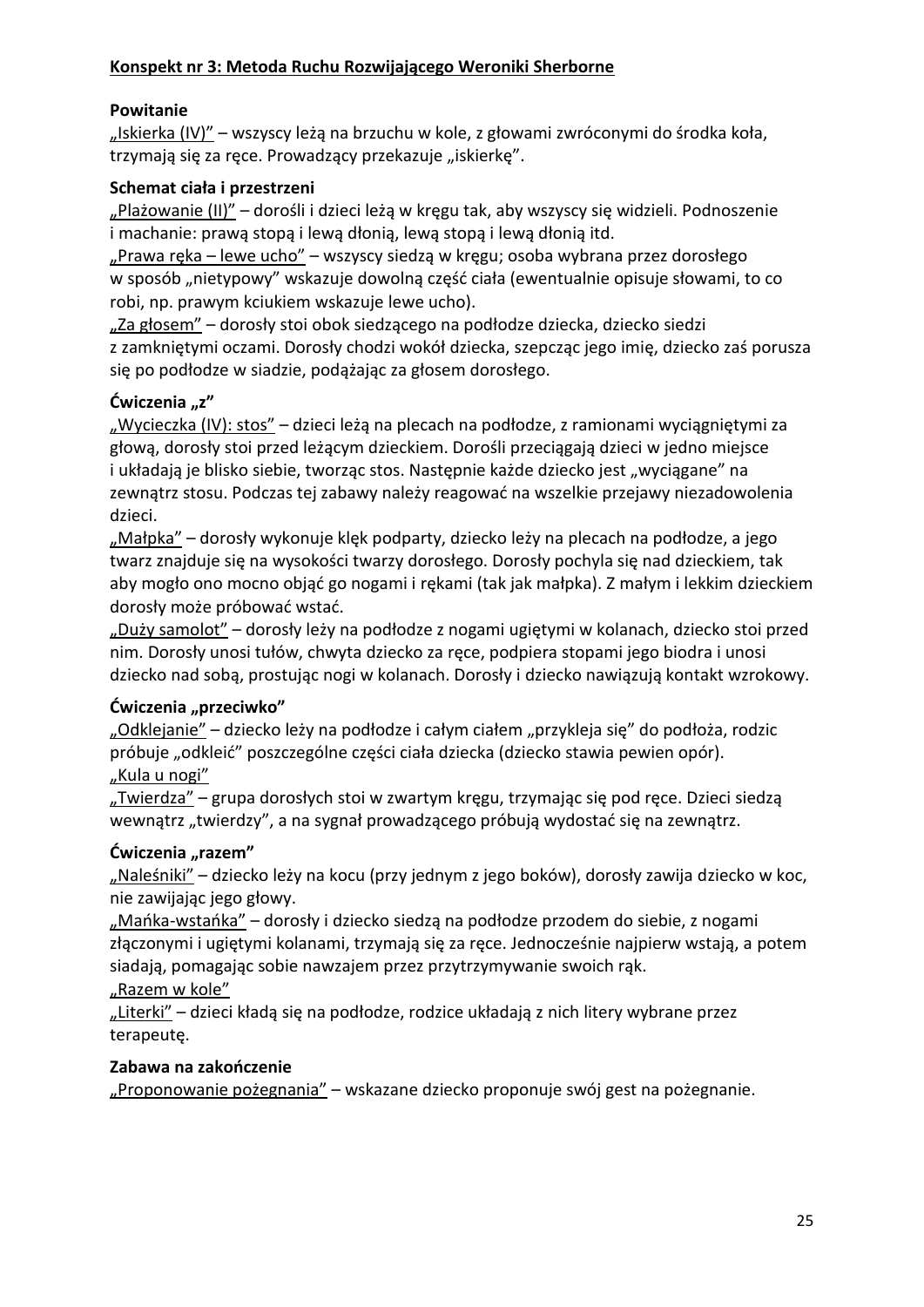



Małgorzata Juszczak-Kapusta, Martyna Banasiak

#### WARSZTAT

### **ZAJĘCIA GRUPOWE WE WCZESNEJ INTERWENCJI – WZBOGACANIE FORM TERAPII I PRACY PRZY WSPÓŁUDZIALE RODZICÓW**

#### ANKIETA EWALUACYJNA

Szanowni Państwo,

uprzejmie prosimy o wypełnienie ankiety ewaluacyjnej. Dostarczone przez Państwa informacje oraz Państwa uwagi i sugestie posłużą jako źródło wiedzy dla prowadzących warsztat. Ankieta jest anonimowa.

**Prosimy zaznaczyć odpowiednią ocenę w skali od 1 do 5,** gdzie: 1 – bardzo słaba, 2 – słaba, 3 – średnia, 4 – dobra, 5 – bardzo dobra.

A. Jak ocenia Pani/Pan swoją wiedzę i umiejętności w omawianej dziedzinie przed rozpoczęciem warsztatu, w którym Pani/Pan uczestniczyła/ył?

 $1 - 2 - 3 - 4 - 5$ 

B. W jakim stopniu warsztat, w którym Pani/Pan uczestniczyła/ył, pogłębił Pani/Pana wiedzę i umiejętności w omawianej dziedzinie?

 $1 - 2 - 3 - 4 - 5$ 

C. Jak ocenia Pani/Pan materiały szkoleniowe (pod względem merytorycznym, praktycznym, tj. ich przydatności, podczas warsztatu i po warsztacie)?

 $1 - 2 - 3 - 4 - 5$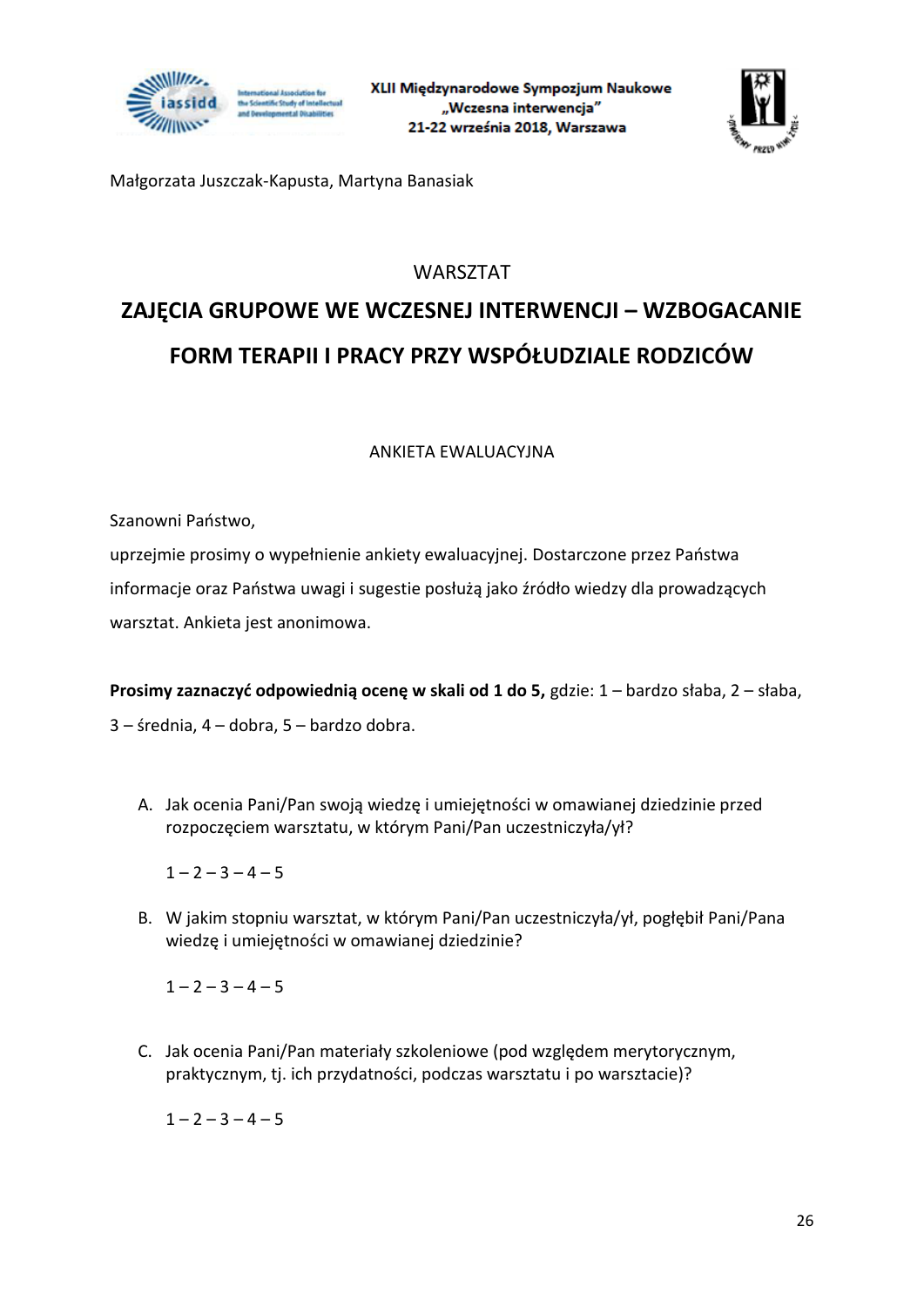#### **D. Jak Pani/Pan ocenia prowadzących i ich sposób pracy podczas szkolenia?** Proszę dokonać oceny, posługując się skalą ocen od 1 do 5,

gdzie: 1 oznacza bardzo niezadowalające, 2 – niezadowalające, 3 – średnie, 4 – dobre, 5 – bardzo dobre.

|    |                                                           | 1      | $\mathbf{2}$ | 3              | 4      | 5 |
|----|-----------------------------------------------------------|--------|--------------|----------------|--------|---|
| 1. | Znajomość tematu, przygotowanie<br>merytoryczne           | ⊓      | Π            | П              |        |   |
| 2. | Sposób przekazywania informacji<br>(przystępny, klarowny) | П      | $\Box$       | П              | П      | П |
| 3. | Umiejętność odpowiadania na pytania                       | □      | $\Box$       | $\Box$         | $\Box$ | ⊓ |
| 4. | Umiejętność tłumaczenia szczególnie<br>trudnych kwestii   | □      | $\Box$       | $\Box$         | П      |   |
| 5. | Umiejętność właściwego organizowania<br>czasu szkolenia   | ◘      | $\Box$       | $\Box$         | П      | П |
| 6. | Dbanie o dobrą atmosferę podczas<br>szkolenia             | ⊓      | $\Box$       | $\Box$         | $\Box$ | ⊓ |
| 7. | Atrakcyjność przekazywanego materiału                     | $\Box$ | $\Box$       | $\Box$         | ⊓      | ⊓ |
| 8. | Ogólna ocena prowadzących szkolenie                       | ⊓      | П            | $\mathsf{\Pi}$ |        |   |

| Jak Pani/Pan ocenia wymienione poniżej aspekty warsztatu?<br>Ε. |                                                                                                                                                                                                          |        |  |   |  |  |
|-----------------------------------------------------------------|----------------------------------------------------------------------------------------------------------------------------------------------------------------------------------------------------------|--------|--|---|--|--|
| Proszę dokonać oceny, posługując się skalą ocen od 1 do 5,      |                                                                                                                                                                                                          |        |  |   |  |  |
|                                                                 | gdzie: 1 oznacza zdecydowanie nie, 2 – raczej nie, 3 – trudno powiedzieć, 4 – raczej tak,                                                                                                                |        |  |   |  |  |
|                                                                 | 5 - zdecydowanie tak.                                                                                                                                                                                    |        |  |   |  |  |
|                                                                 | $\mathbf{2}$<br>3<br>$\mathbf{1}$<br>5<br>4                                                                                                                                                              |        |  |   |  |  |
| 1.                                                              | Czy warsztat spełnił Pani/Pana<br>oczekiwania?                                                                                                                                                           | ⊓      |  |   |  |  |
| 2.                                                              | Czy treść warsztatu odpowiadała jego<br>tematowi?                                                                                                                                                        | ⊓      |  |   |  |  |
| 3.                                                              | Czy warsztat zawierał zadania/prace<br>zespołowe umożliwiające przećwiczenie<br>zdobytej wiedzy?                                                                                                         | ⊓      |  |   |  |  |
| 4.                                                              | Czy po warsztacie ma Pani/Pan nowe<br>pomysły, które chciałaby/łby Pani/Pan<br>zastosować w przyszłości? Czy zdobyta<br>wiedza i nowe umiejętności będą przydatne<br>w Pani/Pana działaniach zawodowych? | $\Box$ |  | ⊓ |  |  |
| 5.                                                              | Czy poleciłaby/łby Pani/Pan ten warsztat<br>innym osobom?                                                                                                                                                |        |  |   |  |  |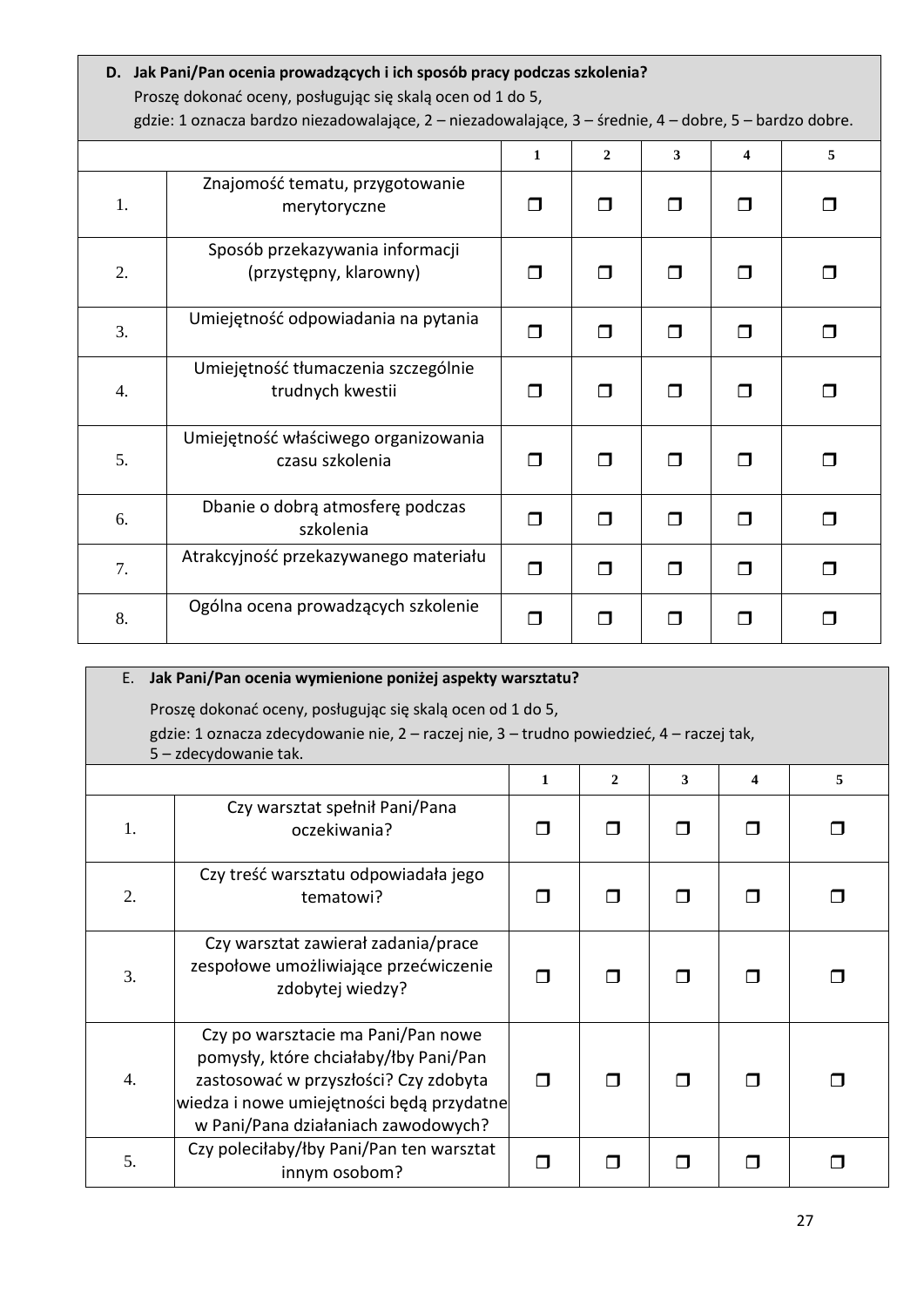#### F. Prosimy o uzupełnienie Państwa sugestiami.

Najbardziej podobało mi się:

#### Przede wszystkim zabrakło mi:

Dziękujemy za udział w warsztacie i cenne uwagi ©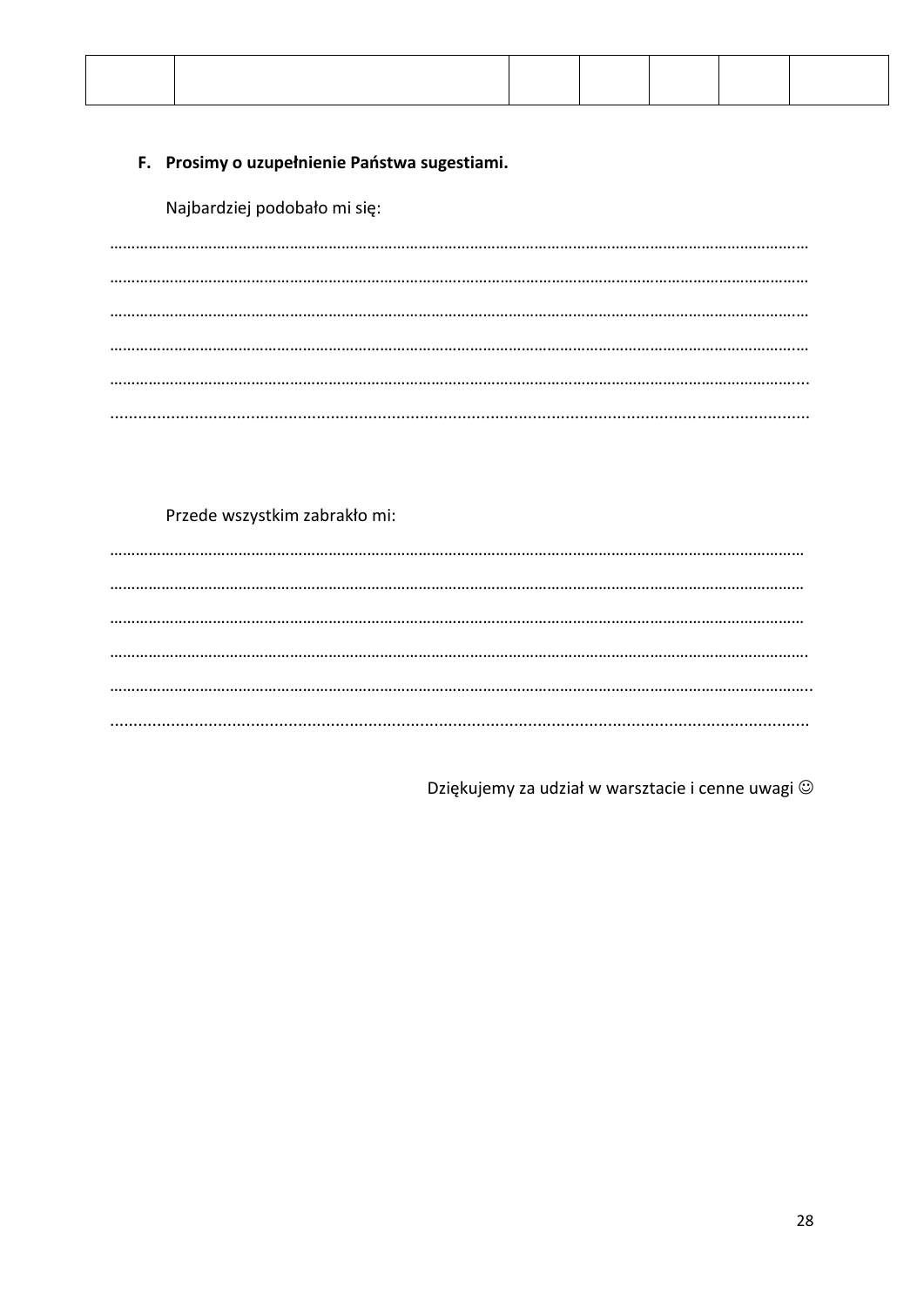

XLII Międzynarodowe Sympozjum Naukowe "Wczesna interwencja" 21-22 września 2018, Warszawa



Mgr Łukasz Michiewicz

#### **WARSZTAT**

#### **PO CO WCZESNEJ INTERWENCJI TERAPEUTA (POST)SYSTEMOWY? KILKA SŁÓW O PRACY Z DZIECKIEM, RODZINĄ I ZESPOŁEM WE WSPÓŁCZESNYCH KONTEKSTACH**

Celem warsztatów będzie pogłębienia rozumienia sytuacji diagnostycznej i terapeutycznej, w jakiej znajduje się w swojej pracy specjalista w spotkaniu z małym dzieckiem i rodzicem z wykorzystaniem perspektywy systemowej i postystemowej.

Rodzic/e zgłaszający się z dzieckiem do Ośrodka Wczesnej Interwencji pojawiają się z szeregiem trudności, przeżyć i myśli. Zawierają się one w kontekstach zarówno zdrowotnych, rodzinnych, instytucjonalnych, kulturowych, jak i społecznych. W trakcie warsztatu podjęta zostanie próba poszerzenia rozumienia takiej sytuacji o wymienione perspektywy, co może stanowić użyteczne narzędzie do prowadzenia skuteczniejszych oddziaływań diagnostycznych i terapeutycznych. Ilustracją przedstawionych treści będą przykłady z praktyki klinicznej. Uczestnicy będą również zachęcani do omawiania własnych doświadczeń. Tłem teoretycznym prowadzonych dyskusji będą paradygmaty postsystemowych koncepcji terapeutycznych.



**Łukasz Michiewicz** – psycholog i psychoterapeuta, ukończył całościowe szkolenie z psychoterapii ze szczególnym uwzględnieniem systemowej terapii rodzin oraz dzieci i młodzieży, członek Sekcji Naukowej Psychoterapii Polskiego Towarzystwa Psychiatrycznego, kierownik Ośrodka Wczesnej Interwencji Polskiego Stowarzyszenia na rzecz Osób z Niepełnosprawnością Intelektualną Koło w Zgierzu.

Prowadzi diagnozę i terapię indywidualną dzieci i młodzieży oraz terapię rodzinną.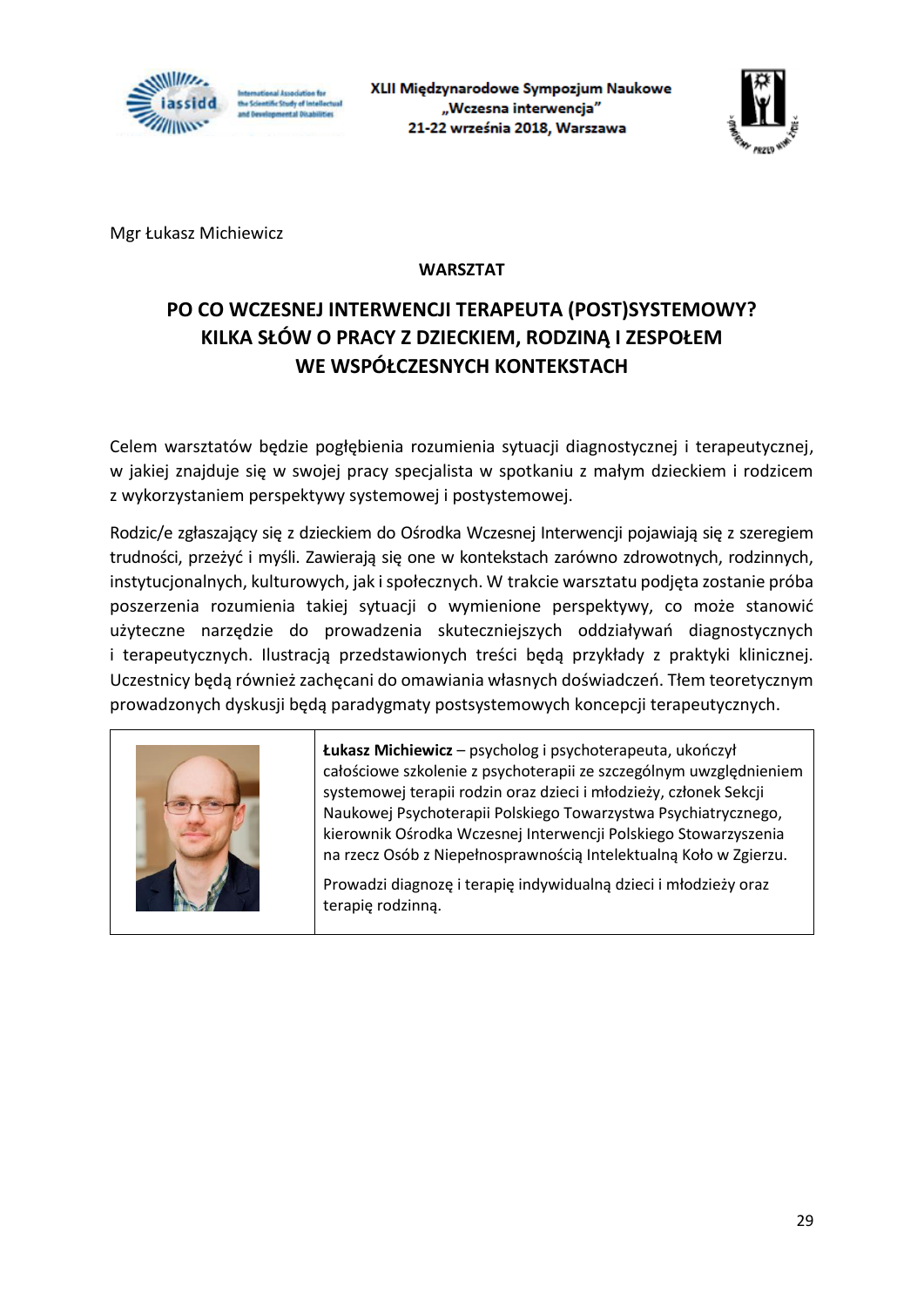



mgr Małgorzata Kowalska

#### **WARSZTAT**

### **STAN POBUDZENIA I MECHANIZMY OBRONNE W PRACY Z DZIECKIEM Z WYZWANIAMI ROZWOJOWYMI**

Na początek, aby zobrazować, jak istotną rolę **przetwarzanie sensoryczne** odgrywa w naszym życiu, przedstawię krótki schemat jego rozwoju.

- 1. **Funkcjonowanie zmysłowe** (głównie dotyk, układ przedsionkowy zmysł równowagi i propriocepcja – czucie swojego ciała)
- 2. **Umiejętności sensoryczno-motoryczne** (integracja odruchów, rozwój mechanizmów posturalnych, praksja)
- 3. **Rozwój percepcyjno-motoryczny** (celowa aktywność, różnicowanie wzrokowe i słuchowe, mowa, koordynacja wzrokowo-ruchowa)
- 4. **Gotowość szkolna** (uwaga, organizacja zachowania, umiejętności szkolne, złożone umiejętności ruchowe, poczucie własnej wartości, autokontrola).

Powyższy schamat obrazuje, w jak ścisłych zależnościach pozostają ze sobą poszczególne sfery rozwoju i że powiązania te wynikają z naturalnego procesu ich rozwoju, którego podstawę stanowi przetwarzanie sensoryczne.

**Funkcjonowanie zmysłowe** dominuje już w trakcie życia płodowego. Podstawowymi zmysłami stymulowanymi przez macicę są dotyk, układ przedsionkowy i propriocepcja. Swoistym treningiem tych trzech zmysłów jest naturalny poród (z tego powodu dzieci urodzone przez cesarskie cięcie, choć o czasie, również mogą wykazać zróżnicowane trudności w modulacji).

Ośrodkowy układ nerwowy do prawidłowego rozwoju wymaga spełnienia dwóch podstawowych warunków zewnętrznych. Pierwszy to właśnie **właściwy dopływ bodźców zmysłowych**, drugi to **właściwe warunki rozwoju emocjonalnego**, w tym przede wszystkim właściwa opieka matki i budowanie więzi oraz adekwatne reagowanie otoczenia na potrzeby dziecka. Pobyt wcześniaka lub dziecka ze zdiagnozowanym już zaburzeniem rozwojowym na oddziale neonatologicznym często wiąże się z intubacją, długotrwałym przebywaniem w inkubatorze w towarzystwie specjalistycznych przyrządów, a nie w ramionach mamy. Zaspokojenie potrzeb emocjonalnych takiego dziecka jest właściwie niemożliwe.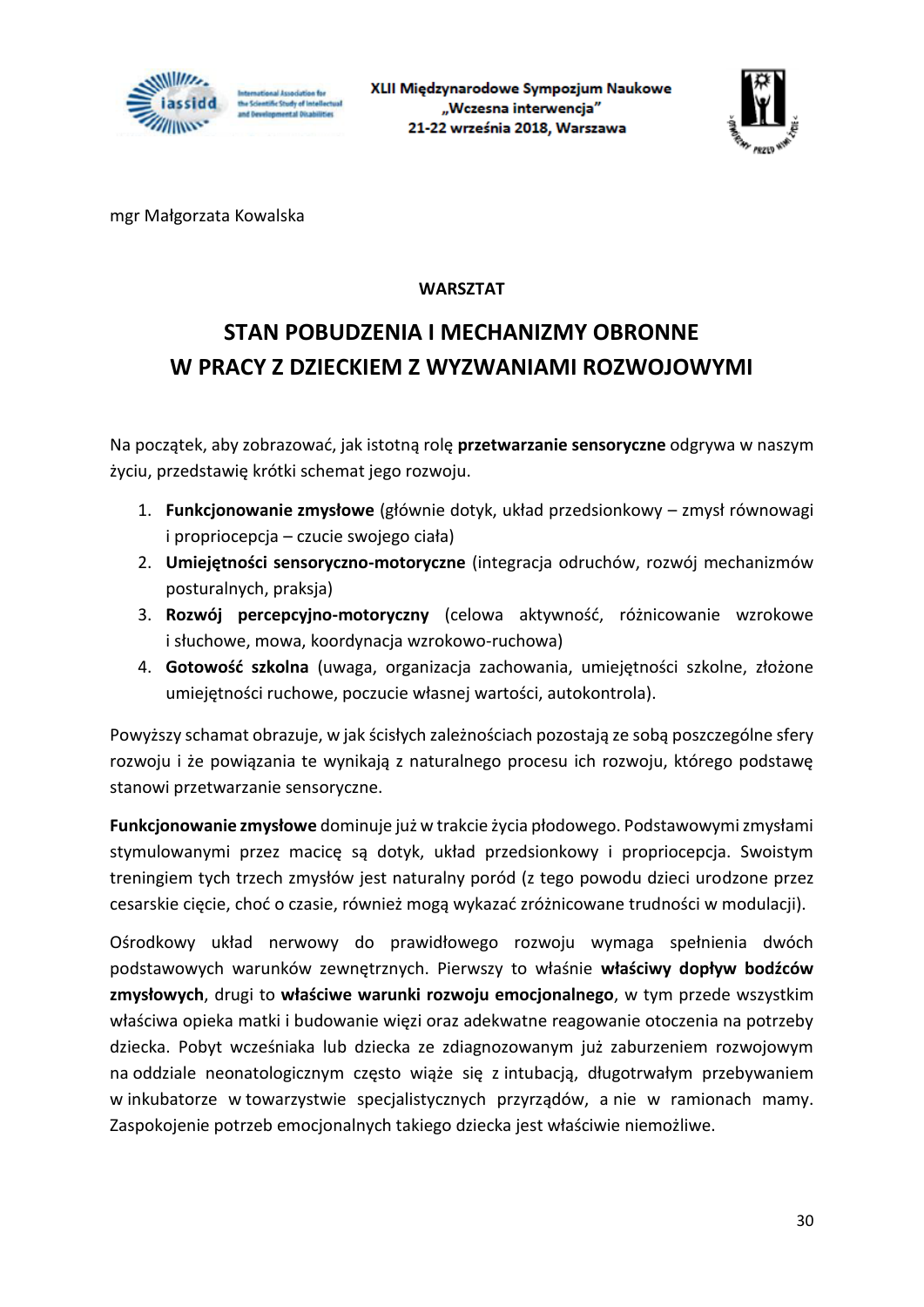Kształtowanie się **umiejętności sensoryczno-motorycznych** dziecka następuje stopniowo poprzez integrację odruchów bezwarunkowych i przekształcanie ich w odruchy warunkowe. Odruchy bezwarunkowe umożliwiały względną adaptację do – odmiennych niż dotychczas – warunków życia. Pod wpływem doświadczeń zmysłowych, w tym także ruchowych, które wpływają na dojrzewanie kory mózgowej, odruchy bezwarunkowe ustępują aktywności celowej i kierowanej przez dziecko. Dzięki temu następuje doskonalenie umiejętności ruchowych i percepcyjnych, co warunkuje adekwatne reagowanie na bodźce otoczenia. Stopniowe ustępowanie aktywności odruchowej powoduje, że dziecko może coraz częściej swobodnie i dowolnie eksplorować otoczenie, a zatem zdobywać coraz to nowe doświadczenia, które z kolei będą wpływać na poszerzanie się repertuaru reakcji adaptacyjnych, a to łącznie będzie wpływało na prawidłowy rozwój psychoruchowy. Integracja odruchów u dzieci urodzonych przedwcześnie lub z zaburzeniami może mieć bardzo zaburzony przebieg, przez co dalsze etapy rozwoju mogą nie przebiegać harmonijnie i często mieć dość dziwny, niezrozumiały dla rodzica obraz.

Odruch, jak definiuje go S. Masgutova, to "genetycznie uwarunkowana reakcja układu nerwowego na adekwatny, specyficzny bodziec, który odbywa się w formie odpowiedzi motorycznej, pobudzającej mechanizmy obronne i przetrwania organizmu w ramach trójkąta stresu (podwzgórze – przysadka mózgowa – nadnercze)". A w tym sensie odruchy, oprócz tego, że są podstawą procesów dalszego rozwoju, spełniają podstawową rolę przetrwania i ochrony w stresie.

Jeśli w trakcie rozwoju prenatalnego, narodzin czy postnatalnego dziecka miała miejsce jakakolwiek minimalna dysfunkcja mózgu, miejmy świadomość, że może ona negatywnie wpłynąć i obciążyć funkcjonowanie właściwych mechanizmów obronnych i przetrwania. Takie doświadczenia powodują często nieadekwatne wracanie się dziecka do wykorzystania wczesnych odruchów i reakcji (podwyższenie napięcia mięśniowego, negatywna obrona, impulsywne zachowania, prymitywne reakcje z poziomu tyłomózgowia walki i ucieczki lub zamrożenia). Uruchomienie się takich mechanizmów determinuje profil emocjonalny dziecka i znacząco wpływa na kształtowanie procesów samoregulacji, ponieważ impulsywne reakcje blokują proces rozumowania.

Proces strategii przetrwania regulowany jest przez tylne partie mózgu. W sytuacjach przetrwania wytwarza on reakcję dwóch rodzajów: ochrony (zamrożenia) oraz przetrwania (walki i ucieczki). Czyli ich zadaniem jest chronić i pomagać w procesach przetrwania. Odruchy mogą się integrować, gdy spełnią swoją podstawową funkcję przetrwania, dając poczucie bezpieczeństwa i swobody. Dopiero wtedy możemy mówić o strategii rozwoju, którego bazą jest integracja odruchów z kontrolowanymi ruchami i nawykami.

Najbardziej charakterystyczną trudnością dzieci z zaburzeniami przetwarzania sensorycznego i słabą, zaburzoną bazą odruchową są **zaburzenia samoregulacji**, które manifestują się trudnościami w regulowaniu emocji i zachowań (w tym motorycznych) w odpowiedzi na stymulację sensoryczną, czyli doznania wzrokowe, słuchowe, węchowe, a przede wszystkim dotykowe oraz odczucie ruchu i świadomość własnego ciała w przestrzeni. *Modulacja* to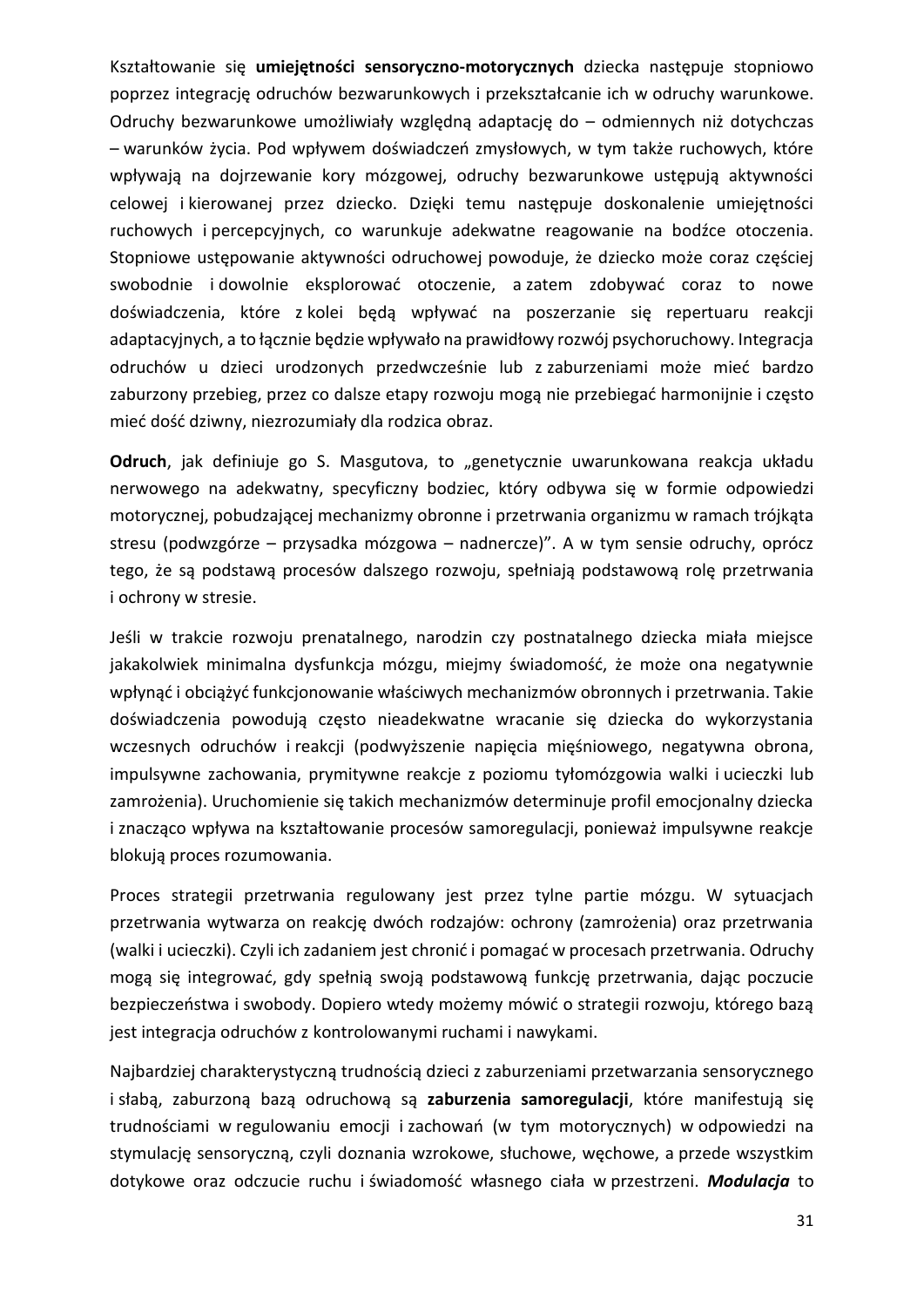proces polegający na hamowaniu lub wzmacnianiu aktywności neuronalnej tak, aby była ona spójna z pozostałymi funkcjami układu nerwowego. Właściwie funkcjonujące procesy modulacji pozwalają prawidłowo rejestrować i przetwarzać bodźce zmysłowe, a następnie prawidłowo reagować na wyzwania życia codziennego. Wraz z wiekiem zdolność do samoregulacji wzrasta.

Natomiast jeśli proces ten nie przebiega prawidłowo, pojawiają się trudności, które wpływają na codzienne funkcjonowanie oraz ogólny rozwój dziecka i ujawniają się w różnych kontekstach sytuacyjnych. Dzieci mogą mieć kłopoty w ocenie intensywności bodźca i często uruchamiają nieadekwatne (nadreaktywne lub podreaktywne) reakcje i zachowania (pobudzenie, płaczliwość, drażliwość, kłopoty ze snem, z jedzeniem, nadmierna wrażliwość na dotyk, bardzo silna potrzeba specyficznych rytuałów lub też lękowość, bierność i brak intencji w kontakcie i eksploracji otoczenia). Ma to też swoje konsekwencje w rozwoju zdolności ruchowych, na które będą się składały nieprawidłowe reakcje posturalne, napięcie mięśniowe, a w konsekwencji – nieudane planowanie motoryczne. Niestety, zdolność dziecka do regulowania własnych stanów emocjonalno-behawioralnych znacząco wpływa na późniejsze funkcjonowanie.

Bywa również tak, że dziecko w okresie niemowlęcym nie wykazuje specyficznych zaburzeń, a przebieg jego rozwoju nie przysparza rodzicom większych trudności. Niekiedy dopiero w okresie przedszkolnym czy szkolnym, mimo prawidłowego rozwoju intelektualnego, wiele dzieci doświadcza trudności w zakresie umiejętności wzrokowo-motorycznych-słuchowych, rozwoju emocjonalnego i społecznego oraz koncentracji uwagi i technik szkolnych, takich jak pisanie i czytanie. Jest to związane ze zmianą otoczenia i wymagań. Zmianą, która często wiąże się ze stawianiem dziecku o wiele większych wymagań, do których jego układ nerwowy jeszcze nie dojrzał.

Właściwe zdiagnozowanie dziecięcych **preferencji sensorycznych** jest niezwykle ważnym elementem działań wspomagających rozwój dzieci. Jeśli otoczenie dostarcza dziecku bodźców nieprzyjemnych, proces uczenia się jest ograniczony i przebiega nieprawidłowo. Dziecko stosuje strategie unikania, wycofywania się z aktywności, a tym samym zmniejsza swoje możliwości rozwojowe.

Istotne jest, aby rodzice zrozumieli, że **nietypowe reakcje dziecka** są przejawem jego **indywidualności sensorycznej** i należy je uwzględnić w codziennym życiu. Należy również pamiętać, że wysoka plastyczność mózgu małego dziecka stwarza ogromną szansę na procesy kompensacyjne, dlatego tak ważne są wczesna diagnostyka i interwencja terapeutyczna.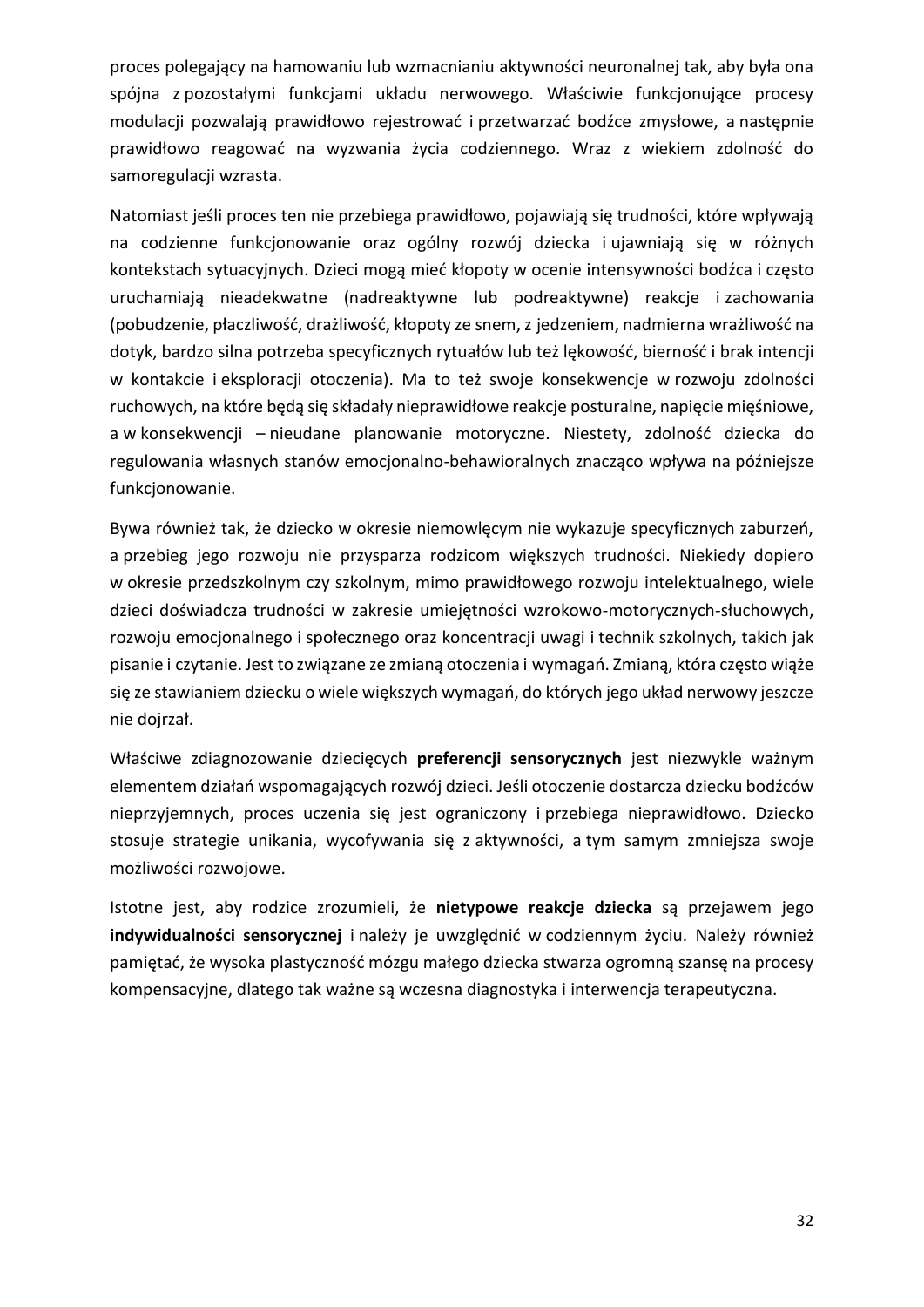Model przetwarzania sensorycznego wg Winnie Dunn

| Próg neurologiczny | Samoregulacja     |             |  |
|--------------------|-------------------|-------------|--|
|                    | Pasywna           | aktywna     |  |
| Wysoki             | Widz              | poszukiwacz |  |
| Niski              | <b>Czuciowiec</b> | unikacz     |  |

#### **Progi:**

Niski próg neurologiczny oznacza, że mózg bardzo szybko zauważa bodźce i do działania nie potrzebuje ich wiele.

Wysoki próg neurologiczny oznacza, że mózg potrzebuje więcej czasu, by uzbierać dość informacji o bodźcu i podjąć działanie.

#### **Regulacja:**

Samoregulacja aktywna oznacza, że człowiek robi coś, by kontrolować ilość i typ bodźców sensorycznych, które do niego dopływają, np. wychodzi z pokoju, aby uniknąć hałasu, podgłaśnia telewizor.

Samoregulacja pasywna oznacza, że człowiek pozwala, by bodźce sensoryczne do niego docierały, a następnie na nie reaguje, np. poirytowanie głośnością telewizora lub nieodnotowanie, że telewizor został podgłośniony.

#### **Wzorce:**

Poszukiwacz (wysoki próg, aktywna strategia regulacji)

Poszukiwacze tworzą ekscytację i zmieniają wszystko wokół siebie. Poszukujący umysł skupia się na znalezieniu nowych, ciekawych bodźców. To poszukiwanie często jednak może zaburzać rytm dnia i wykonywania codziennych czynności, które są nieuporządkowane i wiecznie chaotyczne.

Uwaga! Jako dziecko poszukiwacz może się skupiać na bodźcach wchodzących, bez uczenia się. Potrzebuje wsparcia.

#### Widz (wysoki próg, pasywna strategia regulacji)

Widzowie są łatwi we współżyciu i mogą się skupiać nawet w hałaśliwych miejscach. W większości różne sytuacje nie sprawiają im kłopotu, ponieważ nie zauważają oni części informacji sensorycznej. Zdarza się, że nie zauważają rzeczy, które zdaniem otoczenia powinni zauważyć. Widzowie mogą też, niestety, przegapiać ważne informacje i ignorować (nieświadomie) inne osoby.

Uwaga! Jako dziecko widz może być bardzo bierny w działaniu, bez wsparcia nie będzie rozwijał swojego potencjału.

#### Czuciowiec (niski próg, pasywna strategia regulacji)

Czuciowcy zauważają większość informacji sensorycznej wokół siebie. Dzielą się swoimi wrażeniami na temat tego, co odczuwają, co sprawia im problem. Łatwo się rozpraszają, mogą nie radzić sobie z nadmiarem bodźców.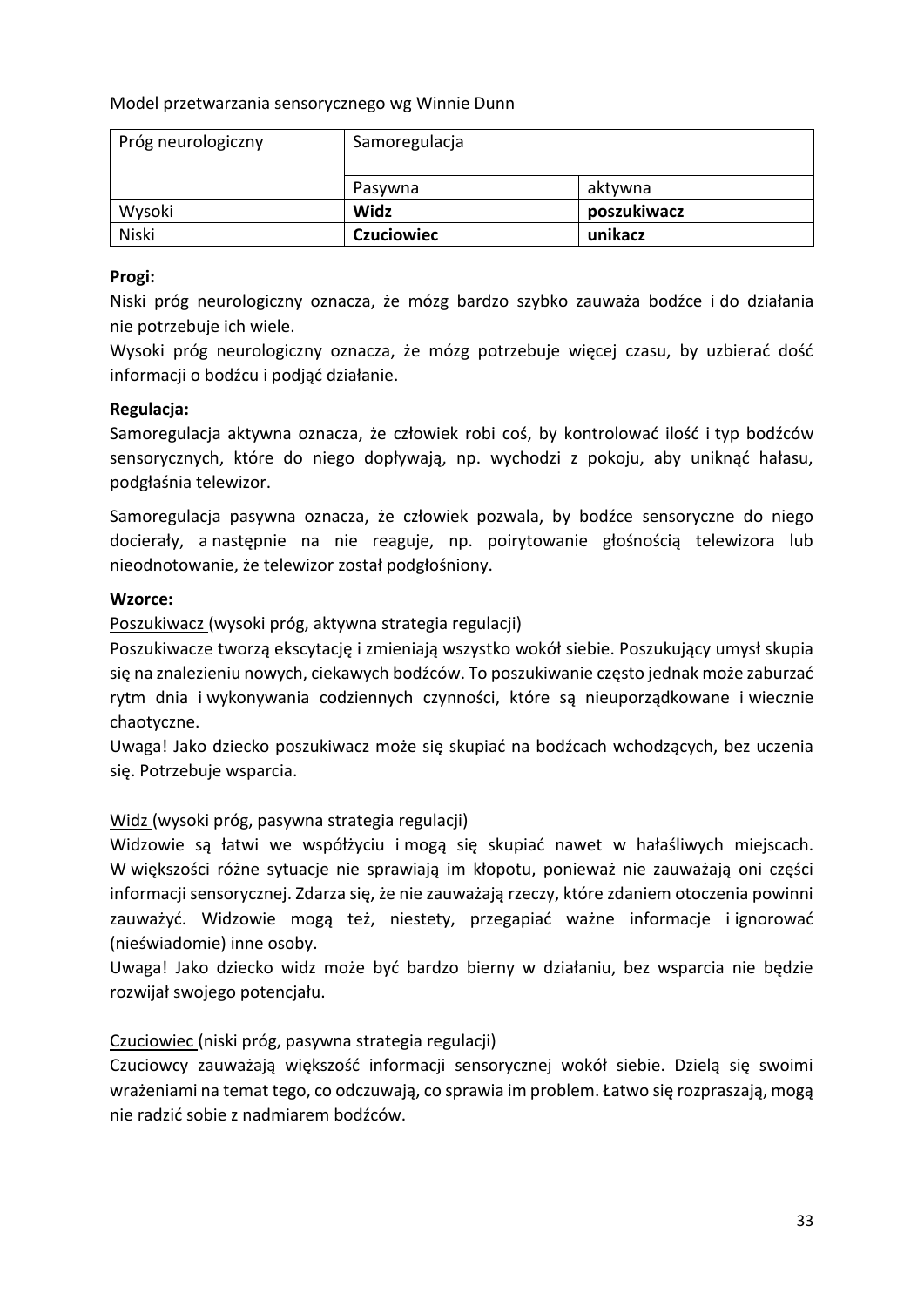Uwaga! Jako dziecko czuciowiec może być ciągle poirytowany nadmiarem bodźców. Potrzebuje wsparcia w uporządkowaniu nadmiaru bodźców i opracowania strategii radzenia sobie z ich nadmiarem.

#### Unikacz (niski próg, aktywna strategia samoregulacji)

Unikacze tworzą rutynę, by ich życie było spokojne, uporządkowane, dające się kontrolować. Chcą więcej tego samego i niczego innego. Lubią porządek i rutynę, a to, co zostało zaplanowane, wydaje się im bezpieczniejsze. Unikacze chcą kontrolować bodźce otoczenia. Mogą być całkiem zadowoleni z braku towarzystwa.

Uwaga! Jako dziecko unikacz może za bardzo ograniczać dopływające bodźce, przez co nie będzie w stanie harmonijnie się rozwijać. Potrzebuje wsparcia w delikatnym odwrażliwianiu i zapewnieniu sobie komfortowego odpoczynku.

#### **Uwagi końcowe**

Może się zdarzyć, że jedna osoba należy wyłącznie do jednego wzorca sensorycznego. W większości jednak możemy przypisać nasze zachowanie do różnych wzorców, w zależności od danego systemu sensorycznego. Najważniejsze, abyśmy mogli zrozumieć i zaakceptować swój profil sensoryczny oraz profile innych członków rodziny. A gdy coś utrudnia codzienne funkcjonowanie, byśmy potrafili na to oddziaływać w sposób efektywny i niezaburzający poczucia bezpieczeństwa.

**Podsumowując:** zachowanie dziecka często może być nieświadomą demonstracją lub manifestacją przeciążenia układu nerwowego. Na takie przeładowanie najczęściej narażone są dzieci, u których zadziałały niekorzystne czynniki już w okresie prenatalnym, porodowym i postnatalnym. Ważne, abyśmy jako specjaliści potrafi zaakceptować dziecko ze wszystkimi jego trudnościami, dać mu informację zwrotną o tej akceptacji i dopiero potem planować pracę terapeutyczną.

Literatura:

Ayres A.J.: Sensory Integration and the Child. Western Psychological Services, Los Angeles 1991.

Mass F.V.: Uczenie się przez zmysły. Wprowadzenie do teorii integracji sensorycznej dla rodziców i specjalistów. Wydawnictwo WSiP, Warszawa 2005.

Karga M.: Podstawowe zasady obserwacji i terapii zaburzeń integracji sensorycznej u małego dziecka. [w:] Cytowska B., Winczura B.: Wczesna interwencja i wspomaganie rozwoju małego dziecka. Oficyna Wydawnicza Impuls, Kraków 2008.

Potapska-Skwara A.: Specyficzne trudności w czytaniu i pisaniu a zaburzenia procesów przetwarzania sensorycznego. Biuletyn Polskiego Towarzystwa Dysleksji "Dysleksja", 2012; 3(14).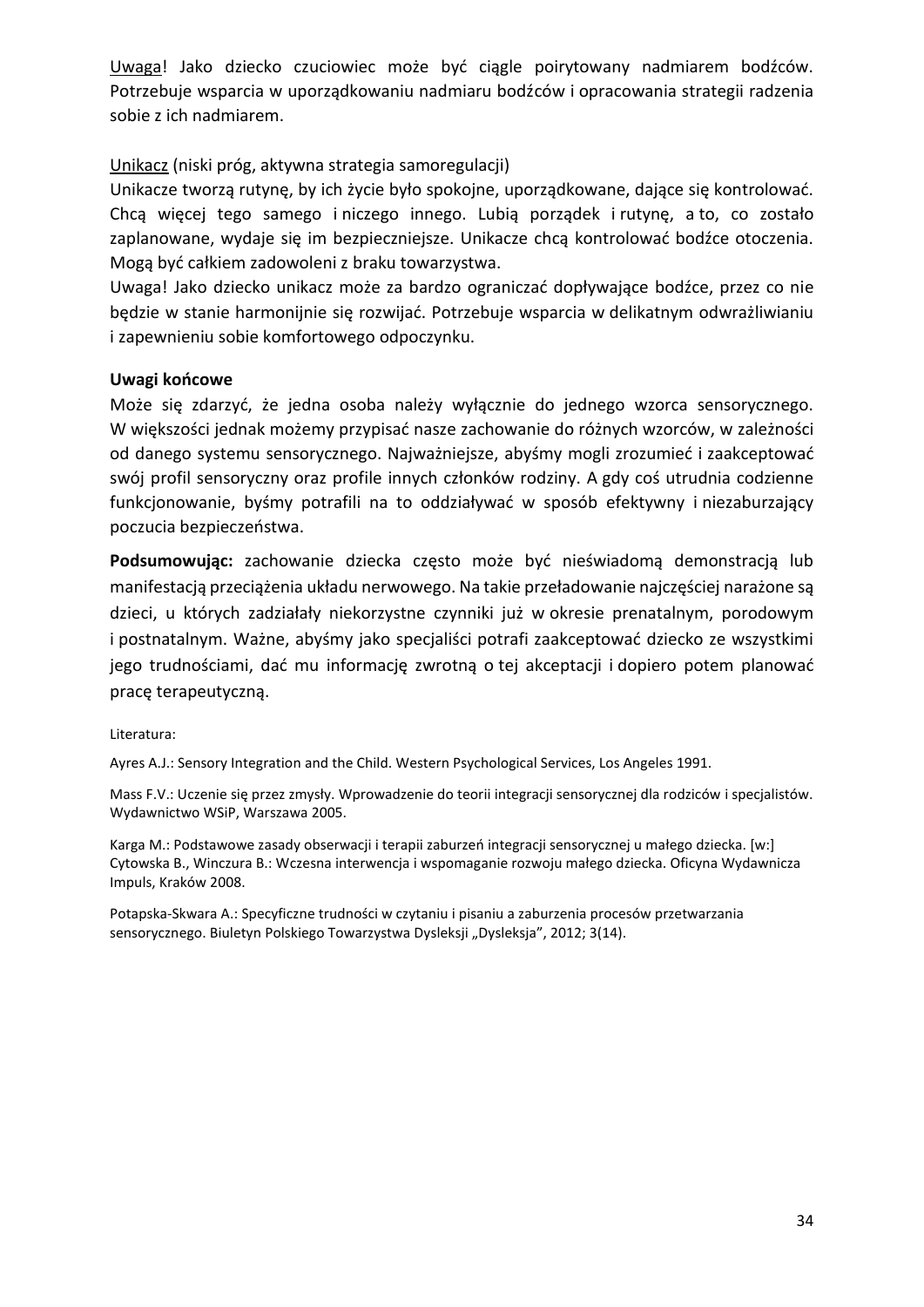

XLII Międzynarodowe Sympozjum Naukowe "Wczesna interwencja" 21-22 września 2018, Warszawa



Anna Zwolińska

#### **WARSZTAT**

### **OD LEŻENIA DO CHODZENIA**

- 1. Doskonalenie i wpływ podporu a efektywność siadu i chodzenia:
	- podpór noworodkowy,
	- stabilizacja pasa barkowego po 3. miesiącu życia jako podstawa prawidłowego podporu na otwartej dłoni,
	- aktywny podpór przy przejściu do pozycji siedzącej (ślizg łopatki po klatce piersiowej),
	- reakcje podporowe po 7. miesiącu życia.
- 2. Rotacja i dysocjacja w pasie biodrowym i pasie barkowym oraz między nimi jako przygotowanie do aktywnego chodzenia:
	- fenomen "piwotowania", czyli aktywne wydłużanie i skracanie stron tułowia w pozycji horyzontalnej,
	- aktywne przetaczanie (zmiana pozycji z leżenia tyłem do leżenia przodem),
	- uzyskanie podporu bokiem (aktywne skracanie i wydłużanie stron tułowia podczas siadu),
	- czworakowanie jako całkowita dysocjacja pasów barkowego i biodrowego przy stabilizacji głowy i tułowia,
	- ważność chodzenia bokiem jako przygotowanie stóp do obciążeń podczas chodu oraz doskonalenie reakcji równoważnych.
- 3. Chodzenie jako majstersztyk umiejętności psychoruchowych:
	- mobilność na stabilności.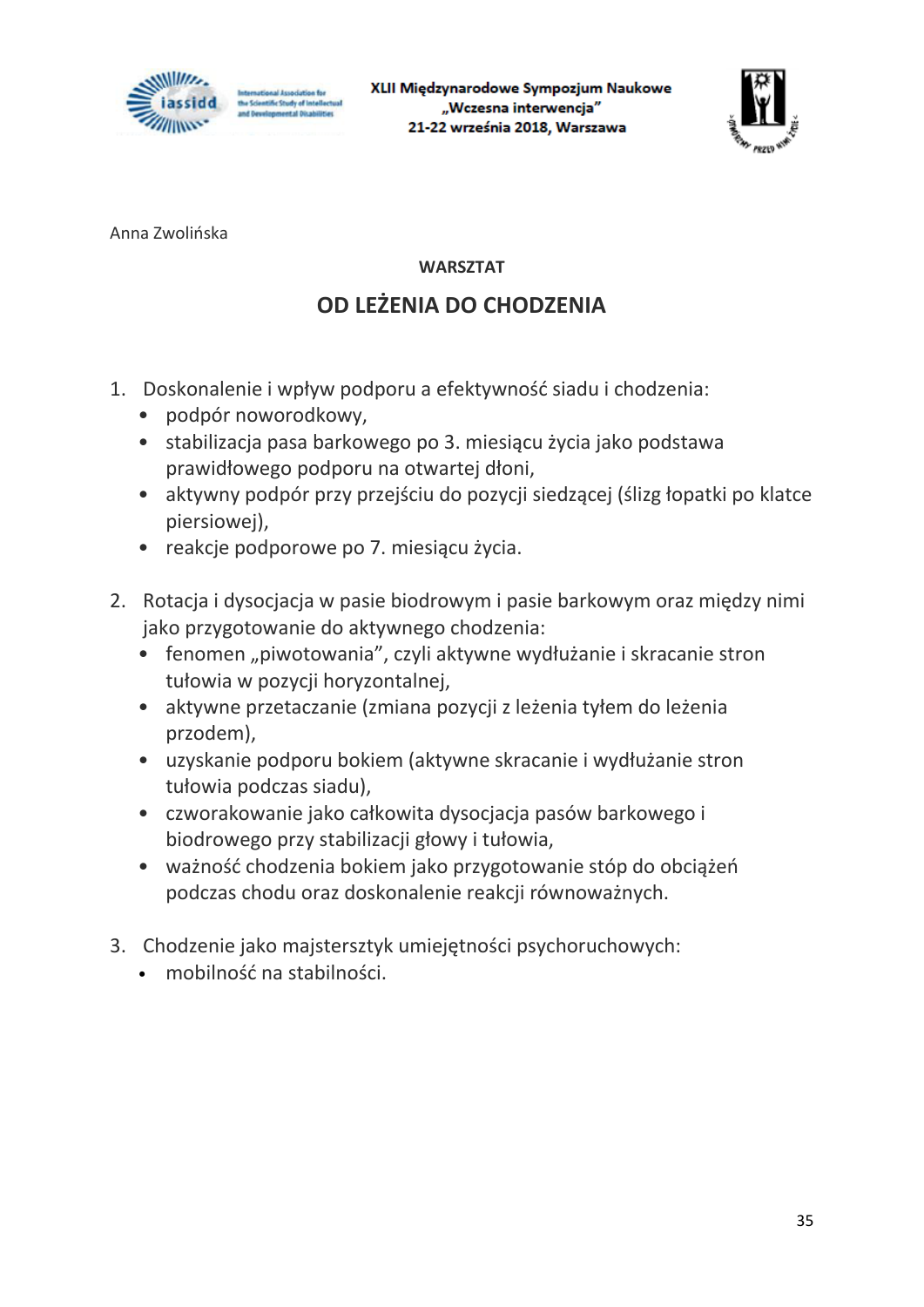



Małgorzata Kobus, Marzena Polinkiewicz

#### **WARSZTAT**

#### **PRZYCHODZI RODZIC XXI WIEKU DO LOGOPEDY**

Temat warsztatu został podyktowany coraz częstszymi problemami charakterystycznymi dla XXI wieku, z którymi spotykają się logopedzi w ramach Wczesnej Interwencji Logopedycznej oraz Wczesnego Wspomagania Rozwoju.

Na prawidłowy rozwój mowy wpływa wiele czynników, np. środowisko, w którym wychowuje się dziecko, słuch, budowa aparatu mowy i jego sprawność. Jednak w ostatnich lata zwraca się uwagę na wpływ urządzeń mobilnych, multimedialnych (telefon, tablet, laptop itp.), które stały się niezbędnym elementem naszej codzienności, na rozwój mowy. Są one dostępne nie tylko dla dorosłych, ale również dla dzieci i niemowląt. Niestety, to często sami rodzice i opiekunowie udostępniają dzieciom te urządzenia, które w coraz większym stopniu wypełniają im czas, wypierając tradycyjne zabawki. Współcześni rodzice małych dzieci to pokolenie dorastające w czasie wielkiego rozwoju cyfryzacji i boomu technologicznego. W wielu domach telewizor lub komputer jest włączony niemal bez przerwy i pełni rolę opiekunki. Ma to zgubny wpływ na relację rodzica z dzieckiem, gdyż ogranicza w znacznym stopniu kontakt słowno-wzrokowy. Wynika to często z zapracowania rodziców oraz z braku pomysłu lub chęci na wspólną zabawę. Skutkiem tego jest również brak rozmowy z własnymi dziećmi. Z czasem rozmowa ogranicza się do wymiany krótkich, zdawkowych komunikatów, niewymagających większej aktywności językowej.

Jak powszechnie wiadomo, nic nie zastąpi codziennego treningu mówienia, wymiany informacji, prowadzenia dialogu, poszerzania słownika czynnego i biernego. Zahamowana w ten sposób ekspresja słowna powoduje, że dziecko nie potrafi zbudować zdania, wyrazić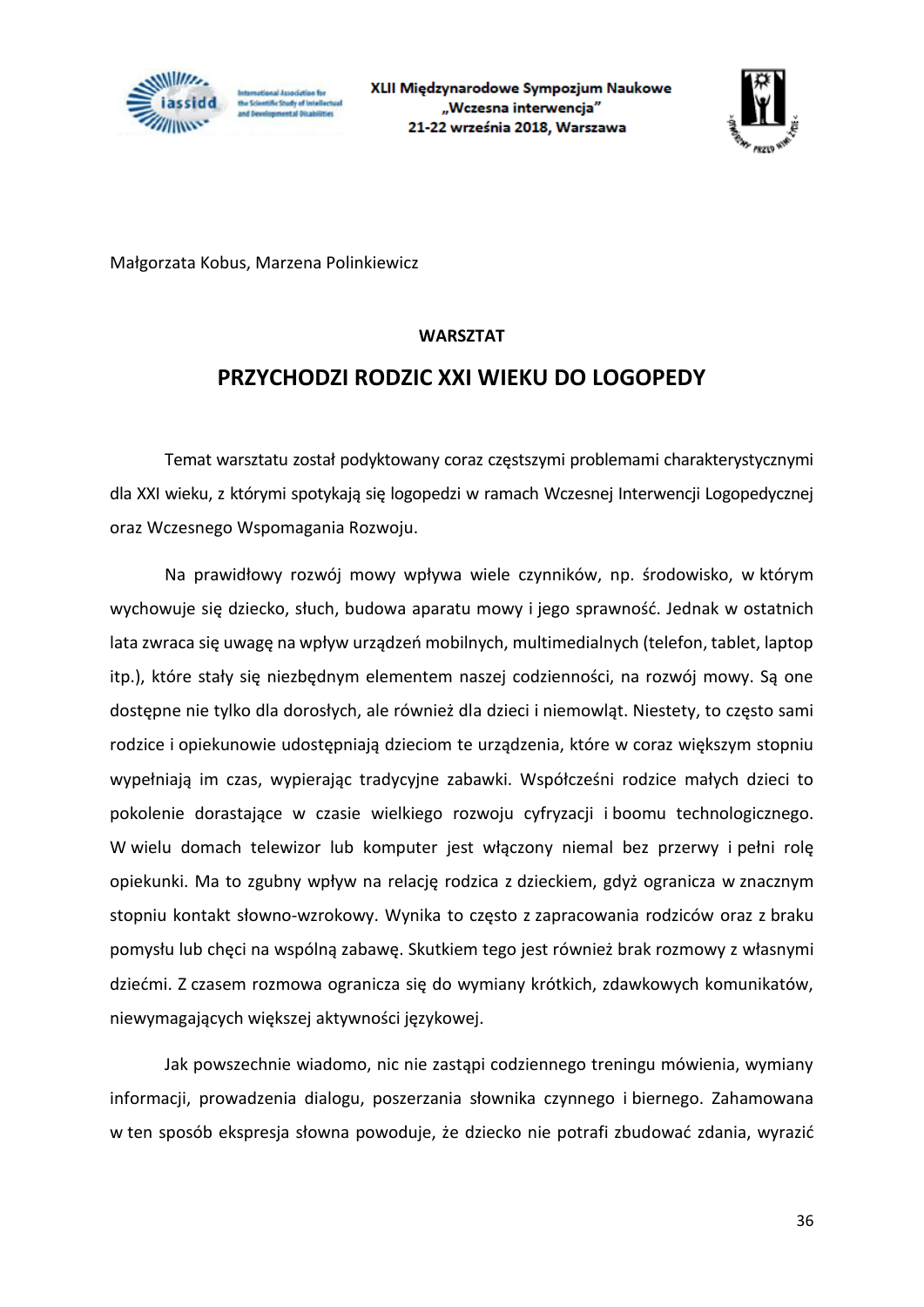swoich myśli ani potrzeb. Ma to negatywny wpływ na kontakty społeczne, które mogą nastręczać wiele trudności, również emocjonalnych.

Ku przestrodze logopedzi starają się uświadomić rodzicom, że gadżety elektroniczne nie nauczą dziecka mówić. Wartością jest słowo wypowiadane przez drugą osobę, zabarwienie emocjonalne, które to słowo ze sobą niesie, oraz kontakt budowany dzięki rozmowie.

Powszechnie uważa się, że dzieci do 2. roku życia nie powinny oglądać telewizji. To, co jest im potrzebne, to wielość i różnorodność bodźców, doświadczeń poprzez kontakt z innymi osobami, poprzez wspólne kreatywne zabawy, śpiewanie, czytanie książek, spędzanie czasu na świeżym powietrzu. Korzystanie z telewizora, komputera oraz innych urządzeń tego typu przez przedszkolaków powinno się odbywać pod kontrolą rodziców. Dotyczy to zarówno treści przekazu, jak i czasu kontaktu z urządzeniem.

Natomiast w przypadku opóźnionego rozwoju mowy należy całkowicie ograniczyć korzystanie z urządzeń mobilnych na rzecz stymulowania rozwoju mowy.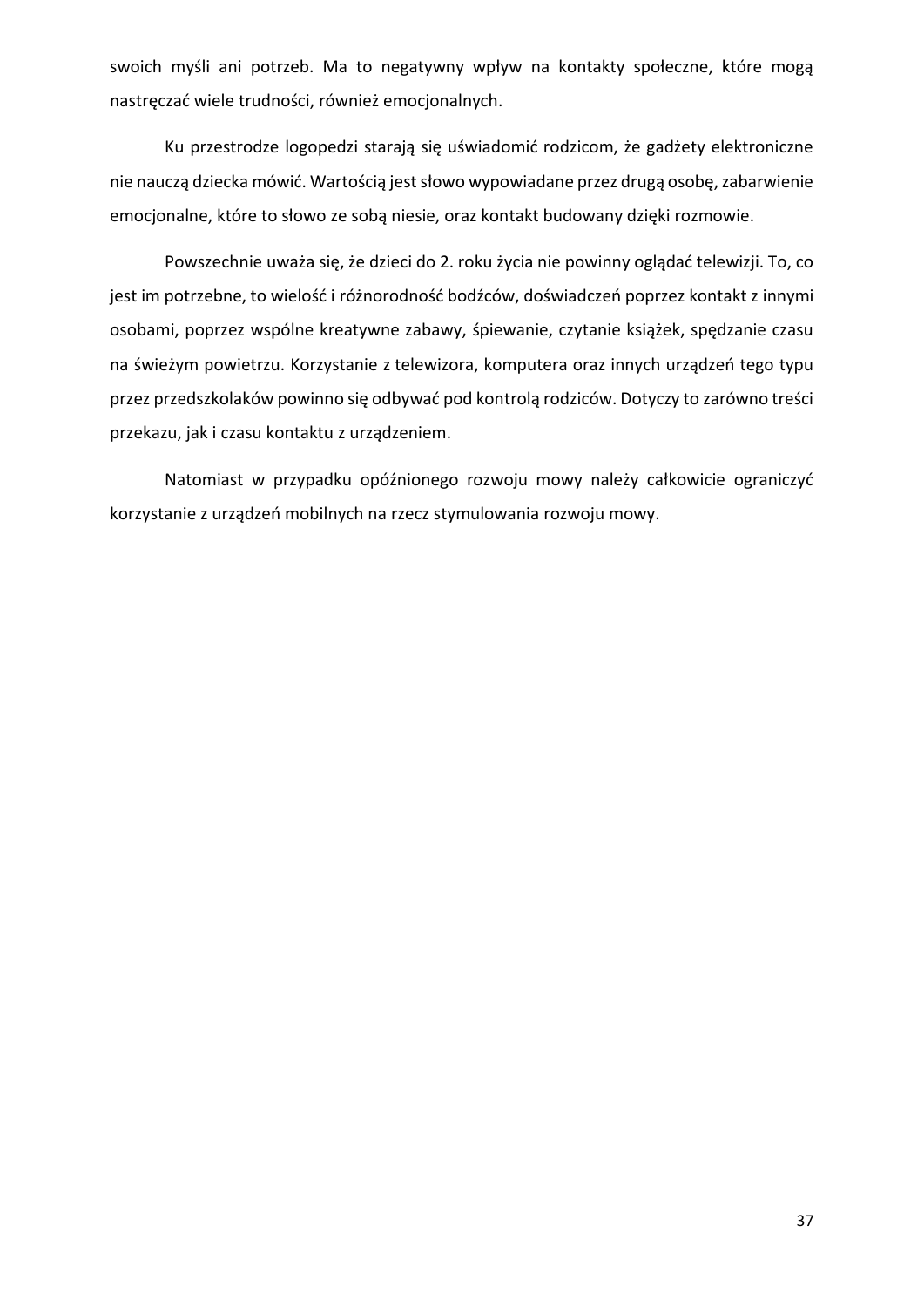

utional Association fo e Scientific Study of Intellect<br>nd Developmental Disabilities XLII Międzynarodowe Sympozjum Naukowe "Wczesna interwencja" 21-22 września 2018, Warszawa



Ewa Ziemka

#### **WARSZTAT**

#### **WSPIERANIE INTERAKCJI RODZIC – DZIECKO**

Kiedy z jakichś przyczyn dochodzi do zakłócenia rozwoju małego dziecka, wzajemne komunikowanie się może być od początku utrudnione lub zaburzone. Wiązać się to może z trudnościami adaptacyjnymi dziecka i jego rodziców. Dzieci mogą przejawiać ograniczone możliwości nawiązywania kontaktu z otoczeniem, ich komunikaty mogą być mało czytelne, a dla rodziców ich zachowania mogą być trudne do zrozumienia. W takich sytuacjach ważne jest, aby w oddziaływaniach terapeutycznych nie koncentrować się jedynie na dziecku, ale opieką objąć również całą jego rodzinę. Istotne jest przygotowanie rodziców do pracy z dzieckiem poprzez wyjaśnienie im zachowań dziecka, nauczenie ich, jak rozumieć jego komunikaty, jak radzić sobie z różnymi jego zachowaniami, jak rozwijać kontakt z nim w naturalnym środowisku, jakim jest dom.

W przypadku małych dzieci oddziaływania terapeutyczne powinny być dostosowane do naturalnej aktywności dziecka oraz włączone w codzienne czynności. Małe dzieci są bowiem na ogół niedojrzałe do kontaktu zadaniowego. Stąd znaczna część pracy spoczywa na rodzicach. Ważne jest wzmocnienie u rodziców ich kompetencji rodzicielskich, nauczenie ich rozumienia potrzeb i zachowań dziecka oraz sposobów radzenia sobie z tymi zachowaniami. Zapobiega to powstawaniu syndromu wyuczonej bezradności lub traktowaniu dziecka w kategoriach przedmiotowych – jako obiektu, który za wszelką cenę należy wyedukować i "unormalnić".

Metoda Wideotreningu Komunikacji (VIT) to krótkoterminowa, intensywna pomoc rodzinie, skoncentrowana na zmianie interakcji między rodzicami a dzieckiem. Jej celem jest wspieranie kompetencji rodziców, uczenie ich zasad poprawnej komunikacji i wykorzystania tych umiejętności do nawiązywania pozytywnych kontaktów z dzieckiem. Praca z rodziną odbywa się w oparciu o analizę interakcji nagranych na wideo. Trener dokonuje 10-15-minutowych nagrań w domu rodzinnym dziecka, w naturalnych sytuacjach. Na następnym spotkaniu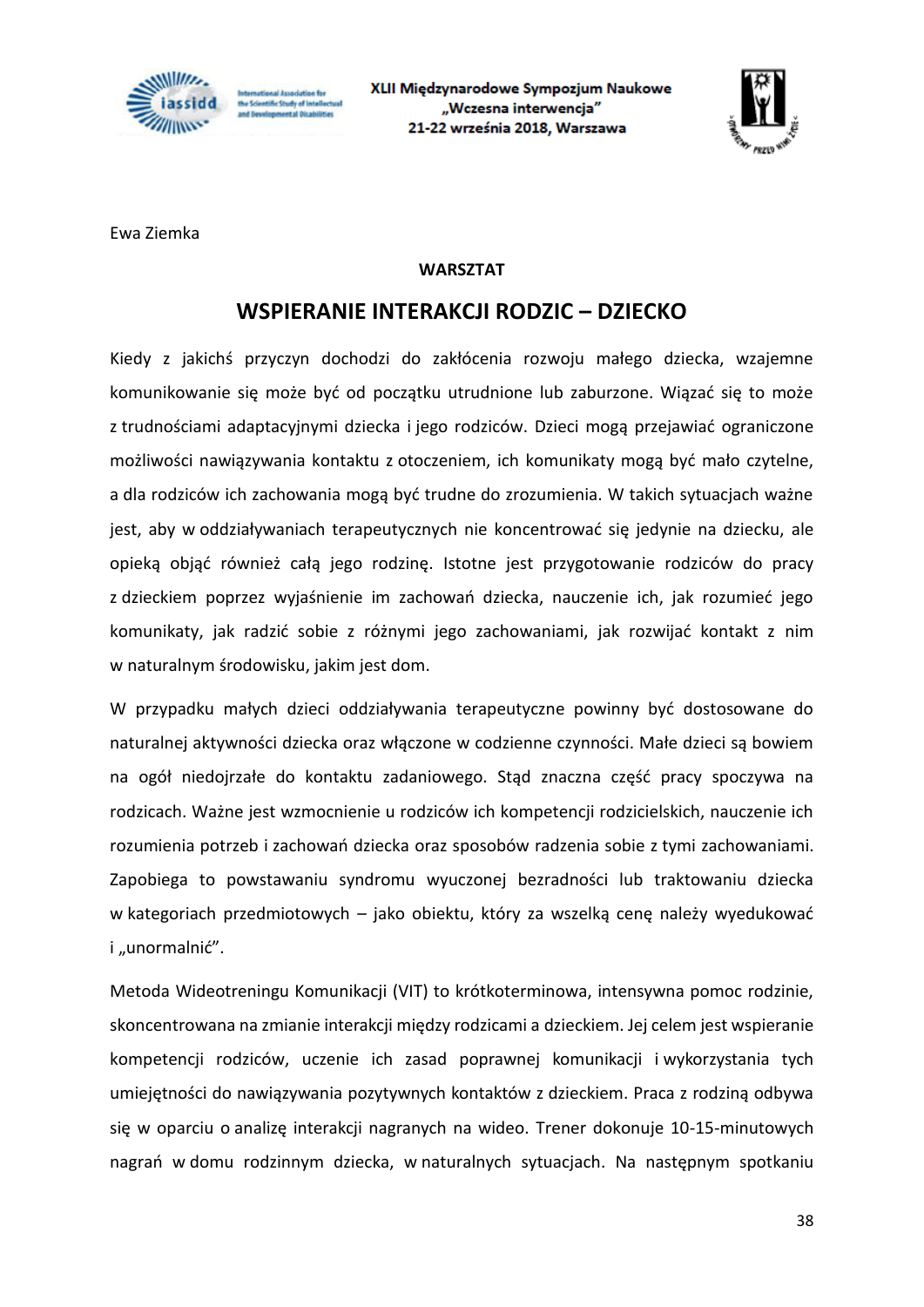wspólne z rodzicami omawia wybrane fragmenty filmu. Trener koncentruje się na pozytywnych aspektach tych relacji – wskazuje mocne strony rodziców we wzmacnianiu lub wywoływaniu pożądanych zachowań dziecka. Praca koncentruje się na procesach interakcji i komunikacji w rodzinie oraz na właściwej stymulacji rozwoju dziecka.

Wideotrening Komunikacji jest skuteczną metodą pracy we wszystkich rodzinach, gdy kontakt z dzieckiem jest utrudniony ze względu na problemy w rozwoju, ze szczególnym uwzględnieniem dzieci z zaburzeniami rozwoju mowy, niepełnosprawnością intelektualną, autyzmem, wieloraką głęboką niepełnosprawnością. Jest skuteczną metodą pracy także wtedy, kiedy rodzice zgłaszają problemy wychowawcze, oraz profilaktycznie, gdy zależy nam na wzmacnianiu więzi emocjonalnej, wrażliwości społecznej, umiejętności rozwiązywania problemów, poczucia własnych kompetencji.

Celem warsztatu jest przedstawienie uczestnikom założeń, celów i procedur stosowanych w ramach Wideotreningu Komunikacji. Uczestnicy warsztatu będą mieli możliwość wzięcia udziału w diagnozie interakcji zachodzących w rodzinie, w tworzeniu planu pomocy rodzinie w oparciu o założenia metody oraz w dyskusji o użyteczności VIT w codziennej pracy z rodzinami z dzieckiem z trudnościami rozwojowymi. Przedstawiony zostanie również materiał filmowy z przebiegu przykładowych sesji VIT w pracy z rodzinami.

**Słowa kluczowe**: plan pomocy, zasoby rodziny, komunikacja podstawowa (inicjatywa i jej przyjęcie; obdarzanie uwagą, dostrajanie się), wymiana w kręgu, naprzemienność interakcyjna i współpraca, wspólne naradzanie się, rozwiązywanie konfliktów.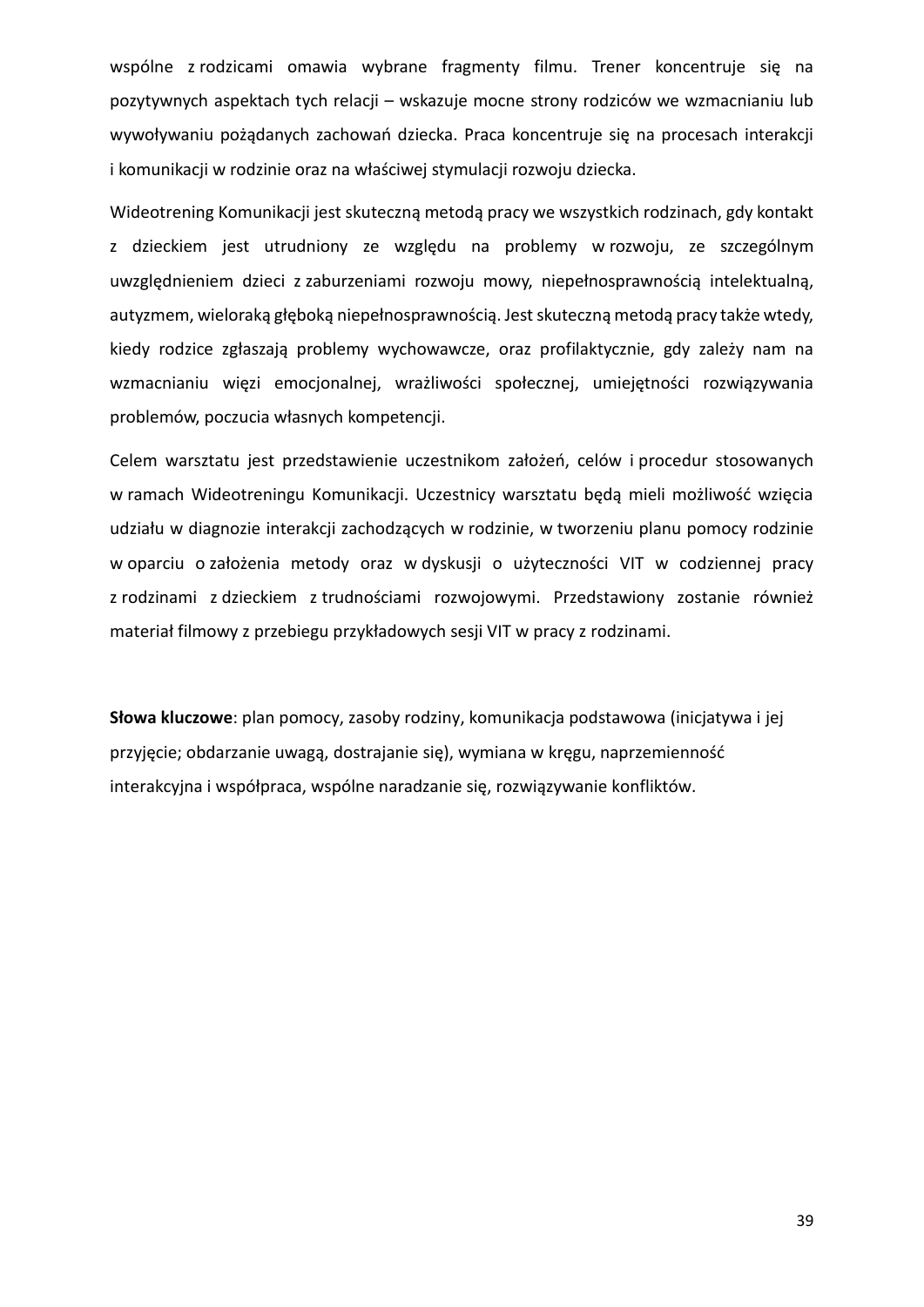

XLII Międzynarodowe Sympozjum Naukowe "Wczesna interwencja" 21-22 września 2018, Warszawa



**Anna Kloze**, dr nauk o kulturze fizycznej AWF Warszawa, Wydział Rehabilitacji Ośrodek Wczesnej Interwencji ZG PSONI, Warszawa

#### **WARSZTAT**

### **OCENA FIZJOTERAPEUTYCZNA NIEMOWLĘCIA ZAGROŻONEGO NIEPRAWIDŁOWYM ROZWOJEM RUCHOWYM**

Integralną częścią fizjoterapii jest ocena stanu ruchowego pacjenta. Testy wybierane przez fizjoterapeutów do oceny rozwoju ruchowego młodych niemowląt powinny być dobrane tak, by wychwycić najdrobniejsze nieprawidłowości w rozwoju ruchowym dziecka już w pierwszych tygodniach życia, czyli wtedy, gdy pacjenci po raz pierwszy trafiają do specjalistycznych ośrodków rehabilitacyjnych. Podstawą oceny rozwoju jest analiza jakości prezentowanych wzorców postawy i ruchu. Ocenie podlega nie tyle tempo osiągania poszczególnych umiejętności ruchowych, co sposób reakcji na bodźce płynące z otoczenia, będący objawem prawidłowego lub zaburzonego rozwoju psychoruchowego.

Dzięki trafnej diagnozie stanu ruchowego możliwe jest opracowanie szczegółowych, zindywidualizowanych programów terapii dla dzieci prezentujących zaburzenia rozwoju w pierwszych miesiącach życia. Współczesne testy rozwoju ruchowego stosowane przez fizjoterapeutów opierają się głównie na ocenie ruchów spontanicznych niemowlęcia, umiejętności kontroli głowy i tułowia w linii środkowej ciała we wszystkich fizjologicznych pozycjach, umiejętności pracy przeciwko sile grawitacji, ocenie ruchów selektywnych, precyzyjnych itp. Wyniki testów są podstawą do opracowywania programów usprawniania ruchowego i kontroli efektów fizjoterapii. Nie bez znaczenia we współczesnym świecie jest to, że testy nie są czasochłonne i są łatwo akceptowalne przez rodziców i opiekunów, a ich wiarygodne wyniki mogą się stać podstawą do zagwarantowania środków pieniężnych potrzebnych, by sfinansować wysokospecjalistyczną, często długotrwałą terapię.

Podczas warsztatu zostaną zaprezentowane testy stosowane przez fizjoterapeutów do oceny najmłodszych pacjentów zagrożonych nieprawidłowym rozwojem, czyli dzieci od urodzenia do 1. roku życia. Prowadząca przedstawi nagrania wideo ilustrujące poszczególne próby z wybranych testów rozwoju ruchowego stosowane w Ośrodku Wczesnej Interwencji w Warszawie, tj.: test TIMP (Test of Infant Motor Performance), test AIMS (Alberta Infant Motor Scale), Ocena Globalnych Wzorców Ruchu wg Prechtla, test TSFI (Test of Sensory Functions in Infants).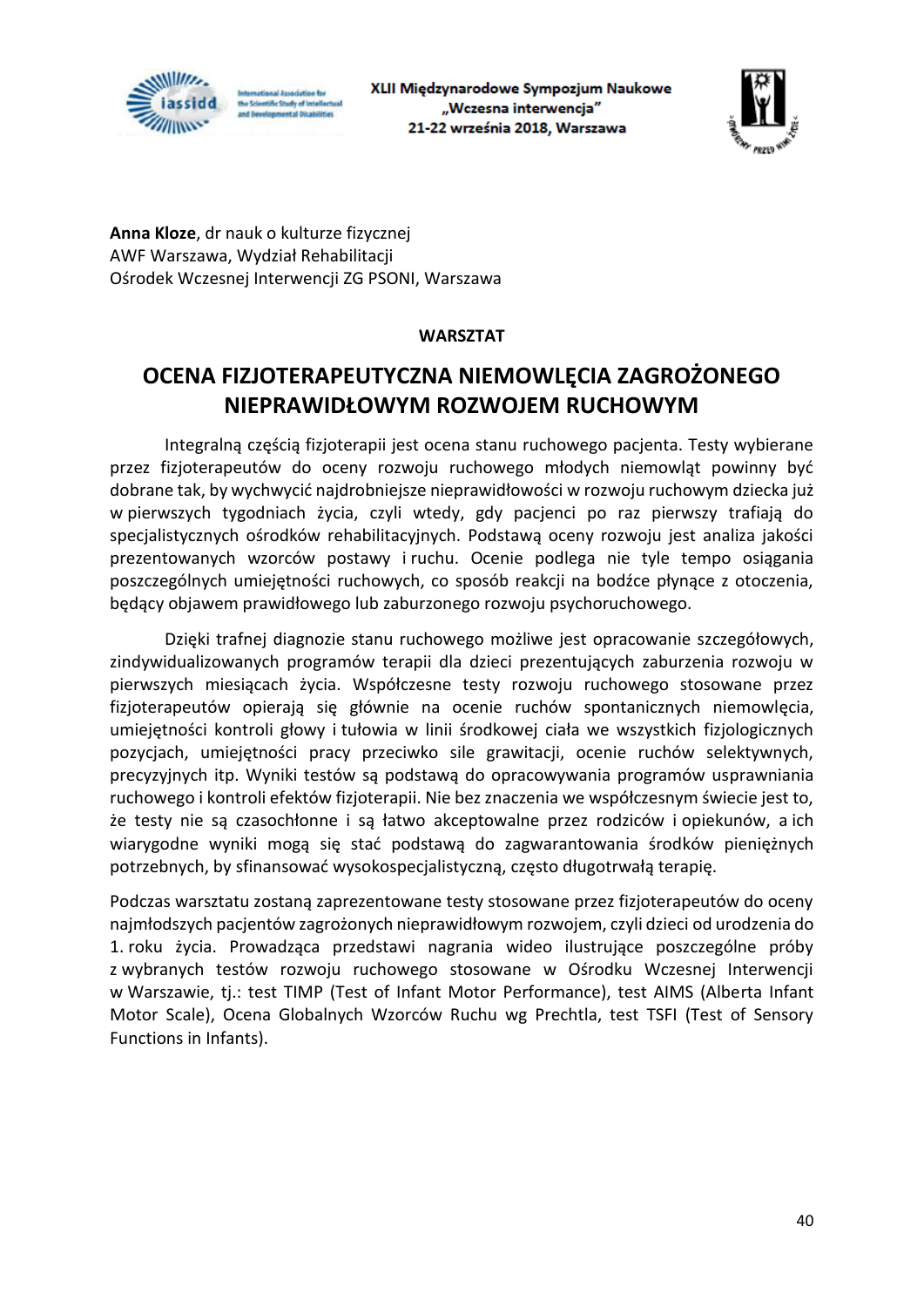



mgr Aleksandra Wnuk Poradnia Wczesnego Wspomagania Rozwoju "Lolek" Koła PSONI w Lublinie

#### **WARSZTAT**

#### **GRUPY RODZIC - DZIECKO W SYSTEMIE NAUCZANIA KIEROWANEGO**

- 1. Wprowadzenie (50 min)
	- Autoprezentacja autorki i uczestników warsztatu (20 min)
	- Krótka historia Nauczania Kierowanego prezentacja (30 min)

**Nauczanie Kierowane** to węgierski model pracy grupowej z małymi dziećmi z niepełnosprawnościami oraz ich rodzicami. Cieszy się on dużym zainteresowaniem terapeutów wczesnej interwencji. Z jego belgijską, angielską i polską modyfikacją zapozna uczestników warsztatu psycholog, wieloletni członek zespołów terapeutycznych i organizator wczesnego wspomagania rozwoju w Poradni Wczesnego Wspomagania Rozwoju "Lolek" Koła PSONI w Lublinie.

- 2. Analiza materiału filmowego (50 min)
	- Prezentacja **filmu "Grupa Matka z Dzieckiem"** (20 min).
	- Omówienie pracy w grupach "Matka z Dzieckiem" z punktu widzenia: dziecka, rodzica, terapeuty (30 min).
- 3. **Grupy Rodzic - Dziecko** w systemie Nauczania Kierowanego (50 min)
	- Prezentacja podstawowych założeń i przykładowych scenariuszy zajęć (20 min).

Grupy Rodzic – Dziecko w systemie Nauczania Kierowanego są ważnym elementem wczesnego wsparcia zarówno dla dzieci z niepełnosprawnościami, jak i ich rodziców. Systematyczna praca zespołu terapeutów wzmacniających prawidłowe wzorce